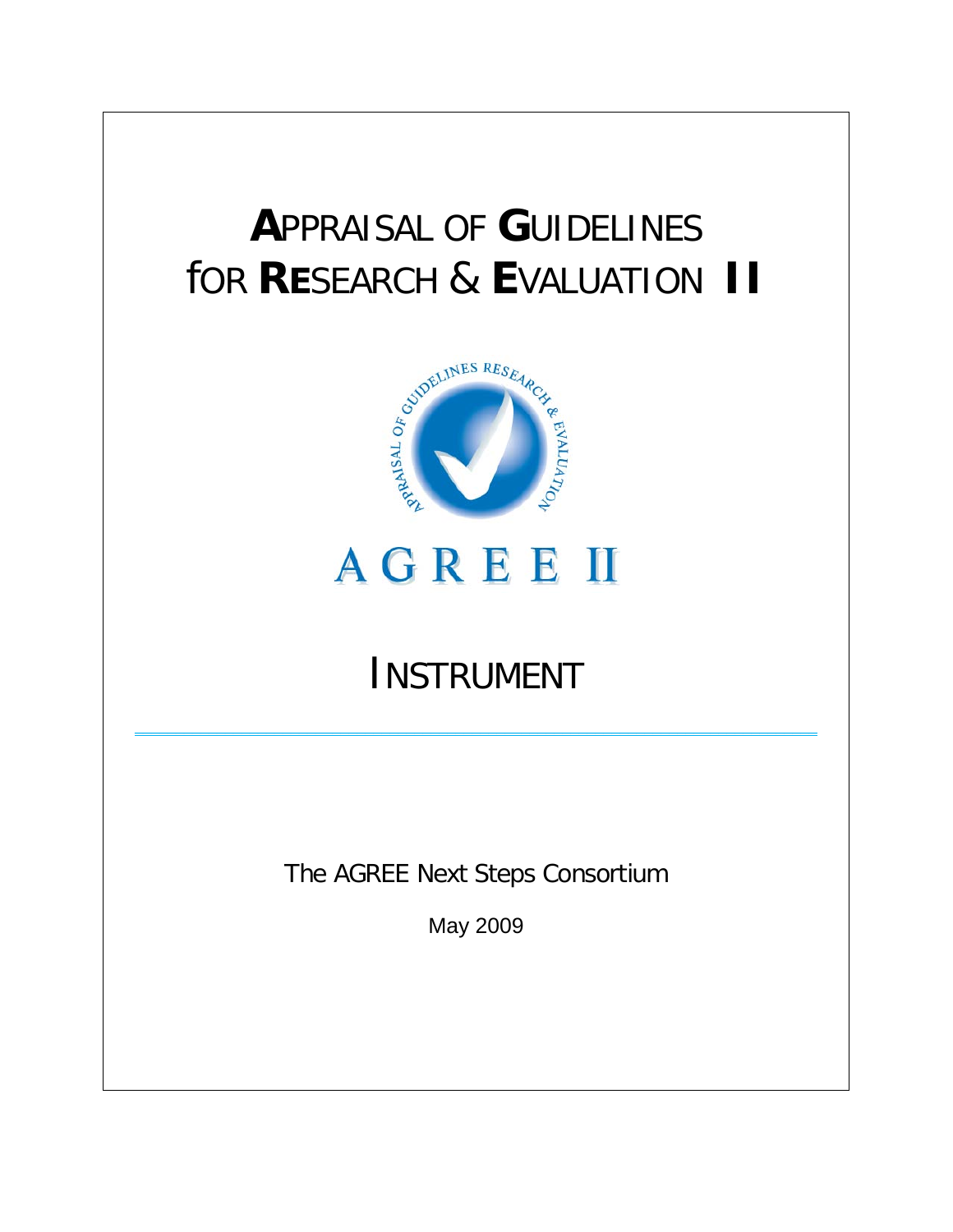#### COPYRIGHT AND REPRODUCTION

This document is the product of an international collaboration. It may be reproduced and used for educational purposes, quality assurance programmes and critical appraisal of guidelines. It may not be used for commercial purposes or product marketing. Approved non-English language versions of the AGREE II Instrument must be used where available. Offers of assistance in translation into other languages are welcome, provided they conform to the protocol set out by The AGREE Research Trust.

DISCLAIMER

The AGREE II Instrument is a generic tool designed primarily to help guideline developers and users assess the methodological quality of guidelines. The authors do not take responsibility for the improper use of the AGREE II Instrument.

© The AGREE Research Trust, May 2009.

#### SUGGESTED CITATION: [PENDING]

FUNDING: The development of the AGREE II Instrument was funded by a grant from the Canadian Institutes of Health Research (FRN77822)



FOR FURTHER INFORMATION ABOUT THE AGREE CONTACT: AGREE II Project Office[, agree@mcmaster.ca](mailto:agree@mcmaster.ca) AGREE Research Trust Web site, [www.agreetrust.org](http://www.agreetrust.org/)



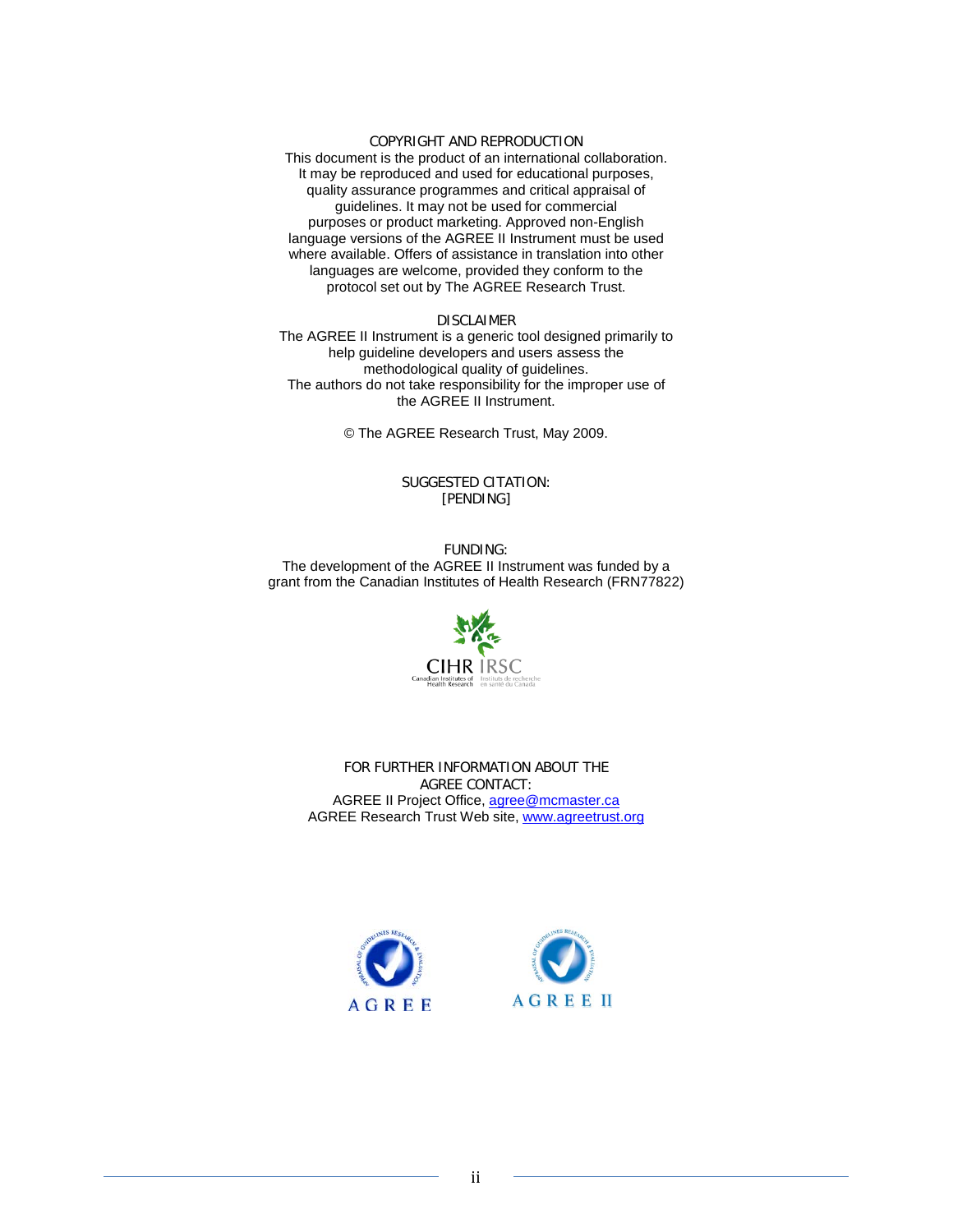#### **AGREE NEXT STEPS CONSORTIUM MEMBERSHIP**

Dr. Melissa C. Brouwers Principal Investigator, AGREE Next Steps Consortium McMaster University, Hamilton, Ontario, Canada

Consortium Members:

Dr. GP. Browman, British Columbia Cancer Agency, Vancouver Island, Canada

Dr. JS. Burgers, Dutch Institute for Healthcare Improvement CBO, The Netherlands

Dr. F. Cluzeau, Chair of AGREE Research Trust; St. George's Hospital Medical School, London, UK

Dr. D. Davis, Association of American Medical Colleges, Washington, DC, USA

Dr. G. Feder, University of Bristol, UK

Dr. B. Fervers, Cancer et Environement, Centre Léon Bérard, France

Dr. I. Graham, Canadian Institutes of Health Research, Ottawa, Ontario, Canada

Dr. J. Grimshaw, Ottawa Health Research Institute, Ontario, Canada

Dr. SE. Hanna, McMaster University, Hamilton, Ontario, Canada

Ms. ME. Kho, McMaster University, Hamilton, Ontario Canada

Dr. P. Littlejohns, National Institute for Health and Clinical Excellence, London, UK

Ms. J. Makarski, McMaster University, Hamilton, Ontario, Canada

Dr. L. Zitzelsberger, Canadian Partnership Against Cancer, Ottawa, Ontario, Canada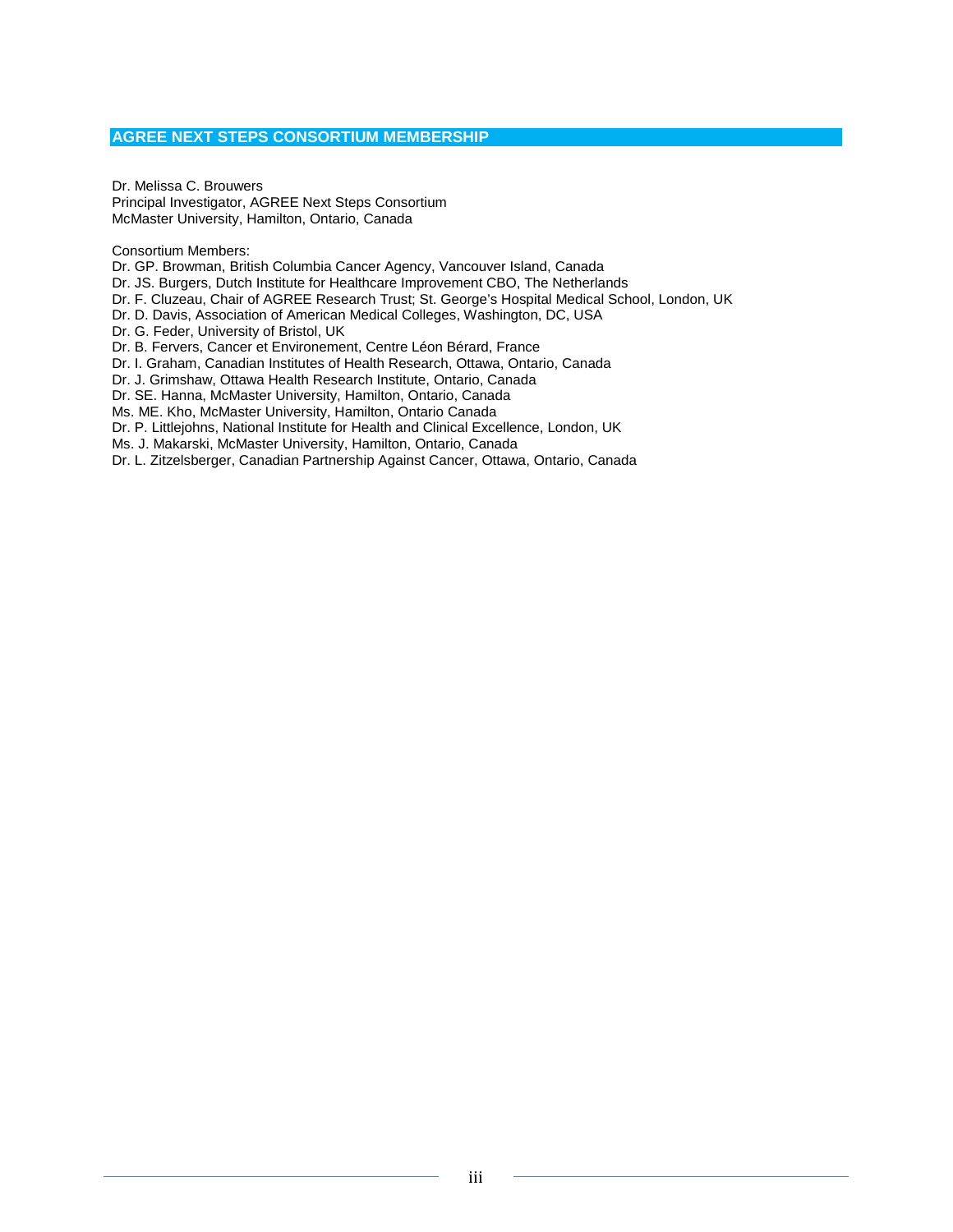# **TABLE OF CONTENTS**

| <b>I. INTRODUCTION</b> |                               |  |  |  |  |  |  |
|------------------------|-------------------------------|--|--|--|--|--|--|
| I.                     |                               |  |  |  |  |  |  |
| ΙΙ.                    |                               |  |  |  |  |  |  |
| Ш.                     |                               |  |  |  |  |  |  |
|                        |                               |  |  |  |  |  |  |
| Ι.                     |                               |  |  |  |  |  |  |
| II.                    |                               |  |  |  |  |  |  |
| Ш.                     |                               |  |  |  |  |  |  |
| IV.                    |                               |  |  |  |  |  |  |
| V.                     |                               |  |  |  |  |  |  |
| VI.                    | Guidance for Rating Each Item |  |  |  |  |  |  |
|                        | а.                            |  |  |  |  |  |  |
|                        | b.                            |  |  |  |  |  |  |
|                        | c.                            |  |  |  |  |  |  |
|                        | d.                            |  |  |  |  |  |  |
|                        | e.                            |  |  |  |  |  |  |
|                        | f.                            |  |  |  |  |  |  |
|                        | g.                            |  |  |  |  |  |  |
|                        |                               |  |  |  |  |  |  |
| $\mathbf{I}$ .         |                               |  |  |  |  |  |  |
| ΙΙ.                    |                               |  |  |  |  |  |  |
| III.                   |                               |  |  |  |  |  |  |
| IV.                    |                               |  |  |  |  |  |  |
| V.                     |                               |  |  |  |  |  |  |
| VI.                    |                               |  |  |  |  |  |  |
| VII.                   |                               |  |  |  |  |  |  |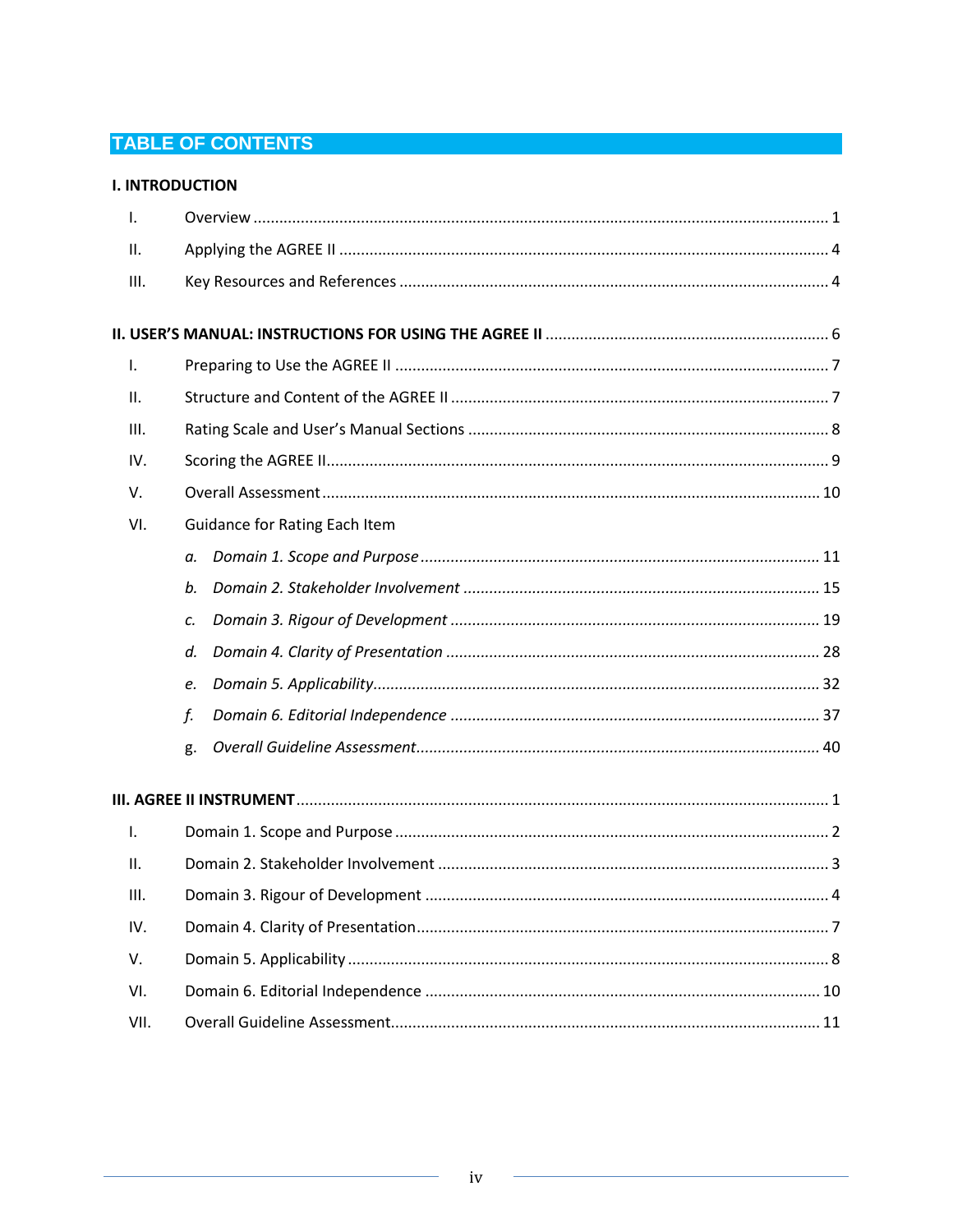# **I. INTRODUCTION**

#### **I. OVERVIEW**

#### **i) Purpose of the AGREE II Instrument**

Clinical practice guidelines ('guidelines') are systematically developed statements to assist practitioner and patient decisions about appropriate health care for specific clinical circumstances (1). In addition, guidelines can play an important role in health policy formation (2,3) and have evolved to cover topics across the health care continuum (e.g., health promotion, screening, diagnosis).

The potential benefits of guidelines are only as good as the quality of the guidelines themselves. Appropriate methodologies and rigorous strategies in the guideline development process are important for the successful implementation of the resulting recommendations (4-6). The quality of guidelines can be extremely variable and some often fall short of basic standards (7-9).

The *Appraisal of Guidelines for Research & Evaluation (AGREE) Instrument* (10) was developed to address the issue of variability in guideline quality. To that end, the AGREE instrument is a tool that assesses the methodological rigour and transparency in which a guideline is developed. The original AGREE instrument has been refined, which has resulted in the new AGREE II and includes a new User's Manual (11).

The purpose of the AGREE II, is to provide a framework to:

- 1. assess the quality of guidelines;
- 2. provide a methodological strategy for the development of guidelines; and
- 3. inform what information and how information ought to be reported in guidelines.

The AGREE II replaces the original instrument as the preferred tool and can be used as part of an overall quality mandate aimed to improve health care.

#### **ii) History of the AGREE Project**

The original AGREE Instrument was published in 2003 by a group of international guideline developers and researchers, the AGREE Collaboration (10). The objective of the Collaboration was to develop a tool to assess the quality of guidelines. The AGREE Collaboration defined quality of guidelines *as the confidence that the potential biases of guideline development have been addressed adequately and that the recommendations are both internally and externally valid, and are feasible for practice* (10). The assessment includes judgments about the methods used for developing the guidelines, the components of the final recommendations, and the factors that are linked to their uptake. The result of the Collaboration's effort was the original AGREE Instrument, a 23-item tool comprising 6 quality domains. The AGREE Instrument has been translated into many languages, has been cited in well over 100 publications, and is endorsed by several health care organizations. More details about the original instrument and related publications are available on the Web site of the AGREE Research Trust [\(http://www.agreetrust.org/\)](http://www.agreetrust.org/), the official body managing the interests of the AGREE Instrument.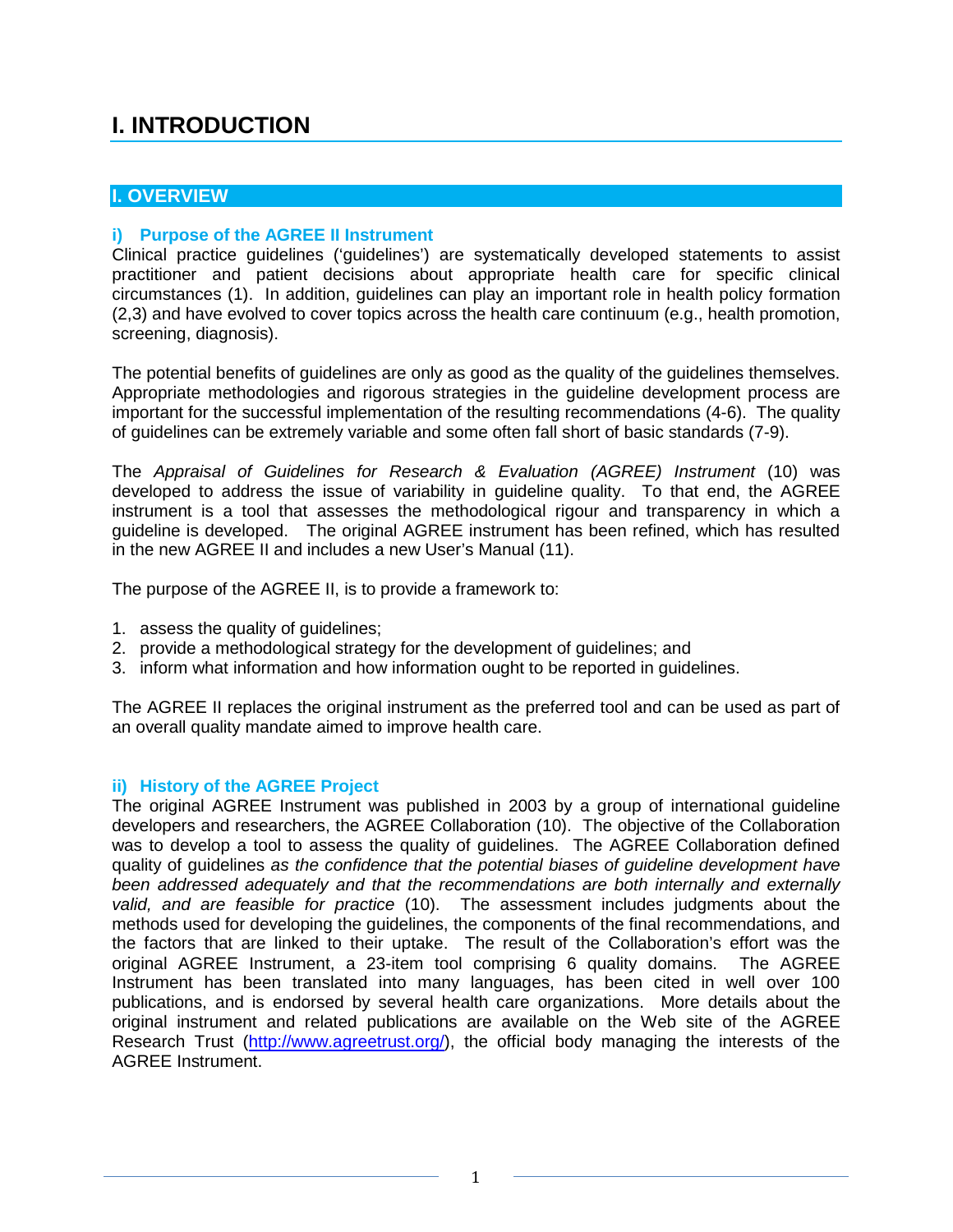As with any new assessment tool, it was recognized that ongoing development was required to strengthen the measurement properties of the instrument and to ensure its usability and feasibility among intended users. This led several members of the original team to form the AGREE Next Steps Consortium (Consortium). The objectives of the Consortium were to further improve the measurement properties of the instrument, including its reliability and validity; to refine the instrument's items to better meet the needs of the intended users; and to improve the supporting documentation (i.e., original training manual and user's guide) to facilitate the ability of users to implement the instrument with confidence.

The result of these efforts is the AGREE II, which is comprised of the new User's Manual and 23 item tool organized into the same six domains, described here. The User's Manual is a significant modification of the original training manual and user's guide and provides explicit information for each of the 23 items. Table 1 compares the items of the original AGREE to the items in the AGREE II.

|     | <b>Original AGREE Item</b>                                                                               | <b>AGREE II Item</b>                                                                                          |
|-----|----------------------------------------------------------------------------------------------------------|---------------------------------------------------------------------------------------------------------------|
|     | Domain 1. Scope and Purpose                                                                              |                                                                                                               |
| 1.  | The overall objective(s) of the guideline is (are)<br>specifically described.                            | No change                                                                                                     |
| 2.  | The clinical question(s) covered by the guideline is (are)<br>specifically described.                    | The health question(s) covered by the quideline is (are)<br>specifically described.                           |
| 3.  | The patients to whom the guideline is meant to apply<br>are specifically described.                      | The population (patients, public, etc.) to whom the guideline is<br>meant to apply is specifically described. |
|     | Domain 2. Stakeholder Involvement                                                                        |                                                                                                               |
| 4.  | The guideline development group includes individuals<br>from all the relevant professional groups.       | No change                                                                                                     |
| 5.  | The patients' views and preferences have been sought.                                                    | The views and preferences of the target population (patients,<br>public, etc.) have been sought.              |
| 6.  | The target users of the guideline are clearly defined.                                                   | No change                                                                                                     |
| 7.  | The guideline has been piloted among end users.                                                          | Delete item. Incorporated into user guide description of item<br>19.                                          |
|     | Domain 3. Rigour of Development                                                                          |                                                                                                               |
| 8.  | Systematic methods were used to search for evidence.                                                     | No change in item. Renumber to 7.                                                                             |
| 9.  | The criteria for selecting the evidence are clearly<br>described.                                        | No change in item. Renumber to 8.                                                                             |
|     |                                                                                                          | NEW Item 9. The strengths and limitations of the body of<br>evidence are clearly described.                   |
|     | 10. The methods for formulating the recommendations are<br>clearly described.                            | No change                                                                                                     |
| 11. | The health benefits, side effects, and risks have been<br>considered in formulating the recommendations. | No change                                                                                                     |

Table 1. Comparison of original AGREE and AGREE II items.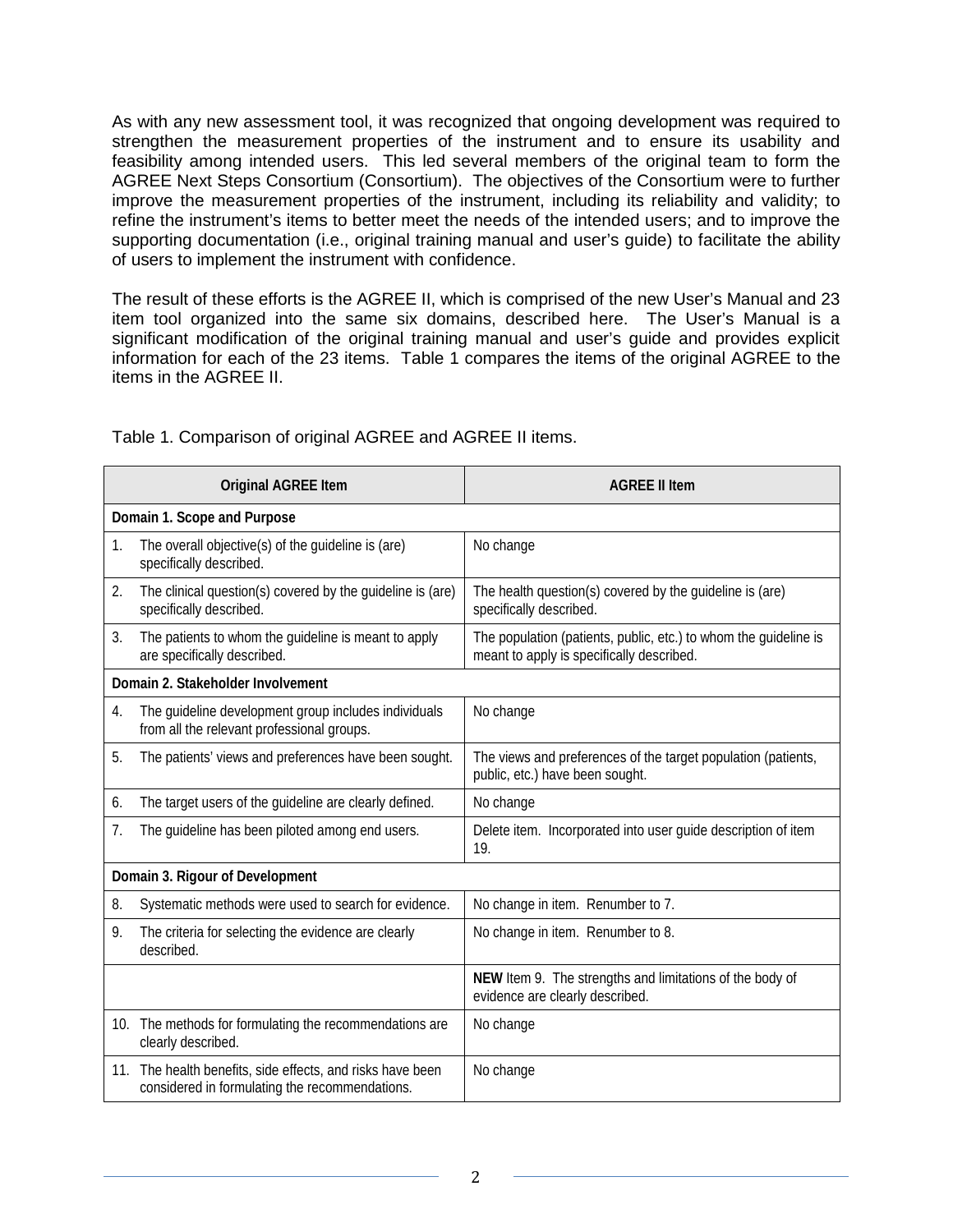|     | <b>Original AGREE Item</b>                                                                        | <b>AGREE II Item</b>                                                                               |
|-----|---------------------------------------------------------------------------------------------------|----------------------------------------------------------------------------------------------------|
|     | 12. There is an explicit link between the recommendations<br>and the supporting evidence.         | No change                                                                                          |
|     | 13. The guideline has been externally reviewed by experts<br>prior to its publication.            | No change                                                                                          |
|     | 14. A procedure for updating the guideline is provided.                                           | No change                                                                                          |
|     | Domain 4. Clarity of Presentation                                                                 |                                                                                                    |
|     | 15. The recommendations are specific and unambiguous.                                             | No change                                                                                          |
|     | 16. The different options for management of the condition<br>are clearly presented.               | The different options for management of the condition or health<br>issue are clearly presented.    |
|     | 17. Key recommendations are easily identifiable.                                                  | No change                                                                                          |
|     | Domain 5. Applicability                                                                           |                                                                                                    |
|     | 18. The guideline is supported with tools for application.                                        | The guideline provides advice and/or tools on how the<br>recommendations can be put into practice. |
|     |                                                                                                   | AND Change in domain (from Clarity of Presentation) AND<br>renumber to 19                          |
|     | 19. The potential organizational barriers in applying the<br>recommendations have been discussed. | The guideline describes facilitators and barriers to its<br>application.                           |
|     |                                                                                                   | AND change in order - renumber to 18                                                               |
| 20. | The potential cost implications of applying the<br>recommendations have been considered.          | The potential resource implications of applying the<br>recommendations have been considered.       |
|     | 21. The guideline presents key review criteria for monitoring<br>and/ or audit purposes.          | The guideline presents monitoring and/ or auditing criteria.                                       |
|     | Domain 6. Editorial Independence                                                                  |                                                                                                    |
|     | 22. The guideline is editorially independent from the funding<br>body.                            | The views of the funding body have not influenced the content<br>of the guideline.                 |
| 23. | Conflicts of interest of guideline development members<br>have been recorded.                     | Competing interests of guideline development group members<br>have been recorded and addressed.    |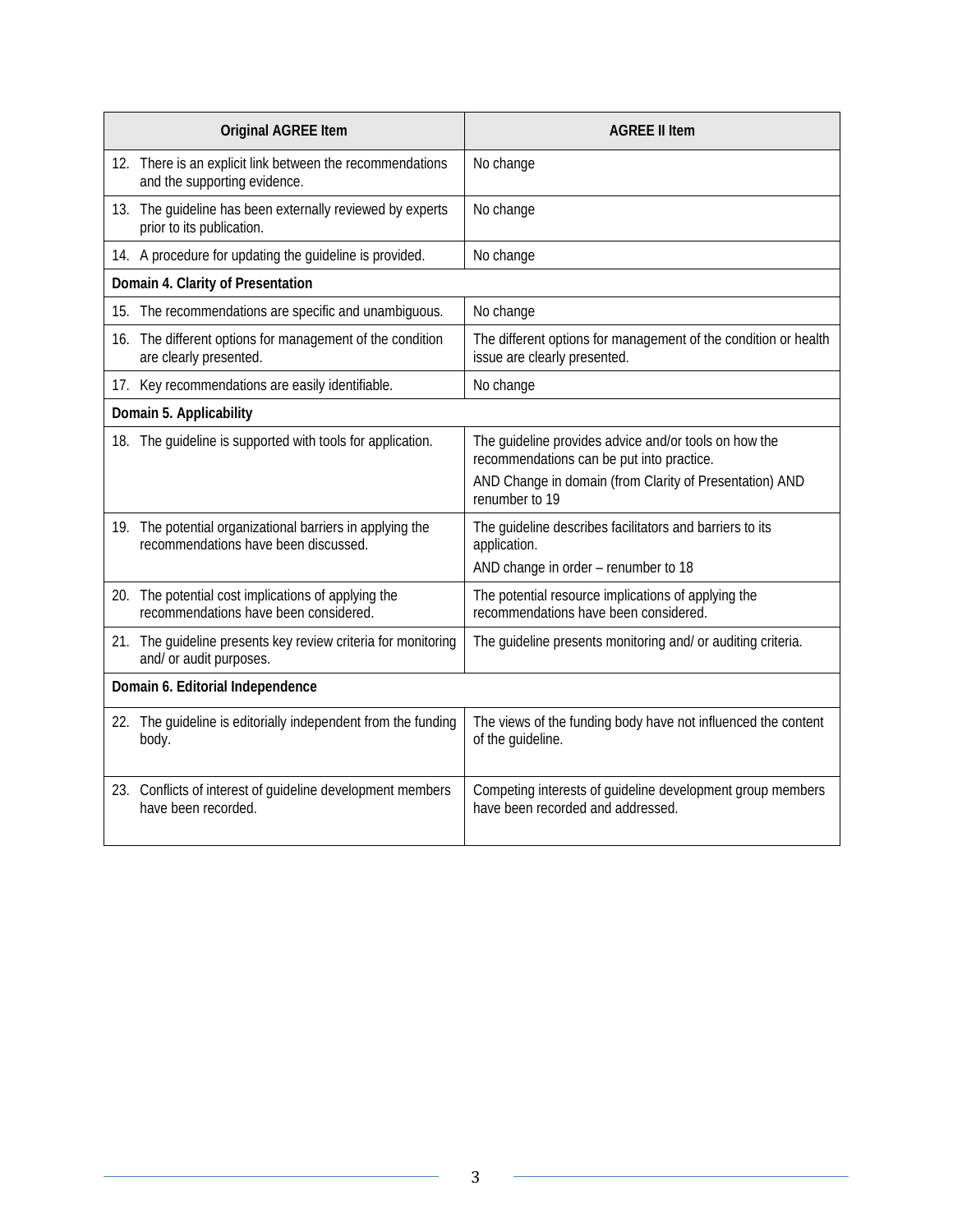### **II. APPLYING THE AGREE II**

#### **i) Which guidelines can be appraised with the AGREE II?**

As with the original instrument, AGREE II is designed to assess guidelines developed by local, regional, national or international groups or affiliated governmental organizations. These include original versions of and updates of existing guidelines.

The AGREE II is generic and can be applied to guidelines in any disease area targeting any step in the health care continuum, including those for health promotion, public health, screening, diagnosis, treatment or interventions. It is suitable for guidelines presented in paper or electronic format. At this stage, the AGREE II has not been designed to assess the quality of guidance documents that address health care organizational issues. Its role in the assessment of health technology assessments has not yet been formally evaluated.

#### **ii) Who can use the AGREE II?**

The AGREE II is intended to be used by the following stakeholder groups:

- by **health care providers** who wish to undertake their own assessment of a guideline before adopting its recommendations into their practice;
- by **guideline developers** to follow a structured and rigorous development methodology, to conduct an internal assessment to ensure that their guidelines are sound, or to evaluate guidelines from other groups for potential adaptation to their own context;
- by **policy makers** to help them decide which guidelines could be recommended for use in practice or to inform policy decisions; and
- by **educators** to help enhance critical appraisal skills amongst health professionals and to teach core competencies in guideline development and reporting.

### **III. KEY RESOURCES AND REFERENCES**

#### **i) AGREE Research Trust**

The AGREE Research Trust (ART) is an independent body established in 2004 at the conclusion of the activities of the original AGREE Collaboration. ART endorses the AGREE II and manages the interests of the AGREE enterprise, supports a research agenda regarding its development, and serves as the holder of its copyright.

The AGREE Research Trust web site [http://www.agreetrust.org](http://www.agreetrust.org/) provides:

- free downloadable copies of AGREE II
- links to the AGREE II on-line training tool
- reference lists citing AGREE II and the original AGREE Instrument
- free downloadable copies of the original AGREE Instrument
- information about AGREE projects, the AGREE Next Steps Consortium and the original AGREE Collaboration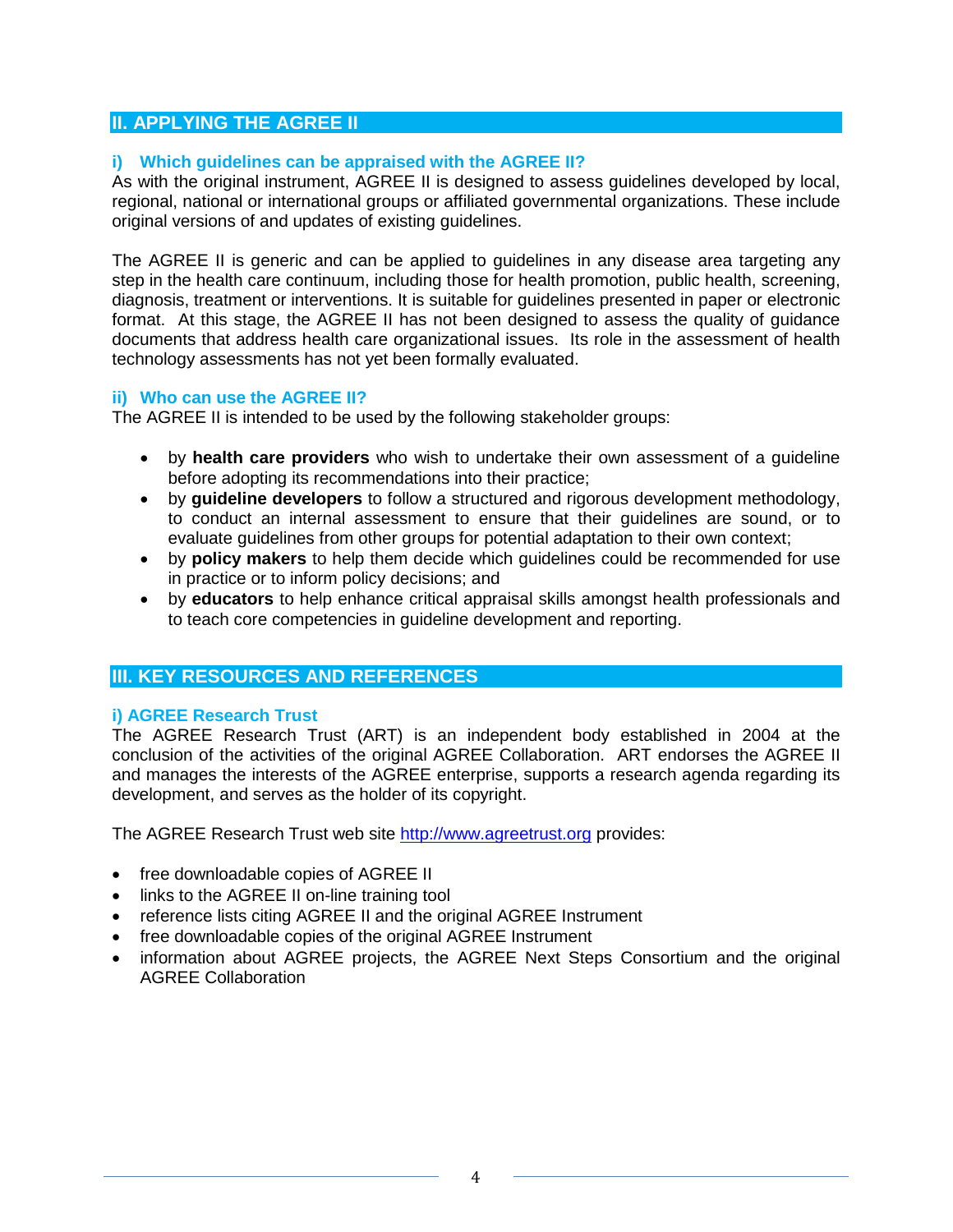#### **ii) How to cite the AGREE II**

AGREE Next Steps Consortium (2009). *The AGREE II Instrument* [Electronic version]. Retrieved <Month, Day, Year>, from [http://www.agreetrust.org](http://www.agreetrust.org/) .

#### **iii) AGREE II On-Line Training Tool**

For access to the AGREE II On-Line Training Tool, please visit [http://www.agreetrust.org](http://www.agreetrust.org/) .

#### **iv) References related to the AGREE II**

AGREE II: Advancing guideline development, reporting and evaluation in healthcare. *Parallel publications in progress* 

#### **v) Primary reference related to the original AGREE Instrument**

AGREE Collaboration. Development and validation of an international appraisal instrument for assessing the quality of clinical practice guidelines: the AGREE project. *Qual Saf Health Care.* 2003 Feb;12(1):18-23.

#### **REFERENCES**

- 1. Woolf SH, Grol R, Hutchinson A, Eccles M, Grimshaw J. Clinical guidelines: potential benefits, limitations, and harms of clinical guidelines. *BMJ.* 1999;318(7182):527-530.
- 2. Committee to Advise the Public Health Service on Clinical Practice Guidelines IoM. *Clinical practice guidelines: directions for a new program.* Washington: National Academy Press; 1990.
- 3. Browman GP, Snider A, Ellis P. Negotiating for change. The healthcare manager as catalyst for evidence-based practice: changing the healthcare environment and sharing experience. *Healthc Pap.* 2003;3(3):10-22.
- 4. Grol R. Success and failures in the implementation of evidence-based guidelines for clinical practice. *Med Care*. 2001;39(8 Suppl 2):1146-54.
- 5. Davis DA, Taylor-Vaisey A. Translating guidelines into practice: a systematic review of theoretic concepts, practice experience and research evidence in the adoption of clinical practice guidelines. *CMAJ*. 1997;157(4):408-16.
- 6. Grimshaw J,.Russell I. Effect of clinical guidelines on medical practice: a systematic review of rigorous evaluations. *Lancet*. 1993;342:1317-22.
- 7. Shaneyfelt TM, Mayo-Smith MF Rothwangl J. Are guidelines following guidelines? The methodological quality of clinical practice guidelines in the peer-reviewed medical literature*. JAMA* 1999:281(20):1900-5.
- 8. Grilli R, Magrini N, Penna A, Mura G, Liberati A. Practice guidelines developed by specialty societies: the need for critical appraisal. *Lancet.* 2000;355:103-6.
- 9. Burgers JS, Fervers B, Haugh M, Brouwers M, Browman G, Phillip T, Cluzeau FA. International assessment of the quality of clinical practice guidelines in oncology using the Appraisal of Guidelines and Research and Evaluation Instrument. *J Clin Oncol*. 2004;22:2000-7.
- 10. AGREE Collaboration. Development and validation of an international appraisal instrument for assessing the quality of clinical practice guidelines: the AGREE project. *Qual Saf Health Care*. 2003 Feb;12(1):18-23.
- 11. AGREE II: Advancing the guideline development, reporting and evaluation in healthcare. Parallel publications in progress.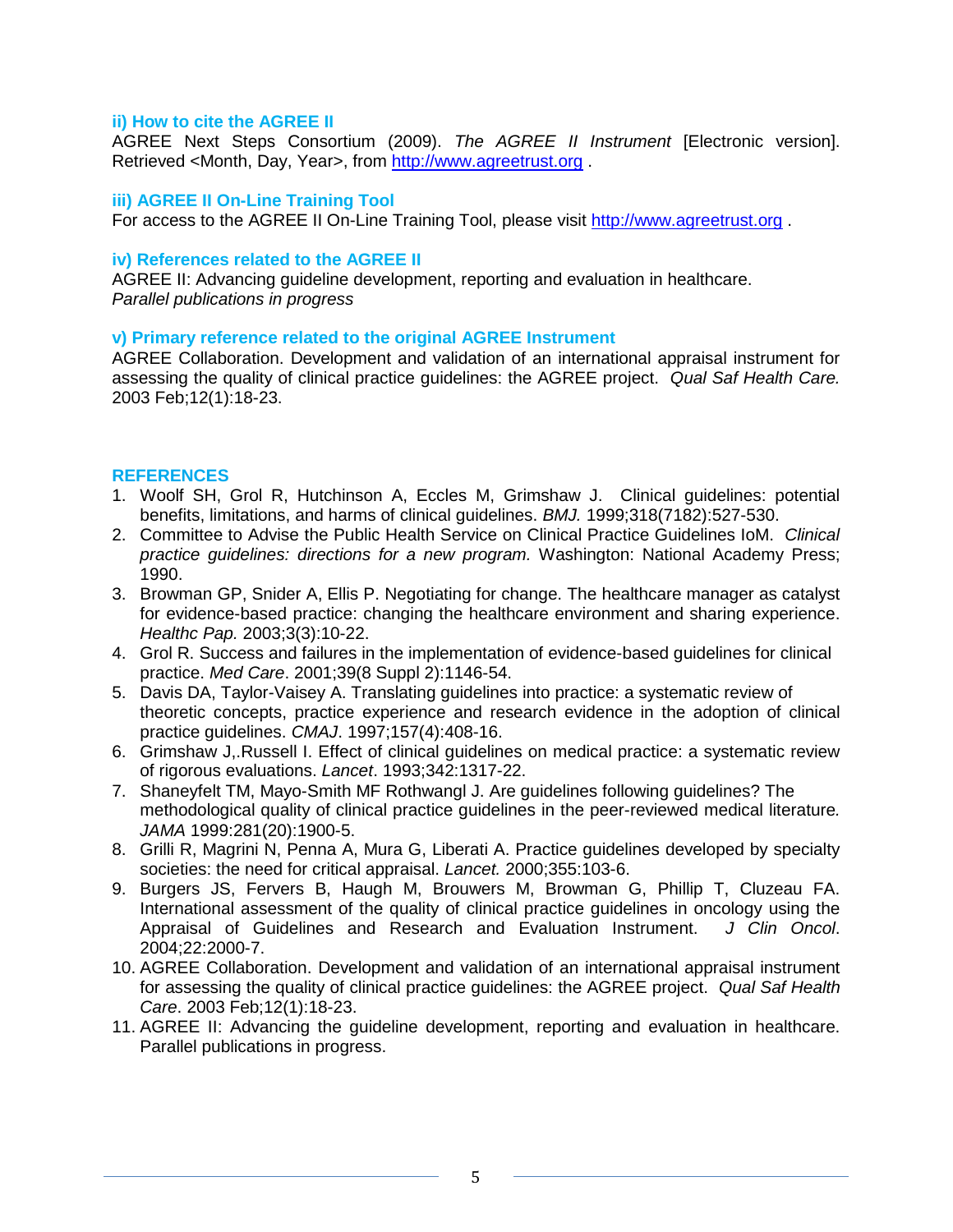# **AGREE II:**

# **USER'S MANUAL**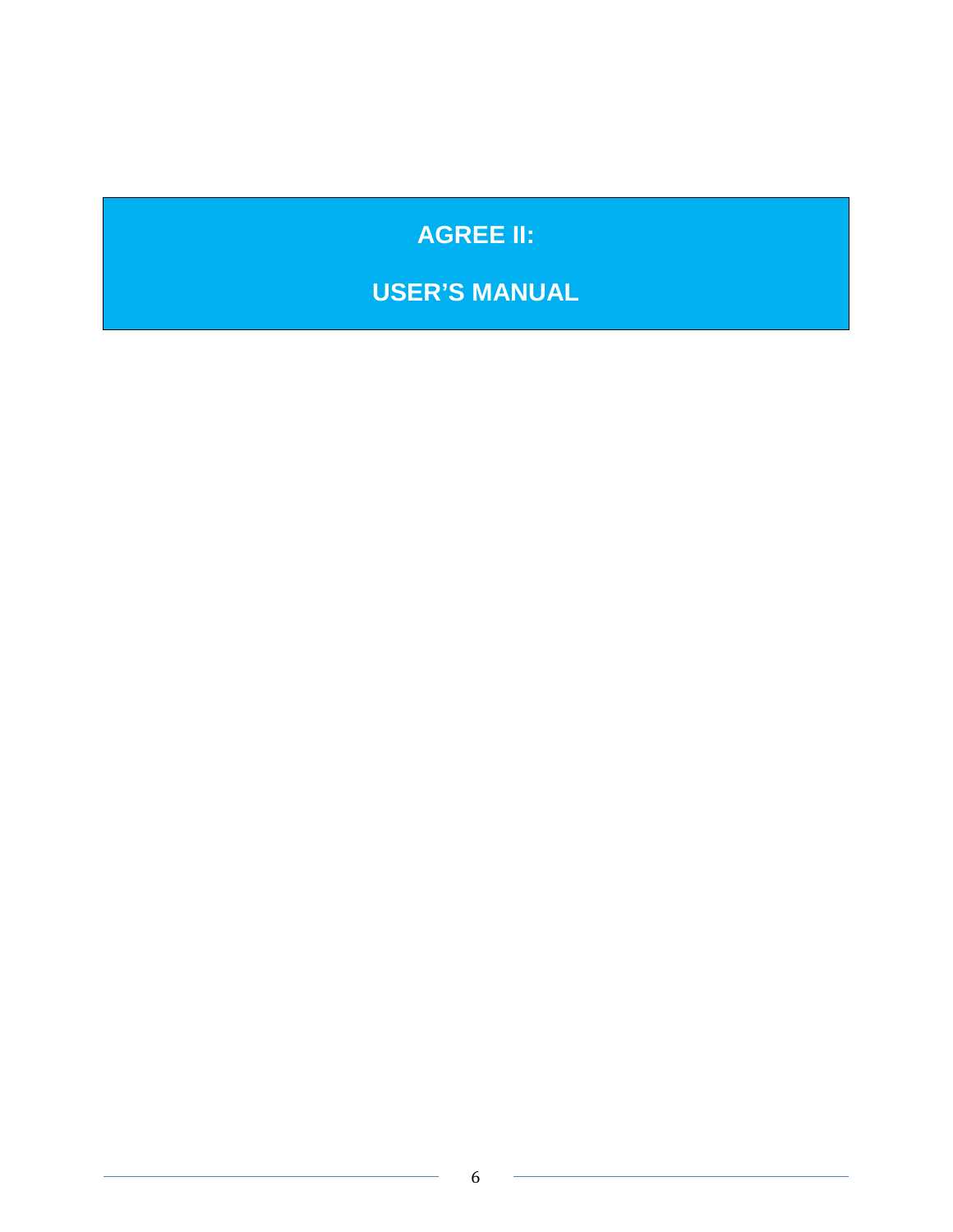# **II. USER'S MANUAL: INSTRUCTIONS FOR USING THE AGREE II**

This User's Manual has been designed specifically to guide appraisers in the use of the instrument. We suggest reading the following instructions before using the instrument.

#### **I. Preparing to Use the AGREE II**

#### i) Accompanying Guideline Documents

Before applying the AGREE II, users should first carefully read the guideline document in full. In addition to the guideline document, users should attempt to identify all information about the guideline development process prior to the appraisal. This information may be contained in the same document as the guideline recommendations or it may be summarized in a separate technical report, methodological manual or guideline developer policy statement. These supporting documents may be published or may be available publicly on web sites. While it is the responsibility of the guideline authors to advise readers on the existence and location of relevant additional technical and supporting documents, every effort should be made by the AGREE II users to locate and include them as part of the materials appropriate for assessment.

#### ii) Number of Appraisers

We recommend that each quideline is assessed by at least 2 appraisers and preferably 4 as this will increase the reliability of the assessment. Reliability tests of the instrument are on-going.

#### **II. Structure and Content of the AGREE II**

The AGREE II consists of 23 key items organized within 6 domains followed by 2 global rating items ("Overall Assessment"). Each domain captures a unique dimension of guideline quality.

*Domain 1. Scope and Purpose* is concerned with the overall aim of the guideline, the specific health questions, and the target population (items 1-3).

*Domain 2. Stakeholder Involvement* focuses on the extent to which the guideline was developed by the appropriate stakeholders and represents the views of its intended users (items 4-6).

*Domain 3. Rigour of Development* relates to the process used to gather and synthesize the evidence, the methods to formulate the recommendations, and to update them (items 7-14).

*Domain 4. Clarity of Presentation* deals with the language, structure, and format of the guideline (items 15-17).

*Domain 5. Applicability* pertains to the likely barriers and facilitators to implementation, strategies to improve uptake, and resource implications of applying the guideline (items 18-21).

*Domain 6. Editorial Independence* is concerned with the formulation of recommendations not being unduly biased with competing interests (items 22-23).

*Overall assessment* includes the rating of the overall quality of the guideline and whether the guideline would be recommended for use in practice.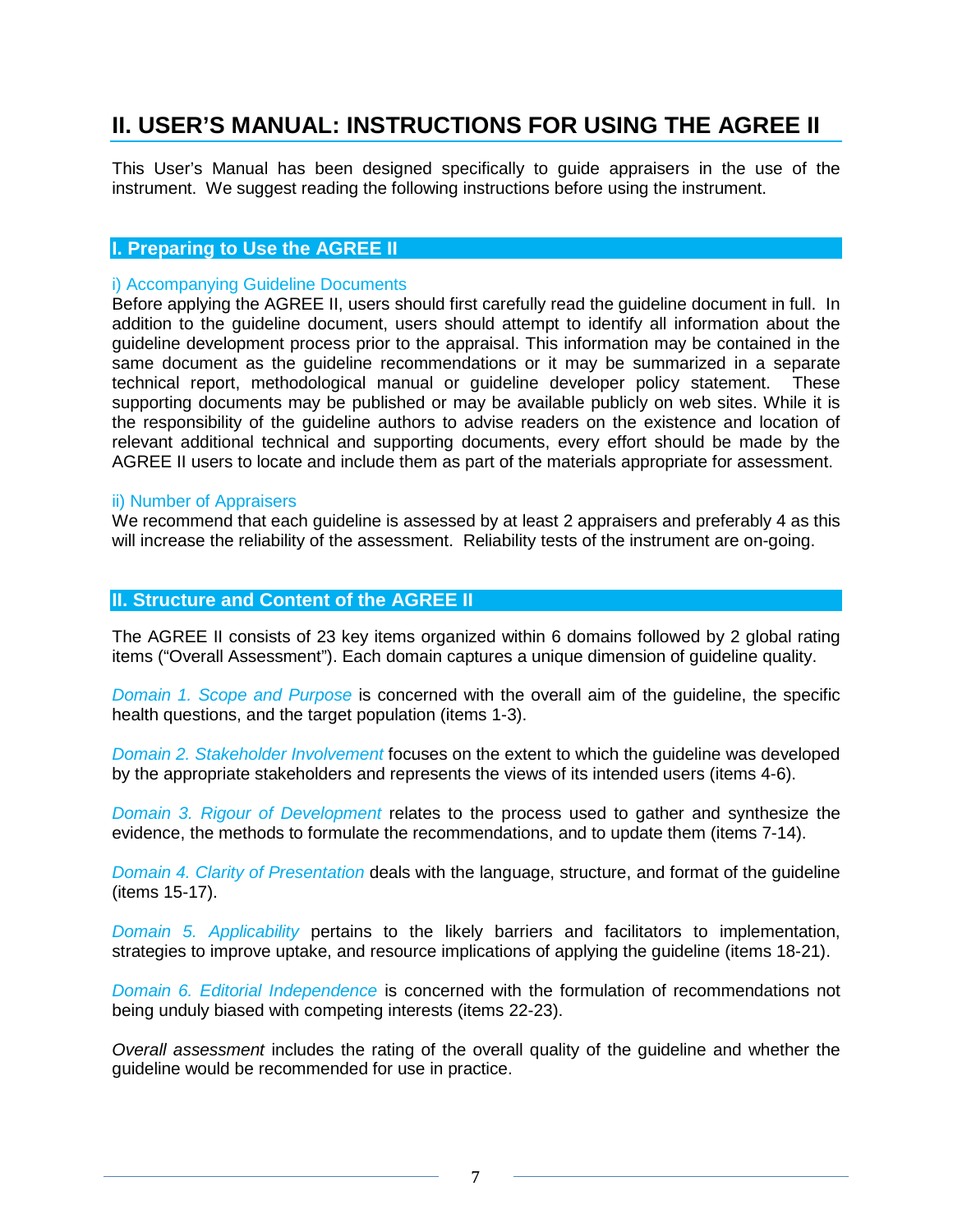#### **III. Rating Scale and User's Manual Sections**

Each of the AGREE II items and the two global rating items are rated on a 7-point scale (1– strongly disagree to 7–strongly agree). The User's Manual provides guidance on how to rate each item using the rating scale and also includes 3 additional sections to further facilitate the user's assessment. The sections include User's Manual Description, Where to Look, and How to Rate.

#### i) Rating Scale

All AGREE II items are rated on the following 7-point scale:

| <b>Strongly Disagree</b> |  |  |  |  | <b>Strongly Agree</b> |
|--------------------------|--|--|--|--|-----------------------|
|--------------------------|--|--|--|--|-----------------------|

Score of 1 (*Strongly Disagree*). A score of 1 should be given when there is no information that is relevant to the AGREE II item or if the concept is very poorly reported.

Score of 7 (*Strongly Agree*). A score of 7 should be given if the quality of reporting is exceptional and where the full criteria and considerations articulated in the User's Manual have been met.

Scores between 2 and 6. A score between 2 and 6 is assigned when the reporting of the AGREE II item does not meet the full criteria or considerations. A score is assigned depending on the completeness and quality of reporting. Scores increase as more criteria are met and considerations addressed. The "How to Rate" section for each item includes details about assessment criteria and considerations specific to the item.

#### ii) User's Manual Description

This section defines the concept underlying the item in broad terms and provides examples.

#### iii) Where to Look

This section directs the appraiser to where the information in the guideline can usually be found. Included in this section are common terms used to label guideline sections or chapters. *These are suggestions only*. It is the responsibility of the appraiser to review the entire guideline and accompanying material(s) to ensure a fair evaluation.

#### iv) How to Rate

This section includes details about assessment criteria and considerations specific to each item.

- The *criteria* identify explicit elements that reflect the operational definition of the item. The more criteria that are met, the higher the score the guideline should receive on that item.
- The *considerations* are aimed to help inform the assessment. As in any evaluation, judgments by the appraisers are required. The more the considerations have been taken into account in the guideline, the higher the score the guideline should receive on that item.

It is important to note that guideline ratings require a level of judgment. The criteria and considerations are there to guide, not to replace, these judgments. Thus, none of the AGREE II items provide explicit expectations for each of the 7 points on the scale.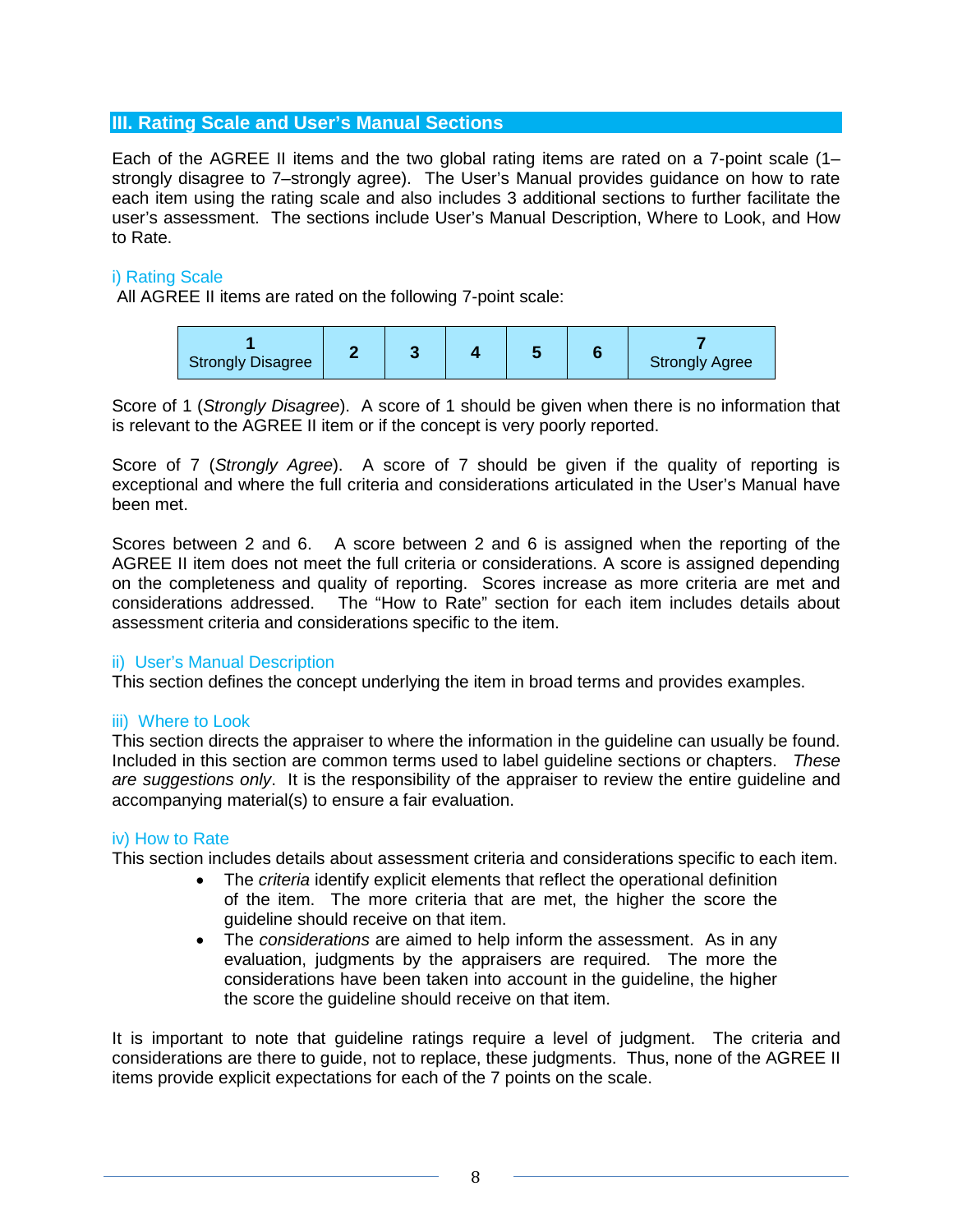#### v) Other Considerations when Applying the AGREE II

On occasion, some AGREE II items may not be applicable to the particular guideline under review. For example, guidelines narrow in scope may not provide the full range of options for the management of the condition (see item 16). AGREE II does not include a "*Not Applicable"* response item in its scale. There are different strategies to manage this situation including having appraisers skip that item in the assessment process or rating the item as 1 (absence of information) and providing context about the score. *Regardless of strategy chosen, decisions should be made in advance, described in an explicit manner, and if items are skipped, appropriate modifications to calculating the domain scores should be implemented. As a principle, excluding items in the appraisal process is discouraged.*

#### **IV. Scoring the AGREE II**

A quality score is calculated for each of the six AGREE II domains. The six domain scores are independent and should not be aggregated into a single quality score.

#### i) Calculating Domain Scores

Domain scores are calculated by summing up all the scores of the individual items in a domain and by scaling the total as a percentage of the maximum possible score for that domain.

|                            | Item 1 | Item 2 | Item 3        | <b>Total</b> |
|----------------------------|--------|--------|---------------|--------------|
| Appraiser                  | 5      | 6      | 6             | 17           |
| Appraiser<br>$\mathcal{P}$ | 6      | 6      | 7             | 19           |
| Appraiser<br>3             | 2      | 4      | 3             | 9            |
| Appraiser                  | 3      | 3      | $\mathcal{P}$ | 8            |
| Total                      | 16     | 19     | 18            | 53           |

#### **Example:**

If 4 appraisers give the following scores for Domain 1 (Scope & Purpose):

Maximum possible score = 7 (strongly agree) x 3 (items) x 4 (appraisers) =  $84$ Minimum possible score = 1 (strongly disagree) x 3 (items) x 4 (appraisers) = 12

The scaled domain score will be:

Obtained score – Minimum possible score Maximum possible score – Minimum possible score

$$
\frac{53-12}{84-12} \times 100 = \frac{41}{72} \times 100 = 0.5694 \times 100 = 57 \%
$$

*If items are not included, appropriate modifications to the calculations of maximum and minimum possible scores are required.*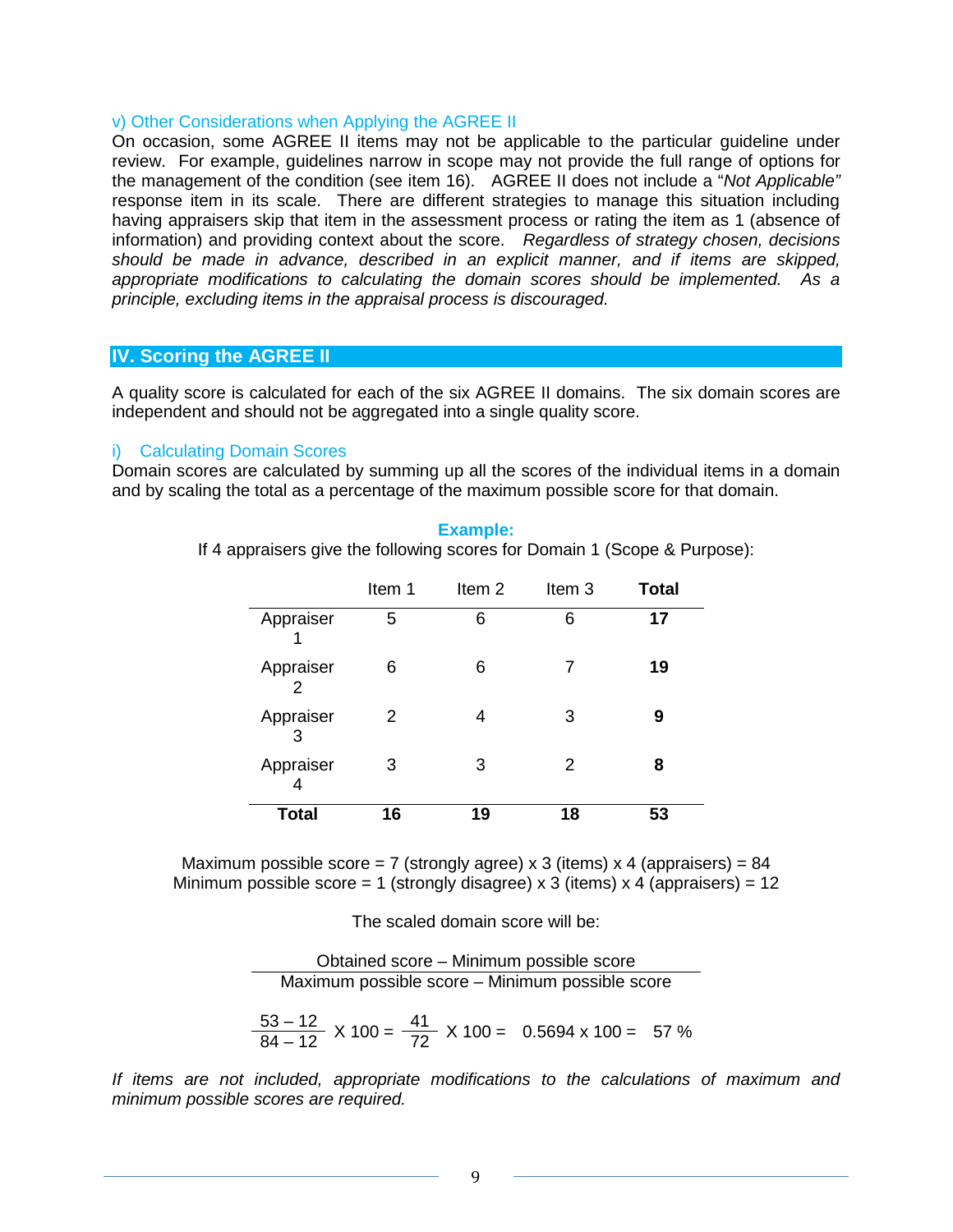#### ii) Interpreting Domain Scores

Although the domain scores are useful for comparing guidelines and will inform whether a guideline should be recommended for use, the Consortium has not set minimum domain scores or patterns of scores across domains to differentiate between high quality and poor quality guidelines. These decisions should be made by the user and guided by the context in which AGREE II is being used.

#### **V. Overall Assessment**

Upon completing the 23 items, AGREE II users will provide 2 overall assessments of the guideline. The overall assessment requires the user to make a judgment as to the quality of the guideline, taking into account the criteria considered in the assessment process. The user is also asked whether he/she would recommend use of the guideline.

The next pages include, by domain, guidance for rating each of the 23 items of the AGREE II when appraising a guideline. Each item includes a description, suggestions for where to find the item information, and guidance for how to rate.

 $\_$  . The contribution of the contribution of the contribution of the contribution of the contribution of the contribution of the contribution of the contribution of the contribution of the contribution of the contributio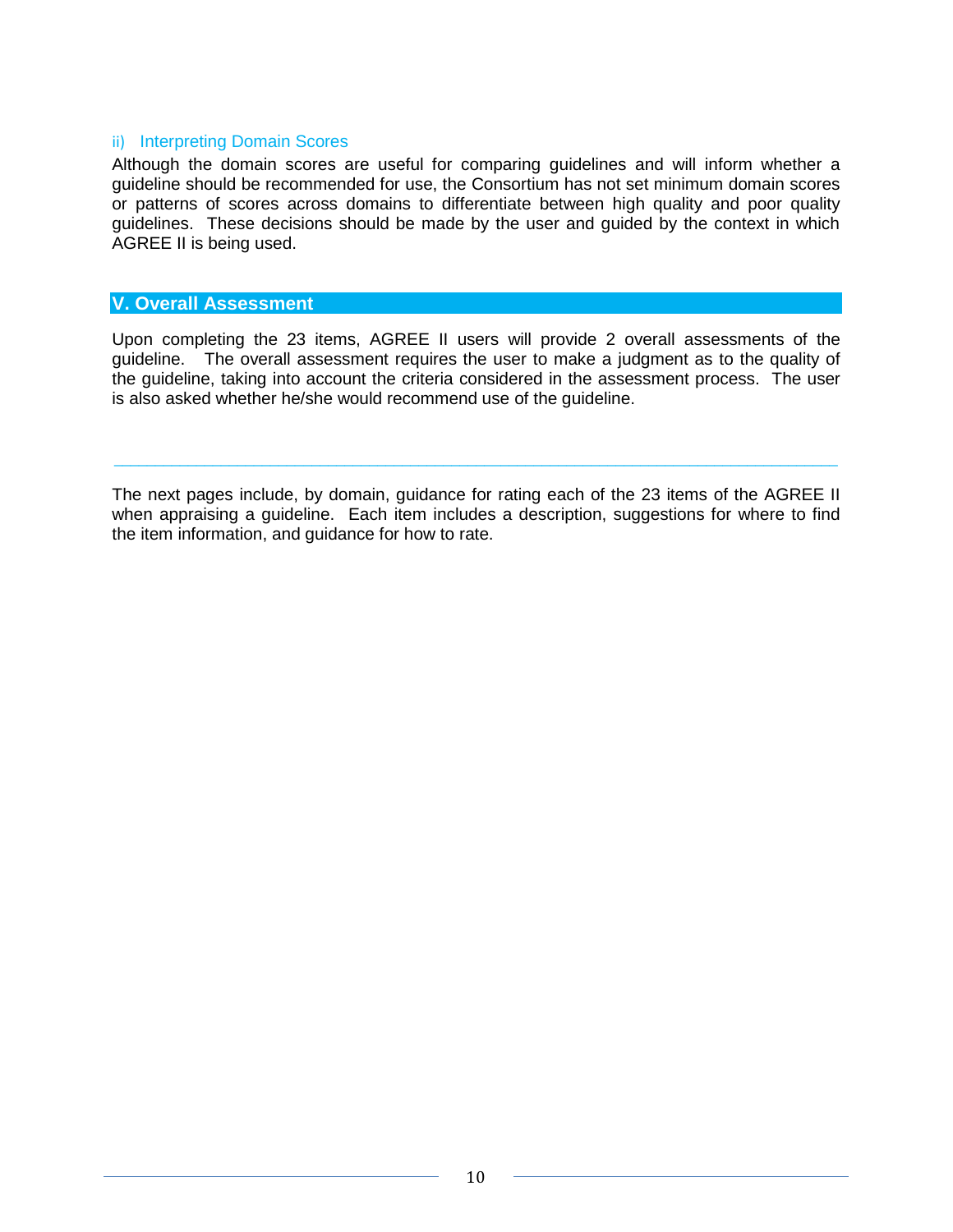# **DOMAIN 1. SCOPE AND PURPOSE**

- 1. The overall objective(s) of the guideline is (are) specifically described.
- 2. The health question(s) covered by the guideline is (are) specifically described.
- 3. The population (patients, public, etc.) to whom the guideline is meant to apply is specifically described.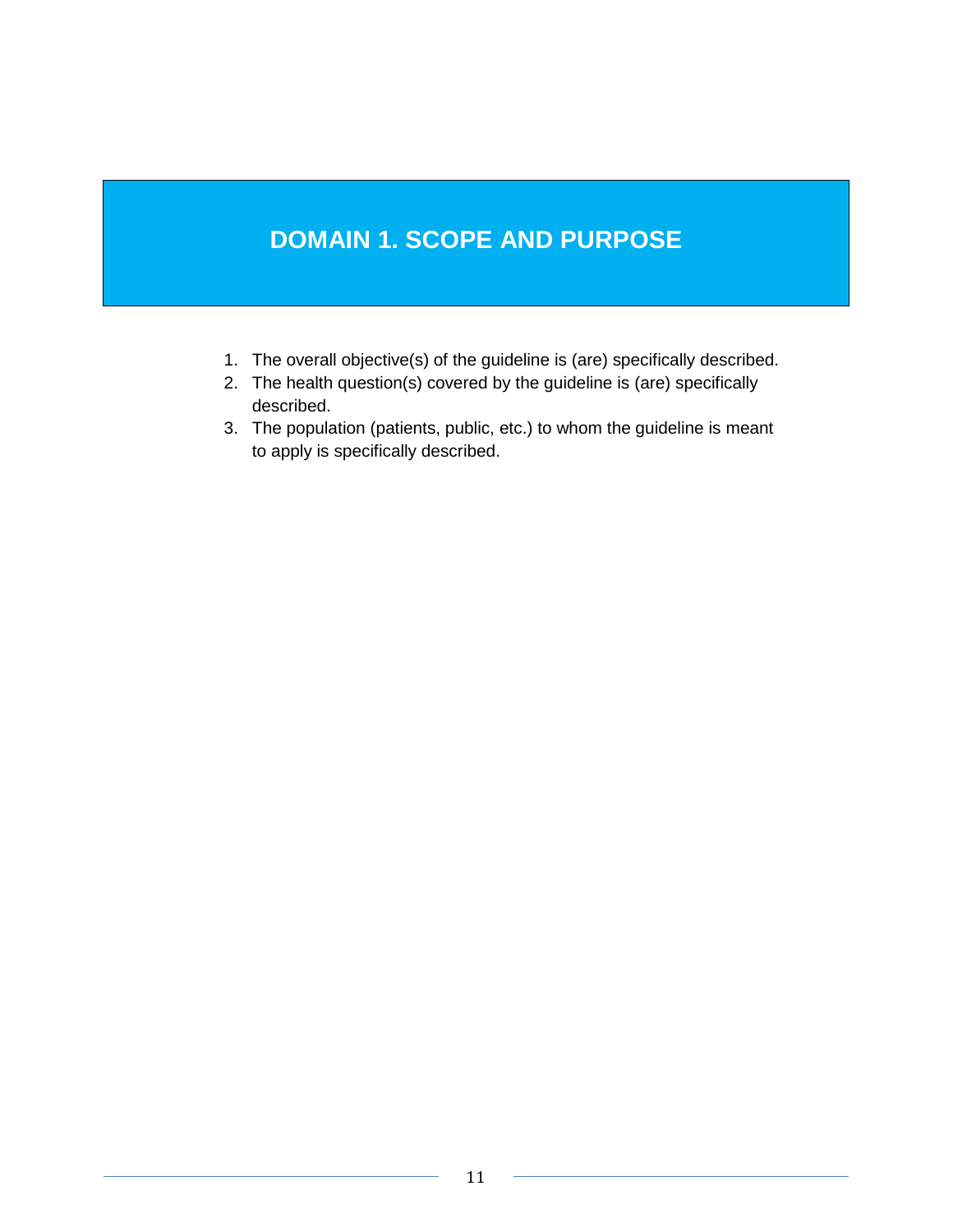### **SCOPE AND PURPOSE**

### **1. The overall objective(s) of the guideline is (are) specifically described.**

| <b>Strongly Disagree</b> |  |  | <b>Strongly Agree</b> |
|--------------------------|--|--|-----------------------|
|--------------------------|--|--|-----------------------|

*Comments*

# User's Manual Description:

This deals with the potential health impact of a guideline on society and populations of patients or individuals. The overall objective(s) of the guideline should be described in detail and the expected health benefits from the guideline should be specific to the clinical problem or health topic. For example, specific statements would be:

- Preventing (long term) complications of patients with diabetes mellitus
- Lowering the risk of subsequent vascular events in patients with previous myocardial infarction
- Most effective population-based colorectal screening strategies

• Providing guidance on the most effective therapeutic treatment and management of patients with diabetes mellitus.

# Where to Look:

Examine the opening paragraphs/chapters for a description of the scope and purpose of the guideline. In some cases, the rationale or need for the guideline is described in a document separate from the guideline, for instance, in the guideline proposal. Examples of commonly labeled sections or chapters in a guideline where this information can be found include: introduction, scope, purpose, rationale, background, and objectives.

# How to Rate:

#### **Item content includes the following** *CRITERIA:*

- health intent(s) (i.e., prevention, screening, diagnosis, treatment, etc.)
- expected benefit or outcome
- target(s) (e.g., patient population, society)

- Is the item well written? Are the descriptions clear and concise?
- Is the item content easy to find in the guideline?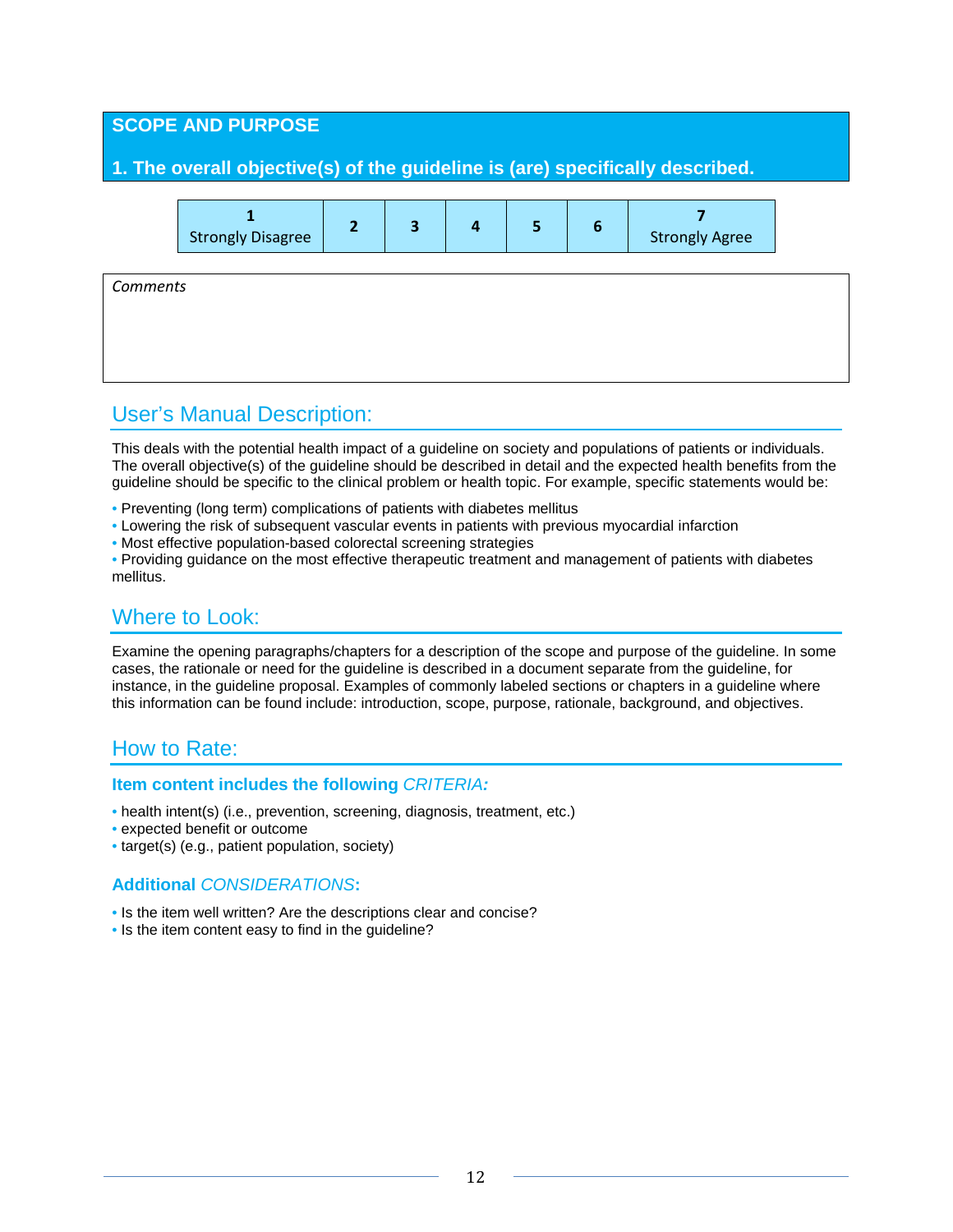### **SCOPE AND PURPOSE**

### **2. The health question(s) covered by the guideline is (are) specifically described.**

| <b>Strongly Disagree</b> | <b>Strongly Agree</b> |  |
|--------------------------|-----------------------|--|
|--------------------------|-----------------------|--|

*Comments*

# User's Manual Description:

A detailed description of the health questions covered by the guideline should be provided, particularly for the key recommendations (see Item 17), although they need not be phrased as questions. Following the examples provided in question 1:

- How many times a year should the HbA1c be measured in patients with diabetes mellitus?
- What should the daily aspirin dosage for patients with proven acute myocardial infarction be?
- Does population-based colorectal screening using the fecal occult blood test reduce mortality of colorectal cancer?
- Is self-monitoring effective for blood glucose control in patients with Type 2 diabetes?

# Where to Look:

Examine the opening paragraphs/chapters for a description of the scope and purpose of the guideline. In some cases, the questions are described in a document separate from the guideline, for instance in a search specification. Examples of commonly labeled sections or chapters in a guideline where this information can be found include: questions, scope, purpose, rationale, and background.

# How to Rate:

#### **Item content includes the following** *CRITERIA:*

#### • target population

- intervention(s) or exposure(s)
- comparisons (if appropriate)
- outcome(s)
- health care setting or context

#### **Additional** *CONSIDERATIONS***:**

- Is the item well written? Are the descriptions clear and concise?
- Is the item content easy to find in the guideline?

• Is there enough information provided in the question(s) for anyone to initiate the development of a guideline on this topic or to understand the patients/populations and contexts profiled in the guideline?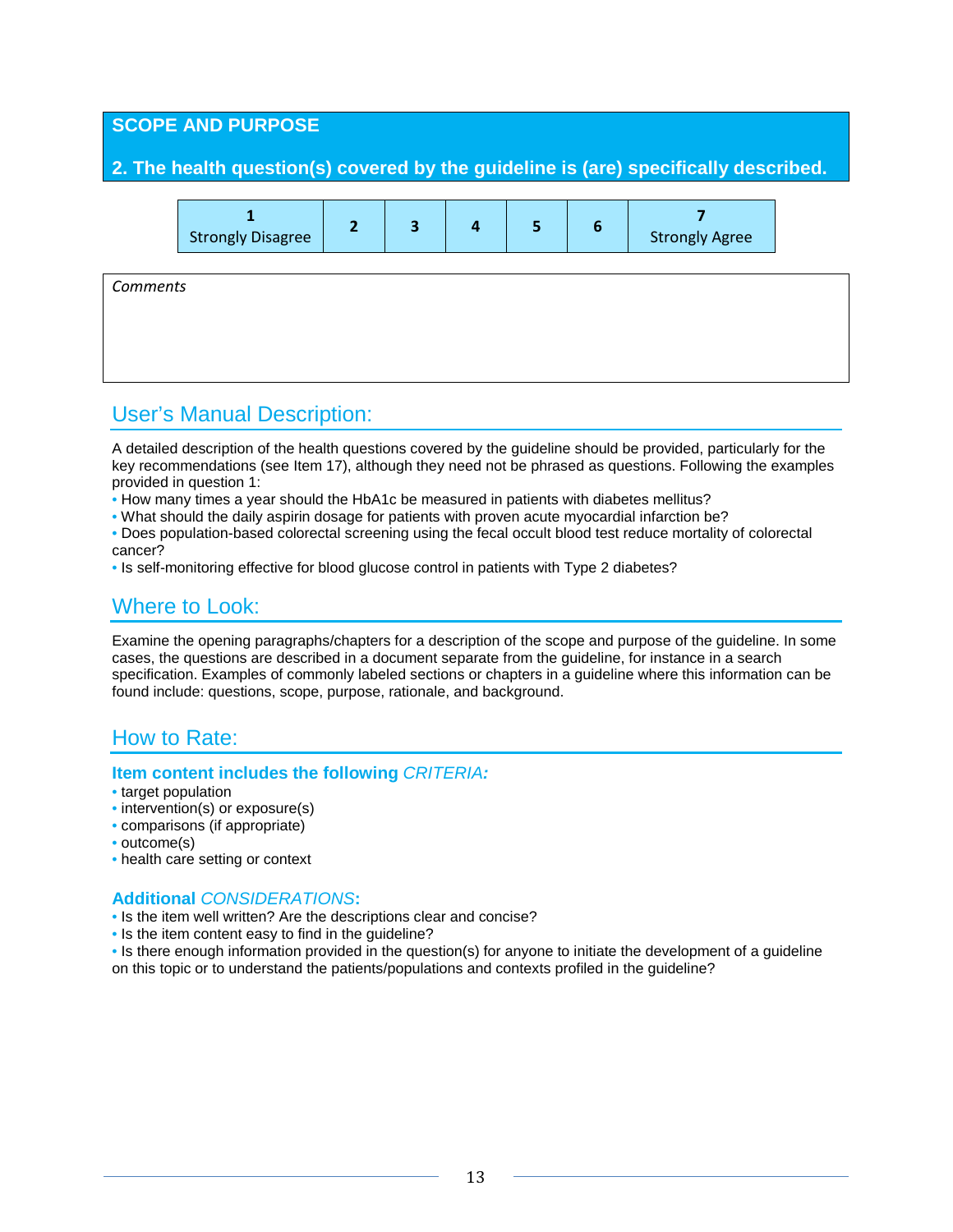#### **SCOPE AND PURPOSE**

#### **3. The population (patients, public, etc.) to whom the guideline is meant to apply is specifically described.**



*Comments*

# User's Manual Description:

A clear description of the population (i.e., patients, public, etc.) covered by a guideline should be provided. The age range, sex, clinical description, and comorbidity may be provided. For example:

• A guideline on the management of diabetes mellitus only includes patients with non-insulin dependent diabetes mellitus and excludes patients with cardiovascular comorbidity.

• A guideline on the management of depression only includes patients with major depression according to the DSM-IV criteria, and excludes patients with psychotic symptoms and children.

• A guideline on screening of breast cancer only includes women, aged between 50 and 70 years, with no history of cancer and with no family history of breast cancer.

# Where to Look:

Examine the opening paragraphs/chapters for a description of the target population of the guideline. The explicit exclusion of some populations (for instance children) is also covered by this item. Examples of commonly labeled sections or chapters in a guideline where this information can be found include: patient population, target population, relevant patients, scope, and purpose.

# How to Rate:

#### **Item content includes the following** *CRITERIA:*

- target population, gender and age
- clinical condition (if relevant)
- severity/stage of disease (if relevant)
- comorbidities (if relevant)
- excluded populations (if relevant)

#### **Additional** *CONSIDERATIONS***:**

- Is the item well written? Are the descriptions clear and concise?
- Is the item content easy to find in the guideline?

• Is the population information specific enough so that the correct and eligible individuals would receive the action recommended in the guideline?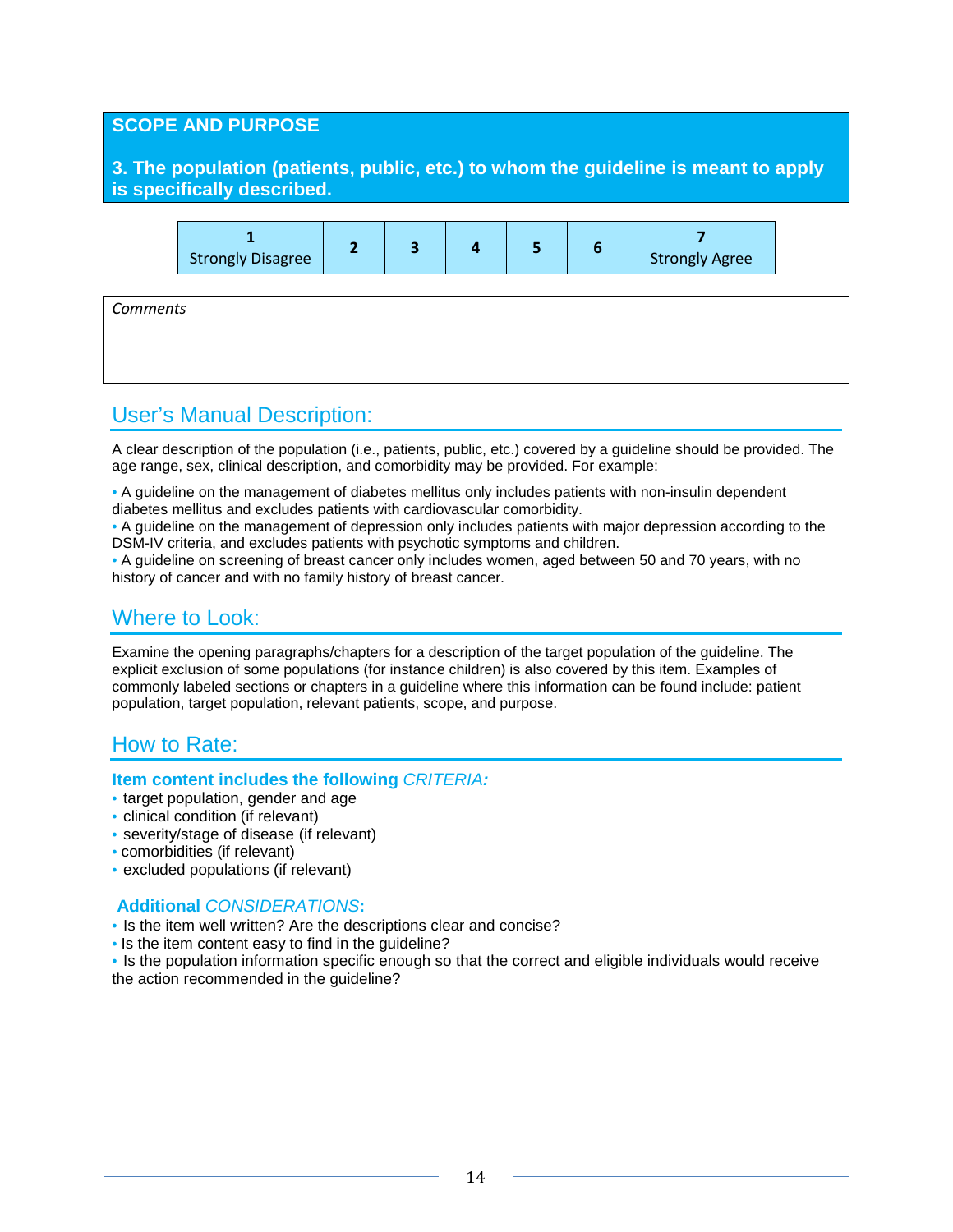# **DOMAIN 2. STAKEHOLDER INVOLVEMENT**

- 4. The guideline development group includes individuals from all relevant professional groups.
- 5. The views and preferences of the target population (patients, public, etc.) have been sought.
- 6. The target users of the guideline are clearly defined.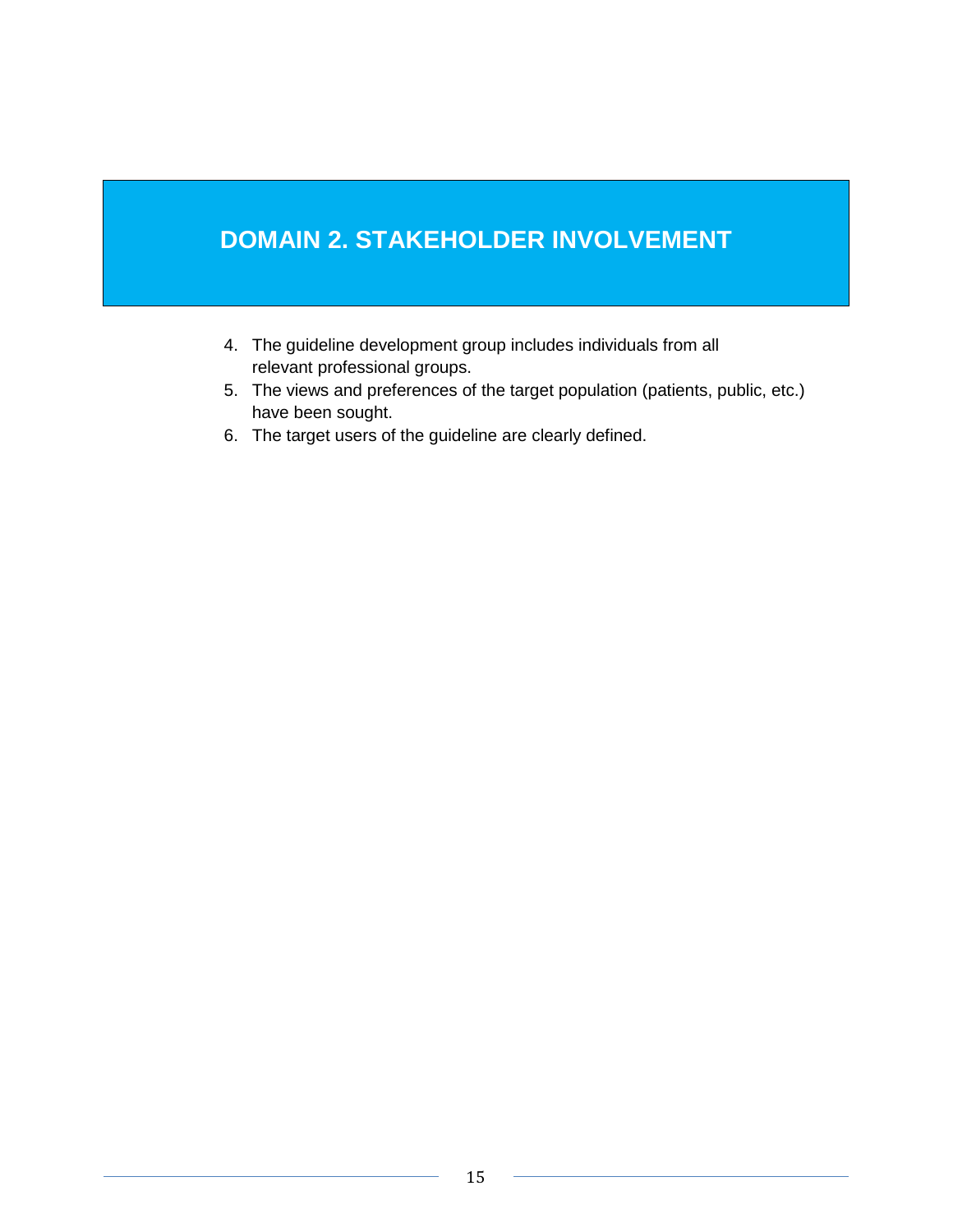### **STAKEHOLDER INVOLVEMENT**

**4. The guideline development group includes individuals from all relevant professional groups.**

| <b>Strongly Disagree</b> |  |  | <b>Strongly Agree</b> |
|--------------------------|--|--|-----------------------|
|--------------------------|--|--|-----------------------|

*Comments*

# User's Manual Description:

This item refers to the professionals who were involved at some stage of the development process. This may include members of the steering group, the research team involved in selecting and reviewing/rating the evidence and individuals involved in formulating the final recommendations. *This item excludes individuals who have externally reviewed the guideline (see Item 13). This item excludes target population representation (see Item 5)*. Information about the composition, discipline, and relevant expertise of the guideline development group should be provided.

# Where to Look:

Examine the opening paragraphs/chapters, acknowledgement section or appendices for the composition of the guideline development group. Examples of commonly labeled sections or chapters in a guideline where this information can be found include: methods, guideline panel member list, acknowledgements, and appendices.

# How to Rate:

#### **Item content includes the following** *CRITERIA:*

- For each member of the guideline development group, the following information is included:
	- $\geq$  name<br> $\geq$  discip
		- discipline/content expertise (e.g., neurosurgeon, methodologist)
	- > institution (e.g., St. Peter's hospital)<br>
	→ aeographical location (e.g., Seattle,
	- $\ge$  geographical location (e.g., Seattle, WA)<br>  $\ge$  a description of the member's role in the
	- a description of the member's role in the guideline development group

#### **Additional** *CONSIDERATIONS***:**

- Is the item well written? Are the descriptions clear and concise?
- Is the item content easy to find in the guideline?
- Are the members an appropriate match for the topic and scope? Potential candidates include relevant clinicians, content experts, researchers, policy makers, clinical administrators, and funders.

• Is there at least one methodology expert included in the development group (e.g., systematic review expert, epidemiologist, statistician, library scientist, etc.)?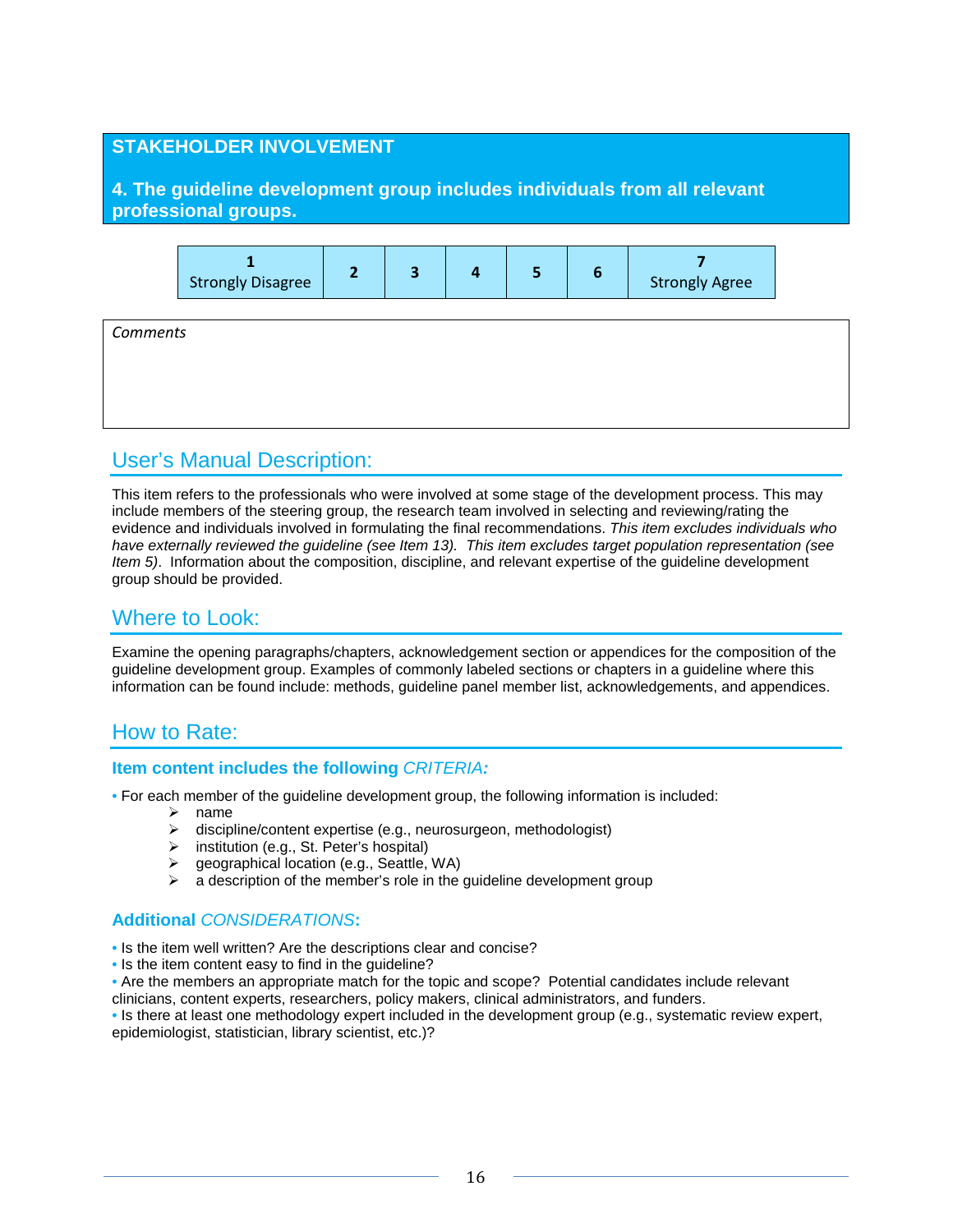#### **STAKEHOLDER INVOLVEMENT**

### **5. The views and preferences of the target population (patients, public, etc.) have been sought.**



# User's Manual Description:

Information about target population experiences and expectations of health care should inform the development of guidelines. There are various methods for ensuring that these perspectives inform the different stages of guideline development by stakeholders. For example, formal consultations with patients/public to determine priority topics, participation of these stakeholders on the guideline development group, or external review by these stakeholders on draft documents. Alternatively, information could be obtained from interviews of these stakeholders or from literature reviews of patient/public values, preferences or experiences. There should be evidence that some process has taken place and that stakeholders' views have been considered.

# Where to Look:

Examine the paragraphs on the guideline development process. Examples of commonly labeled sections or chapters in a guideline where this information can be found include: scope, methods, guideline panel member list, external review, and target population perspectives.

# How to Rate:

#### **Item content includes the following** *CRITERIA:*

• statement of type of strategy used to capture patients'/public's' views and preferences (e.g., participation in the guideline development group, literature review of values and preferences)

- methods by which preferences and views were sought (e.g., evidence from literature, surveys, focus groups) • outcomes/information gathered on patient/public information
- description of how the information gathered was used to inform the guideline development process and/or formation of the recommendations

- Is the item well written? Are the descriptions clear and concise?
- Is the item content easy to find in the guideline?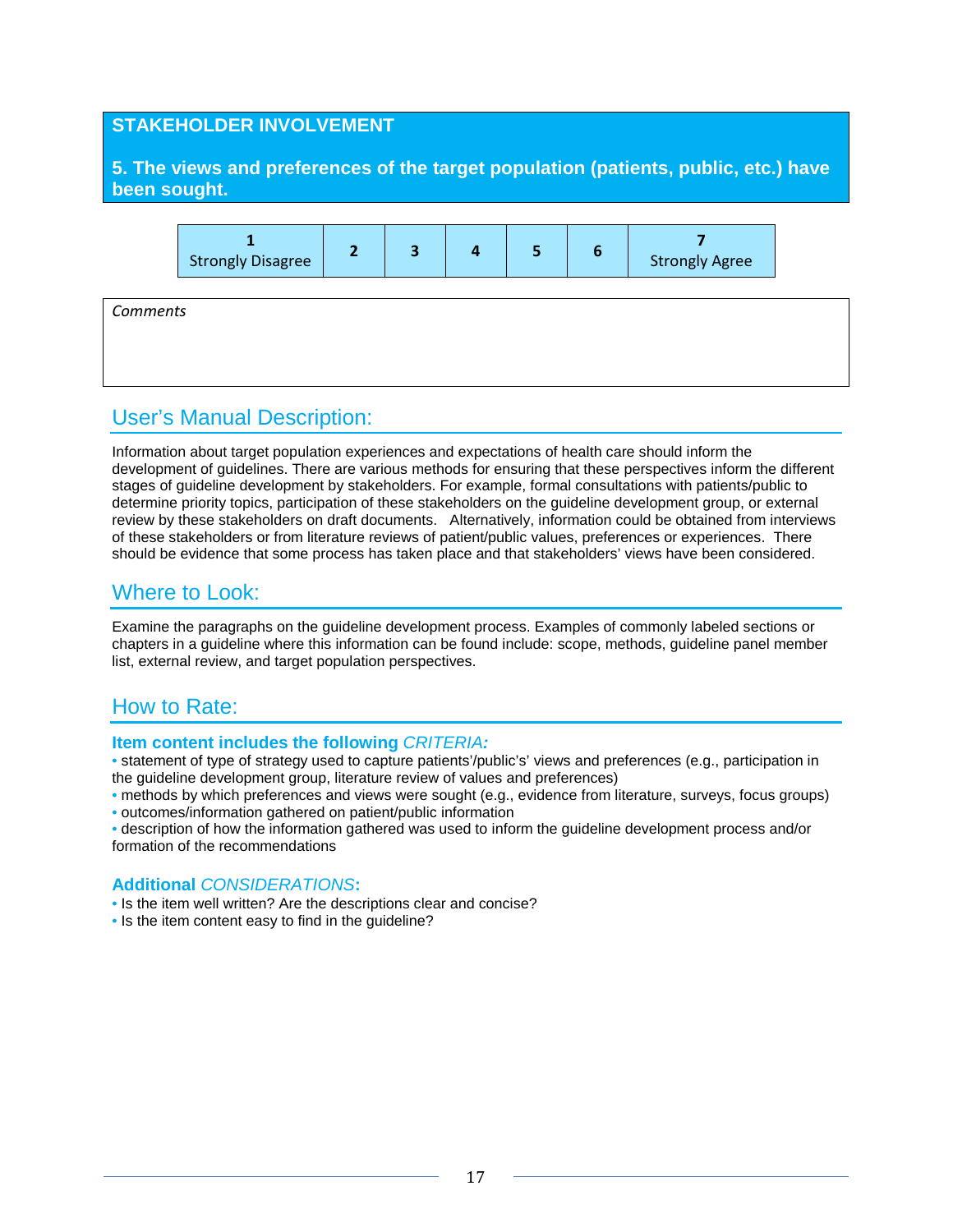# **STAKEHOLDER INVOLVEMENT 6. The target users of the guideline are clearly defined. 1** Strongly Disagree **<sup>2</sup> <sup>3</sup> <sup>4</sup> <sup>5</sup> <sup>6</sup> <sup>7</sup>** Strongly Agree *Comments*

# User's Manual Description:

The target users should be clearly defined in the guideline, so the reader can immediately determine if the guideline is relevant to them. For example, the target users for a guideline on low back pain may include general practitioners, neurologists, orthopaedic surgeons, rheumatologists, and physiotherapists.

# Where to Look:

Examine the opening paragraphs/chapters for a description of the target users of the guideline. Examples of commonly labeled sections or chapters in a guideline where this information can be found include: target user and intended user.

# How to Rate:

#### **Item content includes the following** *CRITERIA:*

• clear description of intended guideline audience (e.g. specialists, family physicians, patients, clinical or institutional leaders/administrators)

• description of how the guideline may be used by its target audience (e.g., to inform clinical decisions, to inform policy, to inform standards of care)

- Is the item well written? Are the descriptions clear and concise?
- Is the item content easy to find in the guideline?
- Are the target users appropriate for the scope of the guideline?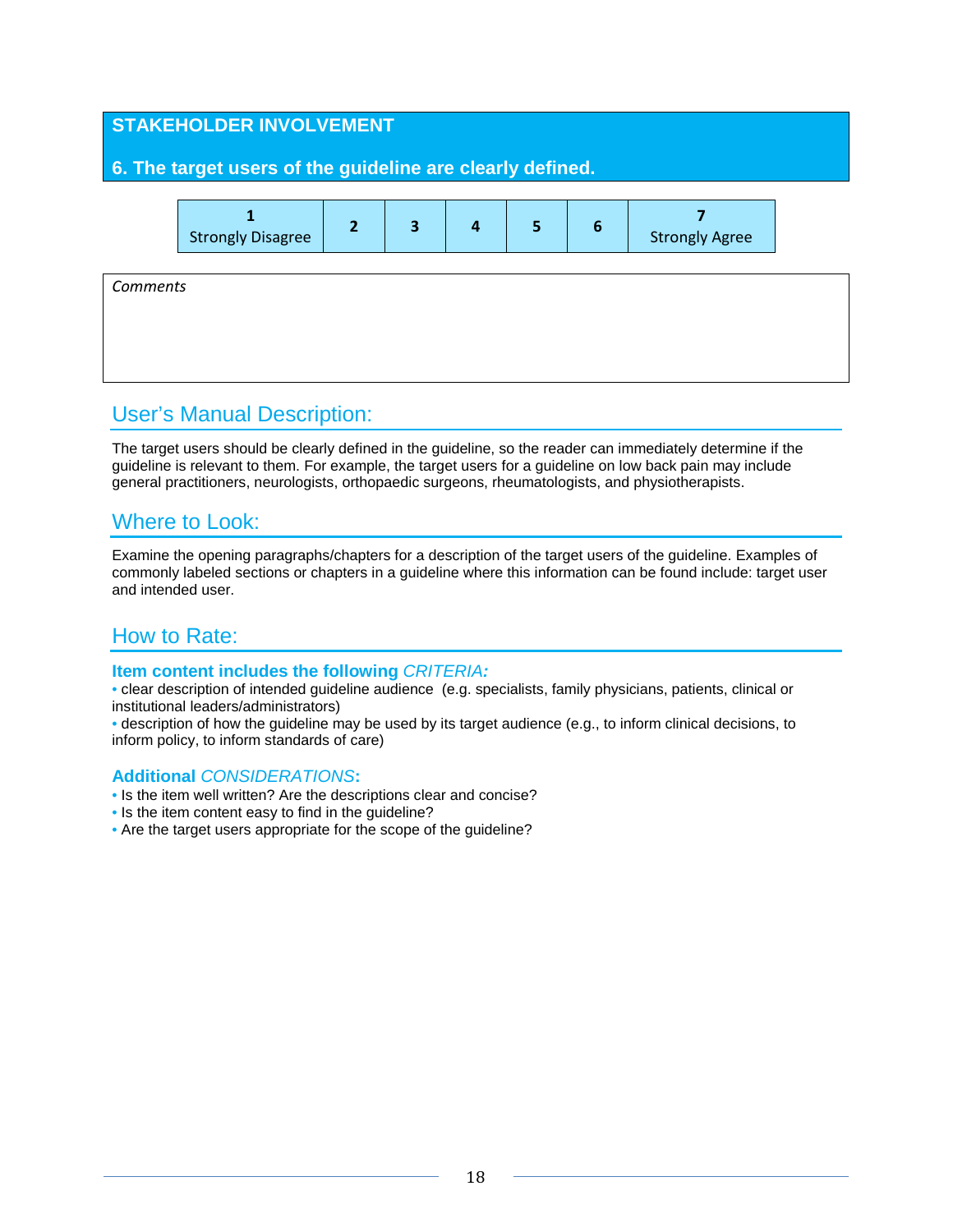# **DOMAIN 3. RIGOUR OF DEVELOPMENT**

- 7. Systematic methods were used to search for evidence.
- 8. The criteria for selecting the evidence are clearly described.
- 9. The strengths and limitations of the body of evidence are clearly described.
- 10. The methods for formulating the recommendations are clearly described.
- 11. The health benefits, side effects, and risks have been considered in formulating the recommendations.
- 12. There is an explicit link between the recommendations and the supporting evidence.
- 13. The guideline has been externally reviewed by experts prior to its publication.
- 14. A procedure for updating the guideline is provided.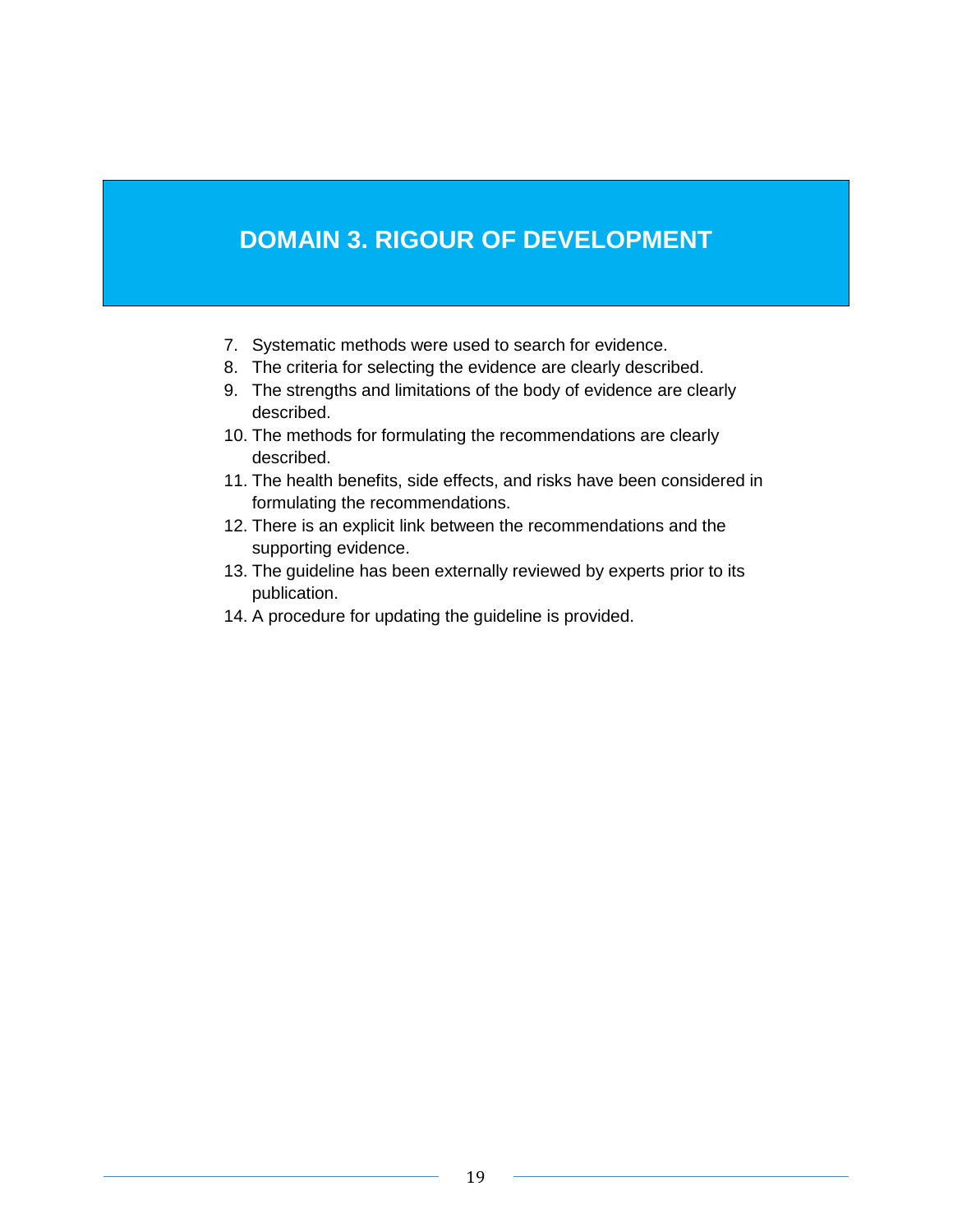# **RIGOUR OF DEVELOPMENT 7. Systematic methods were used to search for evidence. 1** Strongly Disagree **<sup>2</sup> <sup>3</sup> <sup>4</sup> <sup>5</sup> <sup>6</sup> <sup>7</sup>** Strongly Agree *Comments*

# User's Manual Description:

Details of the strategy used to search for evidence should be provided including search terms used, sources consulted, and dates of the literature covered. Sources may include electronic databases (e.g. MEDLINE, EMBASE, CINAHL), databases of systematic reviews (e.g. the Cochrane Library, DARE), handsearching journals, reviewing conference proceedings, and other guidelines (e.g. the US National Guideline Clearinghouse, the German Guidelines Clearinghouse). The search strategy should be as comprehensive as possible and executed in a manner free from potential biases and sufficiently detailed to be replicated.

# Where to Look:

Examine the paragraphs/chapters describing the guideline development process. In some cases the search strategies are described in separate documents or in an appendix to the guideline. Examples of commonly labelled sections or chapters in a guideline where this information can be found include: methods, literature search strategy, and appendices.

# How to Rate:

#### **Item content includes the following** *CRITERIA:*

• named electronic database(s) or evidence source(s) where the search was performed (e.g., MEDLINE, EMBASE, PsychINFO, CINAHL)

- time periods searched (e.g., January 1, 2004 to March 31, 2008)
- search terms used (e.g., text words, indexing terms, subheadings)
- full search strategy included (e.g., possibly located in appendix)

- Is the item well written? Are the descriptions clear and concise?
- Is the item content easy to find in the guideline?
- Is the search relevant and appropriate to answer the health question? (e.g., all relevant databases and, appropriate search terms used)
- Is there enough information provided for anyone to replicate the search?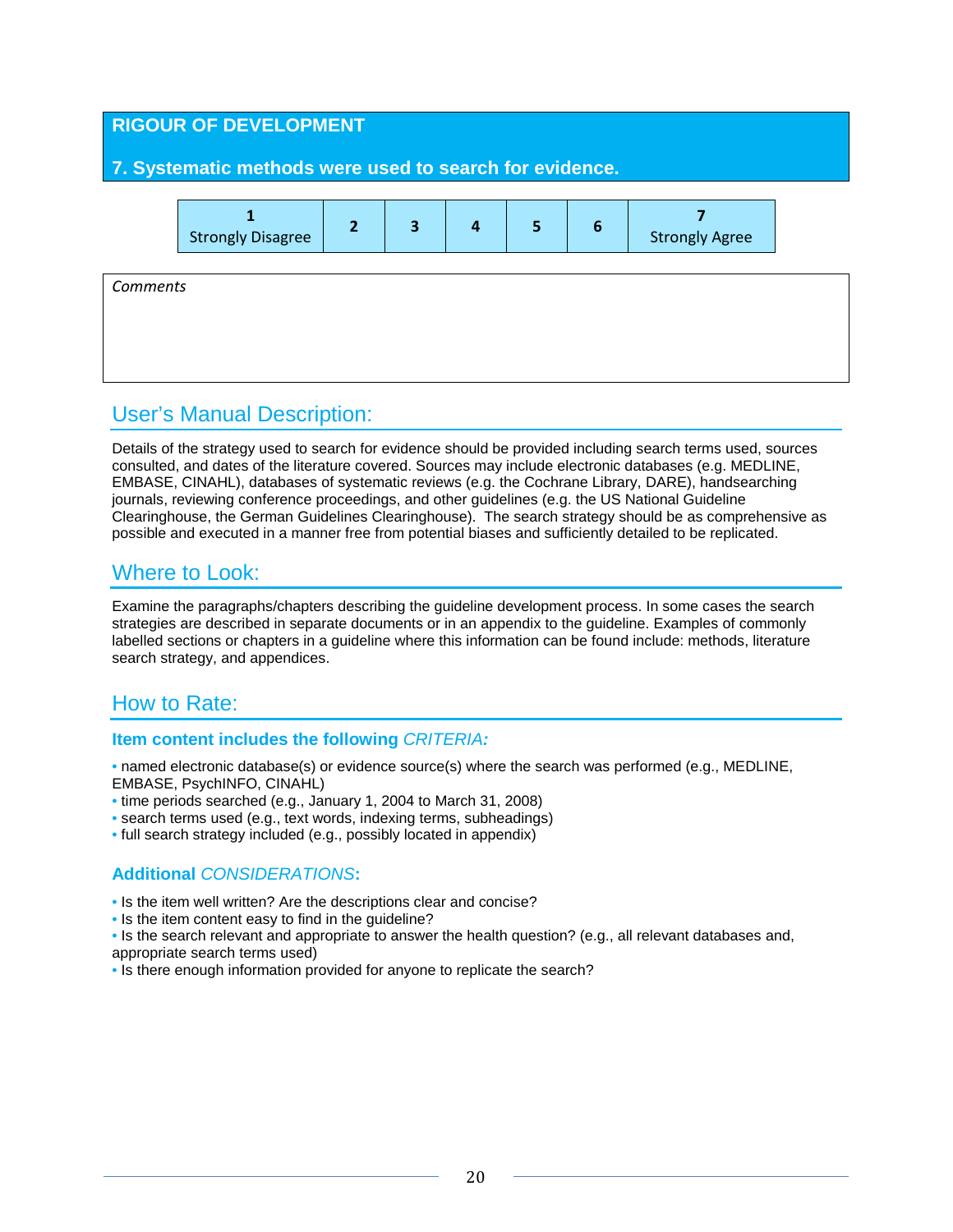# **RIGOUR OF DEVELOPMENT 8. The criteria for selecting the evidence are clearly described. 1** Strongly Disagree **<sup>2</sup> <sup>3</sup> <sup>4</sup> <sup>5</sup> <sup>6</sup> <sup>7</sup>** Strongly Agree *Comments*

# User's Manual Description:

Criteria for including/excluding evidence identified by the search should be provided. These criteria should be explicitly described and reasons for including and excluding evidence should be clearly stated. For example, guideline authors may decide to only include evidence from randomized clinical trials and to exclude articles not written in English.

# Where to Look:

Examine the paragraphs/chapters describing the guideline development process. In some cases, the inclusion or exclusion criteria for selecting the evidence are described in separate documents or in an Appendix to the guideline. Examples of commonly labeled sections or chapters in a guideline where this information can be found include: methods, literature search, inclusion/exclusion criteria, and appendices.

# How to Rate:

#### **Item content includes the following** *CRITERIA:*

- description of the inclusion criteria, including
	- $\triangleright$  target population (patient, public, etc.) characteristics
	- $\triangleright$  study design
	- $\triangleright$  comparisons (if relevant)
	- $\triangleright$  outcomes
	- $\triangleright$  language (if relevant)
	- $\triangleright$  context (if relevant)

• description of the exclusion criteria (if relevant; e.g., *French only* listed in the inclusion criteria statement could logically preclude *non-French* listed in the exclusion criteria statement)

- Is the item well written? Are the descriptions clear and concise?
- Is the item content easy to find in the guideline?
- Is there a rationale given for the chosen inclusion/exclusion criteria?
- Do inclusion/exclusion criteria align with the health question(s)?
- Are there reasons to believe that relevant literature may not have been considered?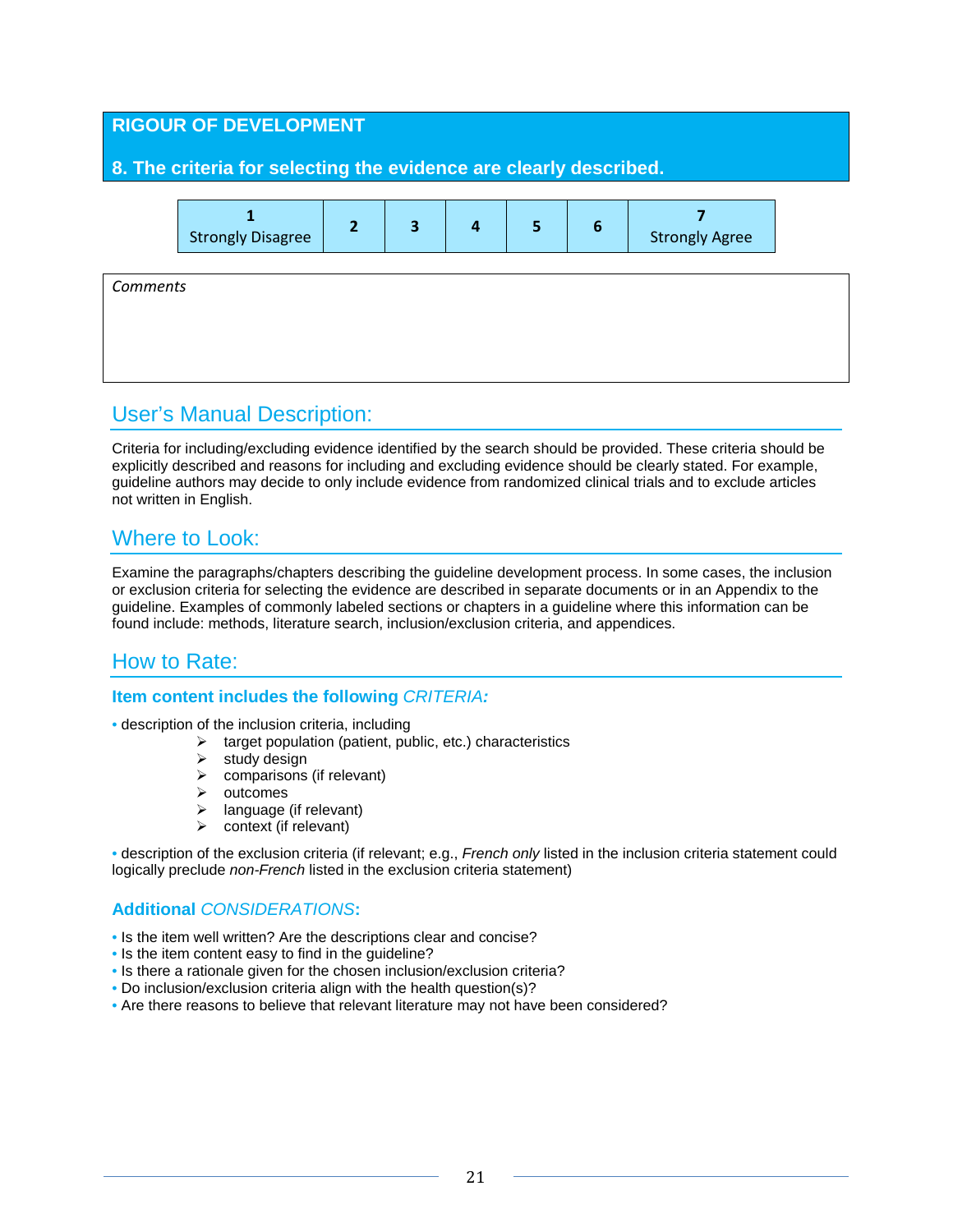# **RIGOUR OF DEVELOPMENT 9. The strengths and limitations of the body of evidence are clearly described. 1** Strongly Disagree **<sup>2</sup> <sup>3</sup> <sup>4</sup> <sup>5</sup> <sup>6</sup> <sup>7</sup>** Strongly Agree *Comments*

# User's Manual Description:

Statements highlighting the strengths and limitations of the evidence should be provided. This ought to include explicit descriptions - using informal or formal tools/methods - to assess and describe the risk of bias for individual studies and/or for specific outcomes and/or explicit commentary of the body of evidence aggregated across all studies. This may be presented in different ways, for example: using tables commenting on different quality domains; the application of a formal instrument or strategy (e.g., Jadad scale, GRADE method); or descriptions in the text.

# Where to Look:

Examine the paragraphs/chapters describing the guideline development process for information on how the methodological quality of the studies (e.g., risk of bias) were described. Evidence tables are often used to summarize quality features. Some guidelines make a clear distinction between description and interpretation of evidence, for instance, in a results section and a discussion section, respectively.

# How to Rate:

#### **Item content includes the following** *CRITERIA:*

• descriptions of how the body of evidence was evaluated for bias and how it was interpreted by members of the guideline development group

- aspects upon which to frame descriptions include:
	- $\triangleright$  study design(s) included in body of evidence
	- $\triangleright$  study methodology limitations (sampling, blinding, allocation concealment, analytical methods)<br>  $\triangleright$  appropriateness/relevance of primary and secondary outcomes considered
	- appropriateness/relevance of primary and secondary outcomes considered
	- $\triangleright$  consistency of results across studies
	- $\triangleright$  direction of results across studies
	- $\triangleright$  magnitude of benefit versus magnitude of harm
	- $\triangleright$  applicability to practice context

- Is the item well written? Are the descriptions clear and concise?
- Is the item content easy to find in the guideline?
- Are the descriptions appropriate, neutral, and unbiased? Are the descriptions complete?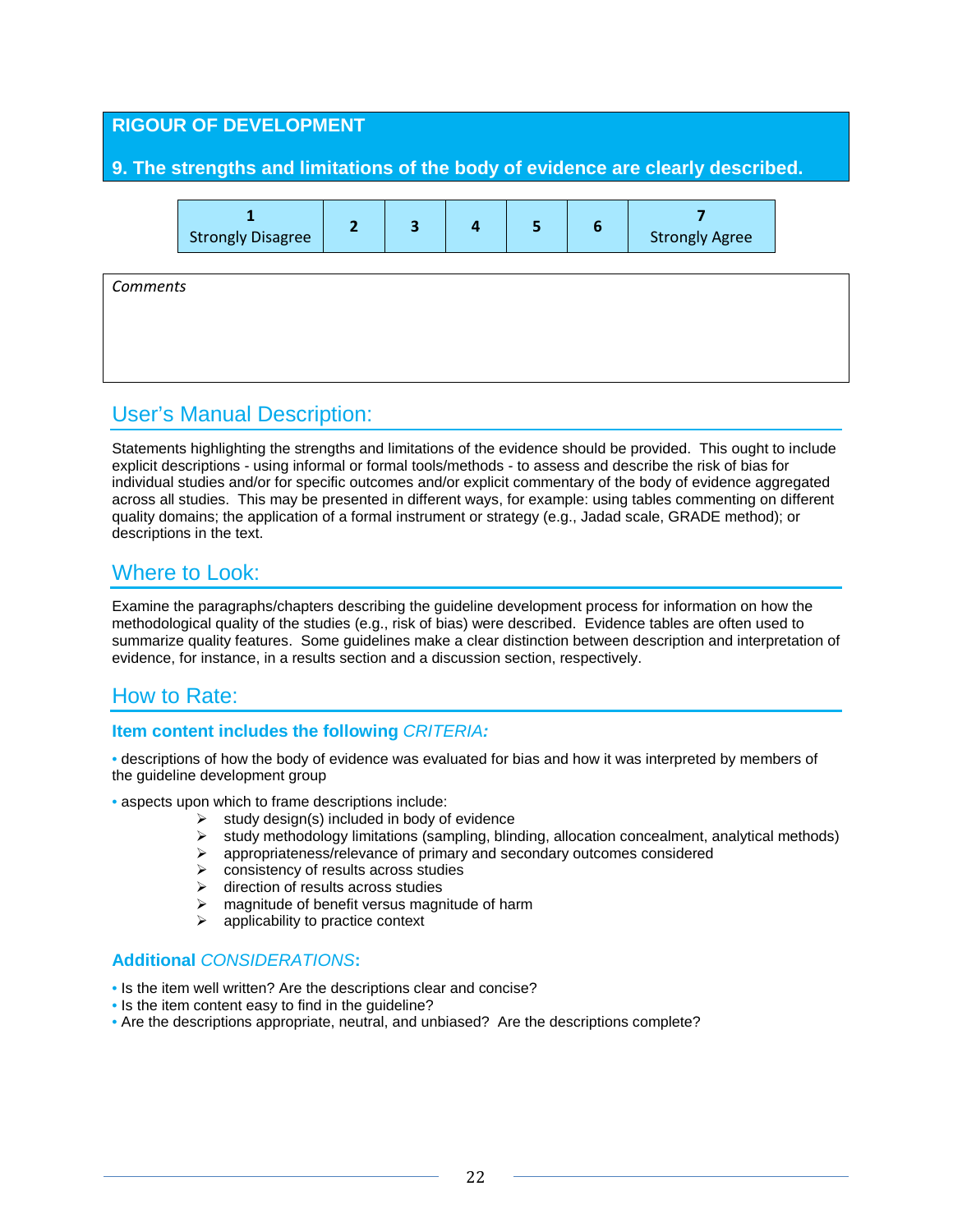# **RIGOUR OF DEVELOPMENT 10. The methods for formulating the recommendations are clearly described. 1** Strongly Disagree **<sup>2</sup> <sup>3</sup> <sup>4</sup> <sup>5</sup> <sup>6</sup> <sup>7</sup>** Strongly Agree *Comments*

# User's Manual Description:

A description of the methods used to formulate the recommendations and how final decisions were arrived at should be provided. For example, methods may include a voting system, informal consensus, and formal consensus techniques (e.g., Delphi, Glaser techniques). Areas of disagreement and methods of resolving them should be specified.

# Where to Look:

Examine the paragraphs/chapters describing the guideline development process. In some cases, the methods used to formulate the recommendations are described in separate documents or in an appendix to the guideline. Examples of commonly labeled sections or chapters in a guideline where this information can be found include methods and guideline development process.

# How to Rate:

#### **Item content includes the following** *CRITERIA:*

- description of the recommendation development process (e.g., steps used in modified Delphi technique, voting procedures that were considered)
- outcomes of the recommendation development process (e.g., extent to which consensus was reached using modified Delphi technique, outcome of voting procedures)
- description of how the process influenced the recommendations (e.g., results of Delphi technique influence final recommendation, alignment with recommendations and the final vote)

- Is the item well written? Are the descriptions clear and concise?
- Is the item content easy to find in the guideline?
- Was a formal process used to arrive at the recommendations?
- Were the methods appropriate?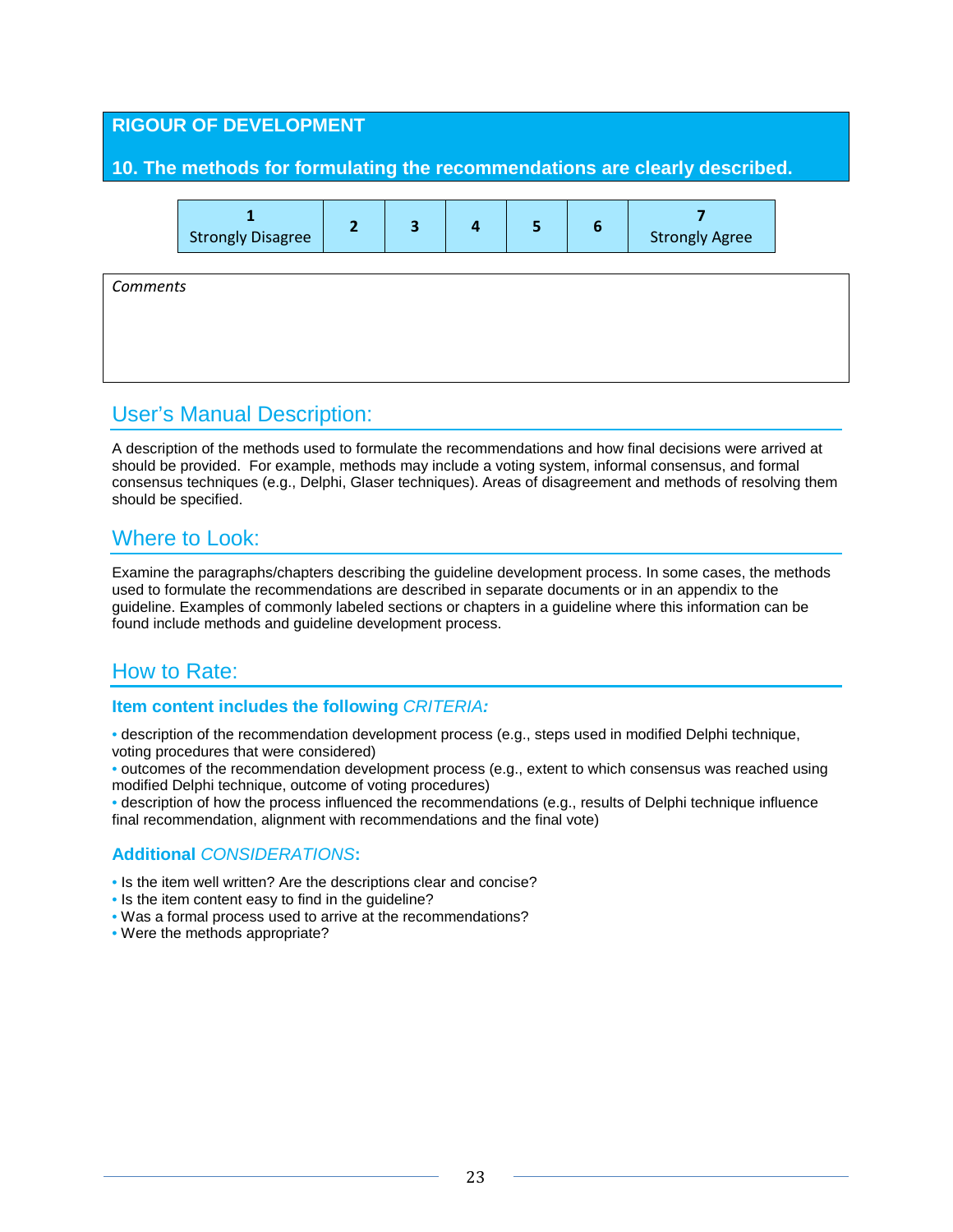### **RIGOUR OF DEVELOPMENT**

**11. The health benefits, side effects, and risks have been considered in formulating the recommendations.**



*Comments*

# User's Manual Description:

The guideline should consider health benefits, side effects, and risks when formulating the recommendations. For example, a guideline on the management of breast cancer may include a discussion on the overall effects on various final outcomes. These may include: survival, quality of life, adverse effects, and symptom management or a discussion comparing one treatment option to another. There should be evidence that these issues have been addressed.

# Where to Look:

Examine the paragraphs/chapters describing the guideline development process for a description of the body of evidence, its interpretation, and the translation to practice recommendations. Examples of commonly labeled sections or chapters in a guideline where this information can be found include: methods, interpretation, discussion, and recommendations.

# How to Rate:

#### **Item content includes the following** *CRITERIA:*

- supporting data and report of benefits
- supporting data and report of harms/side effects/risks
- reporting of the balance/trade-off between benefits and harms/side effects/risks
- recommendations reflect considerations of both benefits and harms/side effects/risks

- Is the item well written? Are the descriptions clear and concise?
- Is the item content easy to find in the quideline?
- Is the discussion an integral part of the guideline development process? (i.e., taking place during
- recommendation formulation rather than post-formulation as an afterthought)
- Has the guideline development group considered the benefits and harms equally?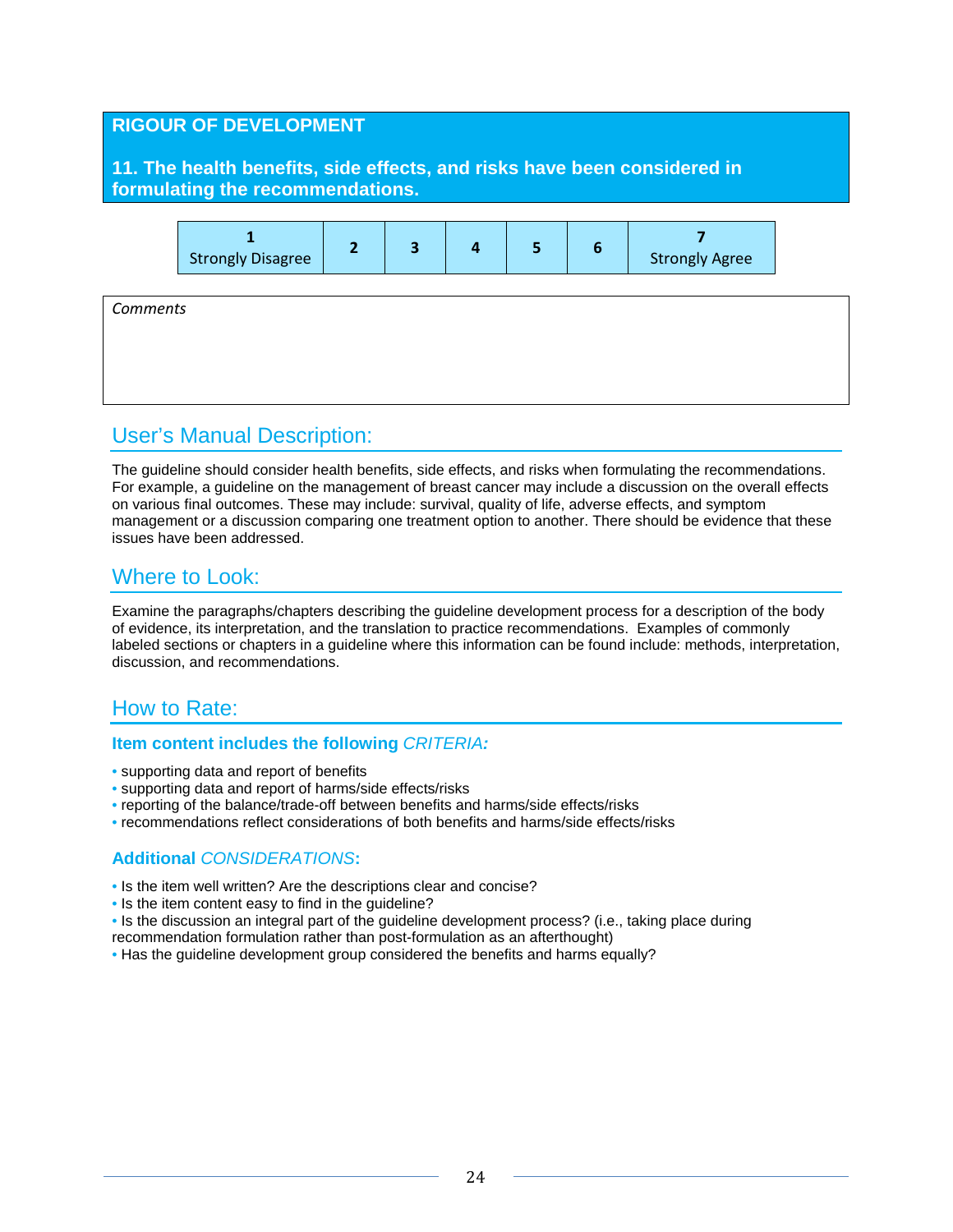### **RIGOUR OF DEVELOPMENT**

**12. There is an explicit link between the recommendations and the supporting evidence.**



*Comments*

# User's Manual Description:

An explicit link between the recommendations and the evidence on which they are based should be included in the guideline. The guideline user should be able to identify the components of the body of evidence relevant to each recommendation.

# Where to Look:

Define and examine the recommendations in the guideline and the text describing the body of evidence that underpins them. Examples of commonly labeled sections or chapters in a guideline where this information can be found include: recommendations and key evidence.

# How to Rate:

#### **Item content includes the following** *CRITERIA:*

• the guideline describes how the guideline development group linked and used the evidence to inform recommendations

- each recommendation is linked to a key evidence description/paragraph and/or reference list
- recommendations linked to evidence summaries, evidence tables in the results section of the guideline

### **Additional** *CONSIDERATIONS***:**

• Is there congruency between the evidence and recommendations?

• Is the link between the recommendations and supporting evidence easy to find in the guideline?

• When evidence is lacking or a recommendation is informed primarily by consensus of opinion by the guideline group, rather than the evidence, is this clearly stated and described?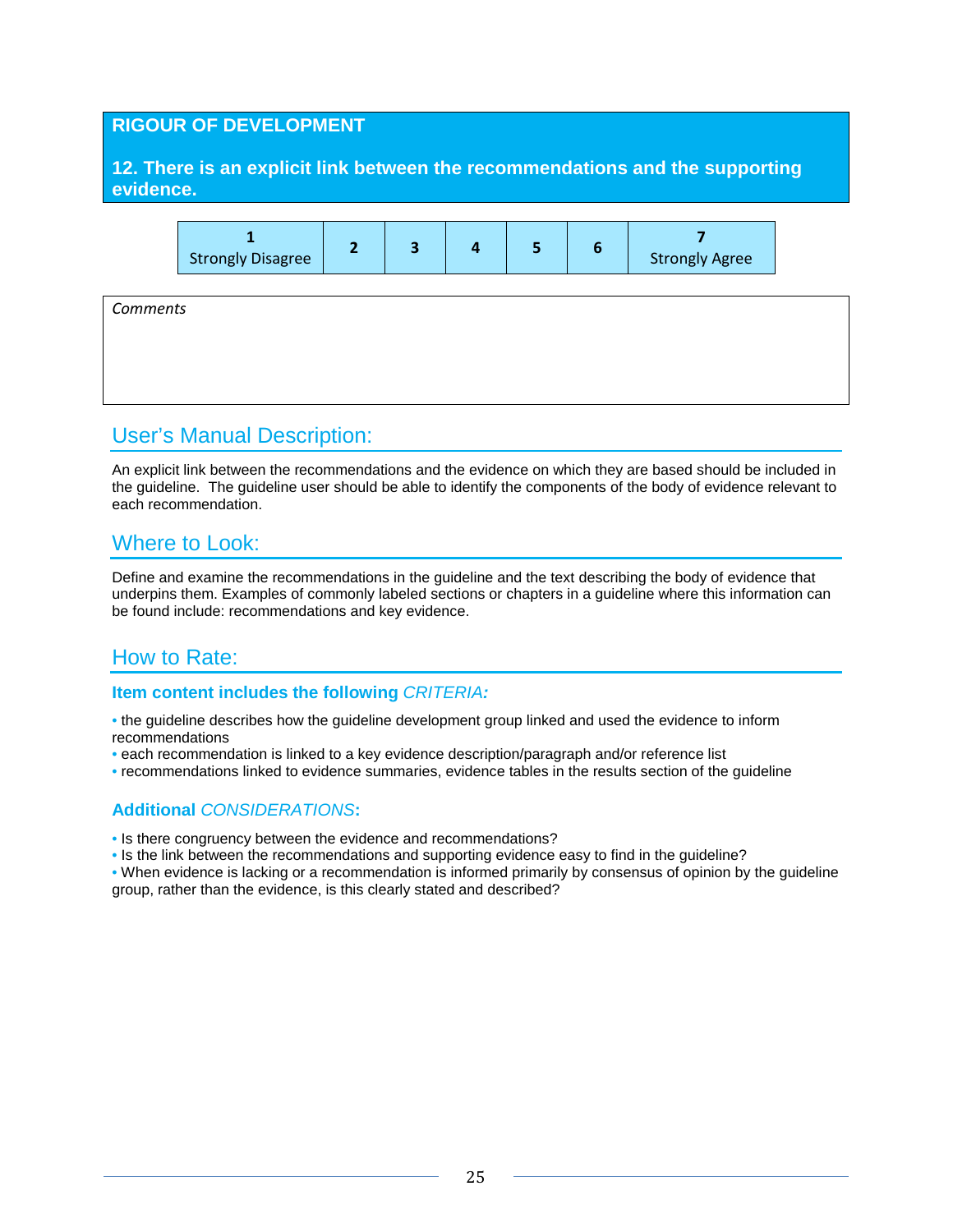# **RIGOUR OF DEVELOPMENT 13. The guideline has been externally reviewed by experts prior to its publication. 1** Strongly Disagree **<sup>2</sup> <sup>3</sup> <sup>4</sup> <sup>5</sup> <sup>6</sup> <sup>7</sup>** Strongly Agree *Comments*

# User's Manual Description:

A guideline should be reviewed externally before it is published. Reviewers should not have been involved in the guideline development group. Reviewers should include experts in the clinical area as well as some methodological experts. Target population (patients, public) representatives may also be included. A description of the methodology used to conduct the external review should be presented, which may include a list of the reviewers and their affiliation.

# Where to Look:

Examine the paragraphs/chapters describing the guideline development process and the acknowledgement section. Examples of commonly labeled sections or chapters in a guideline where this information can be found include: methods, results, interpretation, and acknowledgements.

# How to Rate:

#### **Item content includes the following** *CRITERIA:*

• purpose and intent of the external review (e.g., to improve quality, gather feedback on draft recommendations, assess applicability and feasibility, disseminate evidence)

- methods taken to undertake the external review (e.g., rating scale, open-ended questions)
- description of the external reviewers (e.g., number, type of reviewers, affiliations)

• outcomes/information gathered from the external review (e.g., summary of key findings)

• description of how the information gathered was used to inform the guideline development process and/or formation of the recommendations (e.g., guideline panel considered results of review in forming final recommendations)

# **Additional** *CONSIDERATIONS***:**

• Is the item well written? Are the descriptions clear and concise?

• Is the item content easy to find in the guideline?

• Are the external reviewers relevant and appropriate to the scope of the guideline? Was there a rationale given for choosing the included reviewers?

•How was information from the external review used by the guideline development group?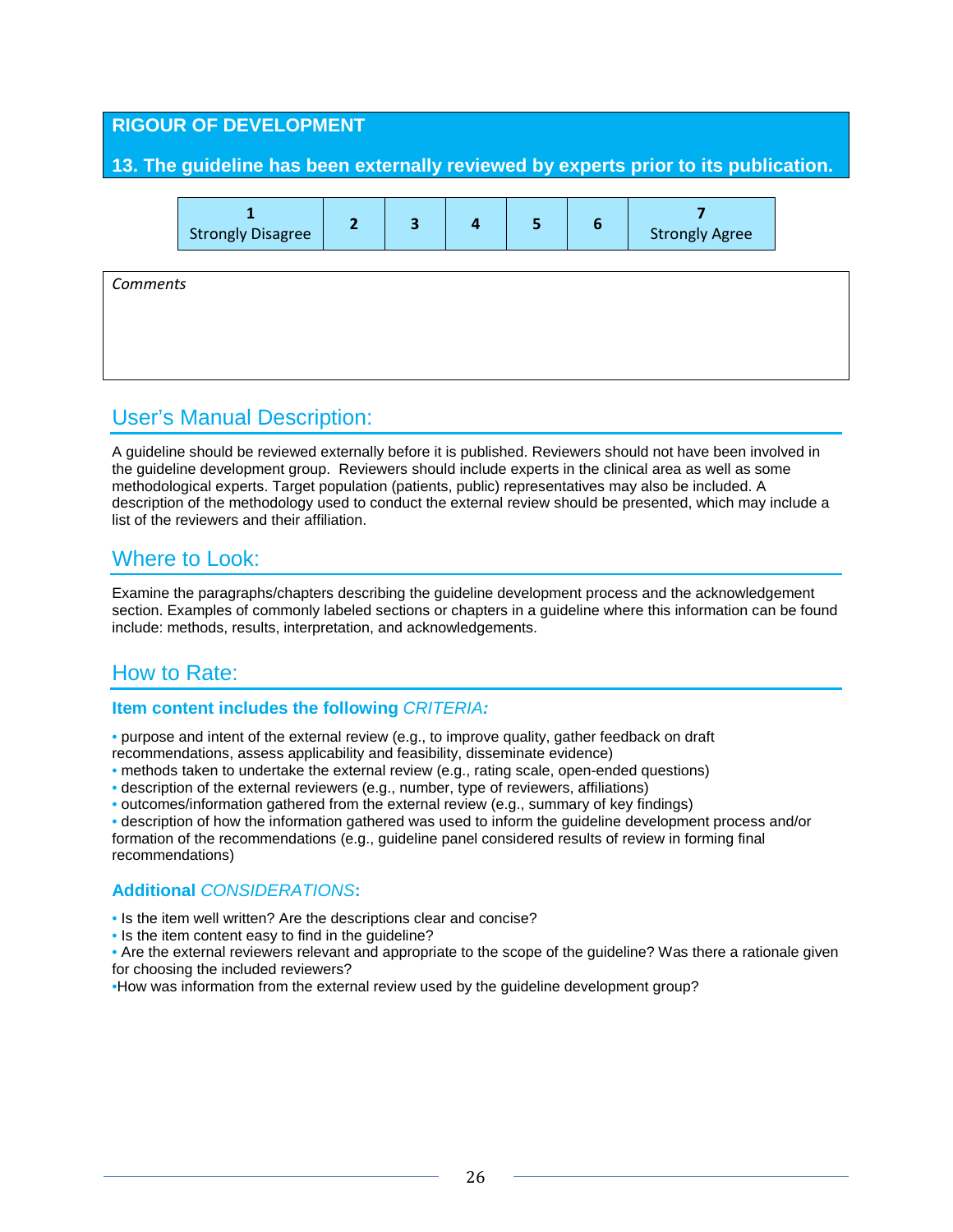| <b>RIGOUR OF DEVELOPMENT</b><br>14. A procedure for updating the guideline is provided. |                          |                |                         |                         |   |                 |                       |  |
|-----------------------------------------------------------------------------------------|--------------------------|----------------|-------------------------|-------------------------|---|-----------------|-----------------------|--|
|                                                                                         | <b>Strongly Disagree</b> | $\overline{2}$ | $\overline{\mathbf{3}}$ | $\overline{\mathbf{4}}$ | 5 | $6\phantom{1}6$ | <b>Strongly Agree</b> |  |
| Comments                                                                                |                          |                |                         |                         |   |                 |                       |  |
|                                                                                         |                          |                |                         |                         |   |                 |                       |  |

# User's Manual Description:

Guidelines need to reflect current research. A clear statement about the procedure for updating the guideline should be provided. For example, a timescale has been given or a standing panel is established who receives regularly updated literature searches and makes changes as required.

# Where to Look:

Examine the introduction paragraph, the paragraphs describing the guideline development process and the closing paragraphs. Examples of commonly labeled sections or chapters in a guideline where this information can be found include: methods, guideline update, and date of guideline.

# How to Rate:

#### **Item content includes the following** *CRITERIA:*

- a statement that the guideline will be updated
- explicit time interval or explicit criteria to guide decisions about when an update will occur
- methodology for the updating procedure is reported

### **Additional** *CONSIDERATIONS***:**

- Is the item well written? Are the descriptions clear and concise?
- Is the item content easy to find in the guideline?

• Is there enough information provided to know when an update will occur or what criteria would trigger an update?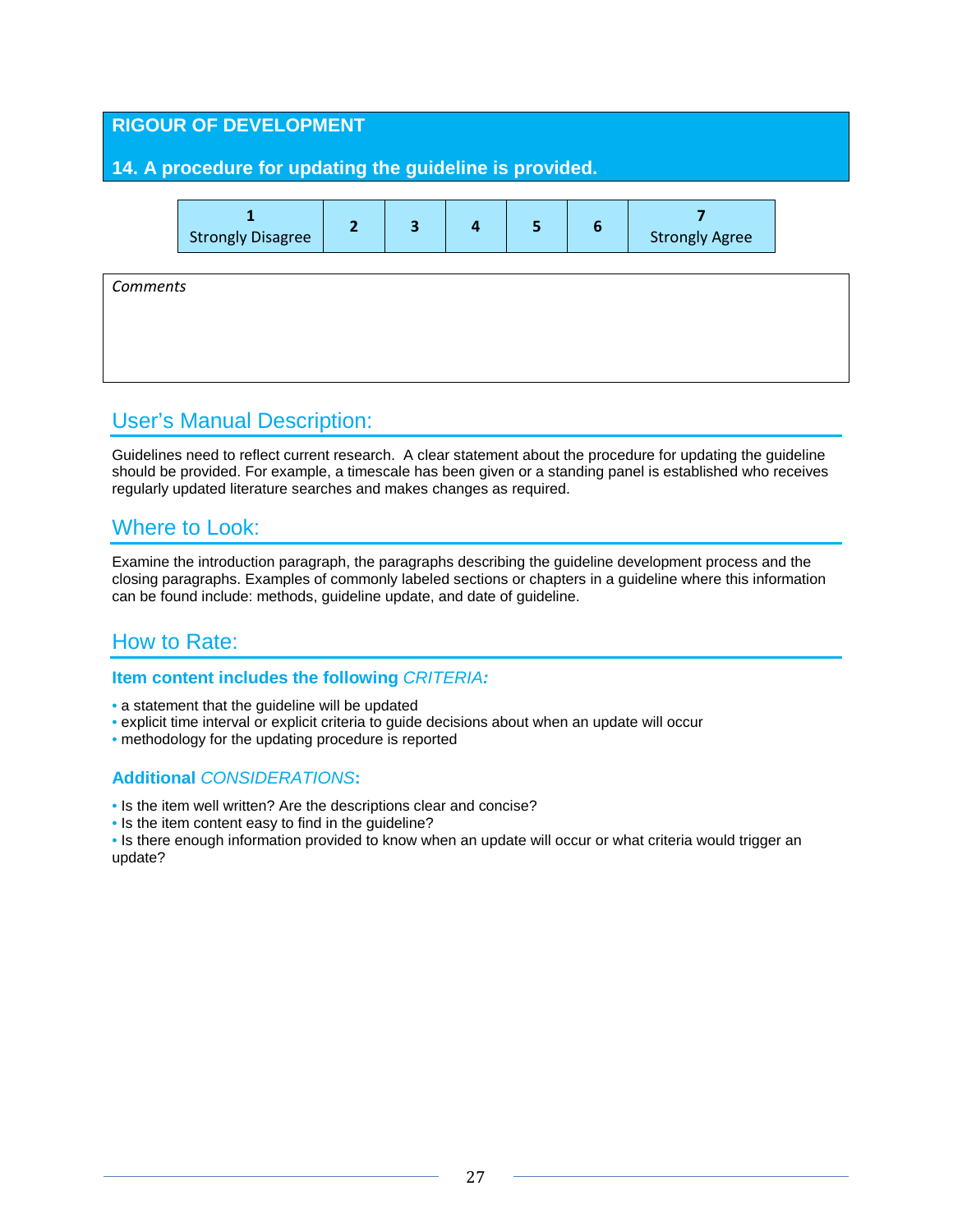# **DOMAIN 4. CLARITY OF PRESENTATION**

- 15. The recommendations are specific and unambiguous.
- 16. The different options for management of the condition or health issue are clearly presented.
- 17. Key recommendations are easily identifiable.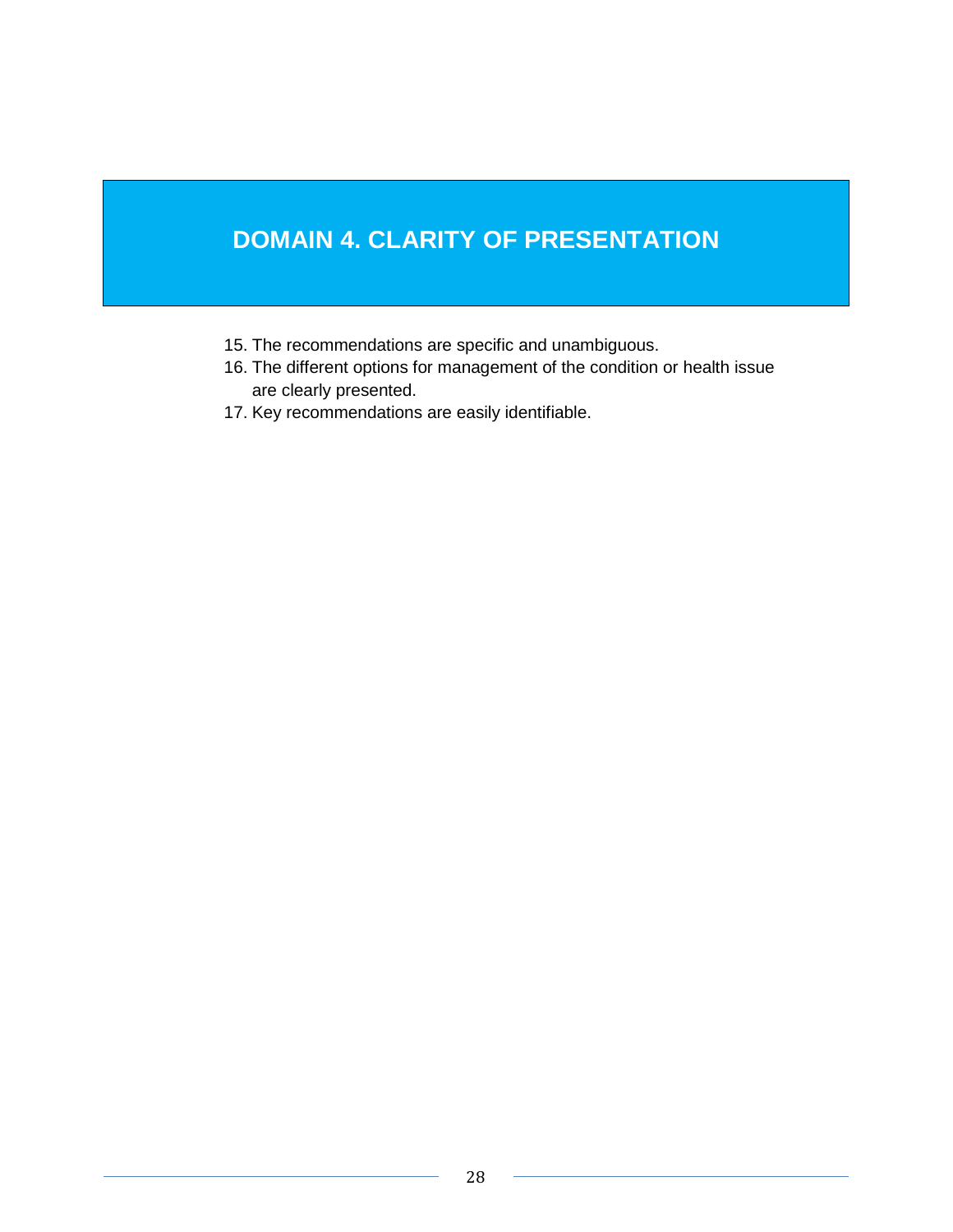# **CLARITY OF PRESENTATION 15. The recommendations are specific and unambiguous. 1** Strongly Disagree **<sup>2</sup> <sup>3</sup> <sup>4</sup> <sup>5</sup> <sup>6</sup> <sup>7</sup>** Strongly Agree *Comments*

# User's Manual Description:

A recommendation should provide a concrete and precise description of which option is appropriate in which situation and in what population group, as informed by the body of evidence.

• An example of a specific recommendation is: Antibiotics should be prescribed in children two years or older with a diagnosis of acute otitis media if the pain lasts longer than three days or if the pain increases after the consultation despite adequate treatment with painkillers; in these cases, amoxicillin should be given for 7 days (supplied with a dosage scheme).

• An example of a vague recommendation is: Antibiotics are indicated for cases with an abnormal or complicated course.

It is important to note that in some instances, evidence is not always clear cut and there may be uncertainty about the best care option(s). In this case, the uncertainty should be stated in the guideline.

# Where to Look:

Define and examine the recommendations in the guideline. Examples of commonly labeled sections or chapters in a guideline where this information can be found include: recommendations and executive summary.

### How to Rate:

#### **Item content includes the following** *CRITERIA:*

• statement of the recommended action

- identification of the intent or purpose of the recommended action (e.g., to improve quality of life, to decrease side effects)
- identification of the relevant population (e.g., patients, public)
- caveats or qualifying statements, if relevant (e.g., patients or conditions for whom the recommendations would not apply)

#### **Additional** *CONSIDERATIONS***:**

• In the event of multiple recommendations (e.g., management guidelines), is there clarity regarding to whom each recommendation applies?

• If there is uncertainty in the interpretation and discussion of the evidence, is the uncertainty reflected in the recommendations and explicitly stated?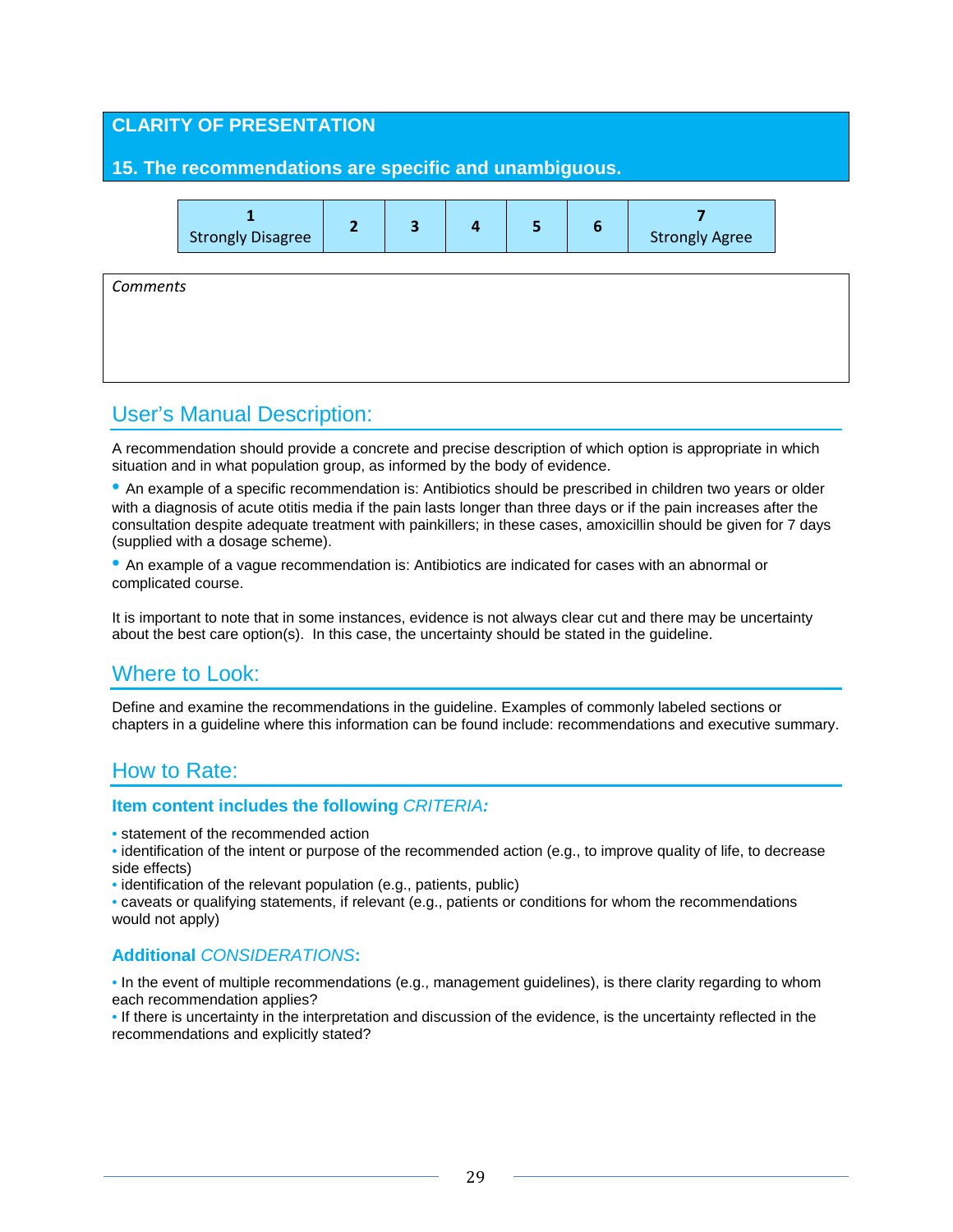### **CLARITY OF PRESENTATION**

**16. The different options for management of the condition or health issue are clearly presented.**



*Comments*

# User's Manual Description:

A guideline that targets the management of a disease should consider the different possible options for screening, prevention, diagnosis or treatment of the condition it covers. These possible options should be clearly presented in the guideline.

For example, a recommendation on the management of depression may contain the following treatment alternatives:

- a. Treatment with TCA
- b. Treatment with SSRI
- c. Psychotherapy
- d. Combination of pharmacological and psychological therapy

# Where to Look:

Examine the recommendations and their supporting evidence. Examples of commonly labeled sections or chapters in a guideline where this information can be found include: executive summary, recommendations, discussion, treatment options, and treatment alternatives.

# How to Rate:

#### **Item content includes the following** *CRITERIA:*

- description of options
- description of population or clinical situation most appropriate to each option

#### **Additional** *CONSIDERATIONS***:**

- Is the item well written? Are the descriptions clear and concise?
- Is the item content easy to find in the guideline?

• Is this pertaining to a guideline broad or narrow in scope? This item may be more relevant to guidelines that are broad in scope (e.g., covering the management of a condition or issue rather than focusing on a particular set of interventions for a specific condition/issue).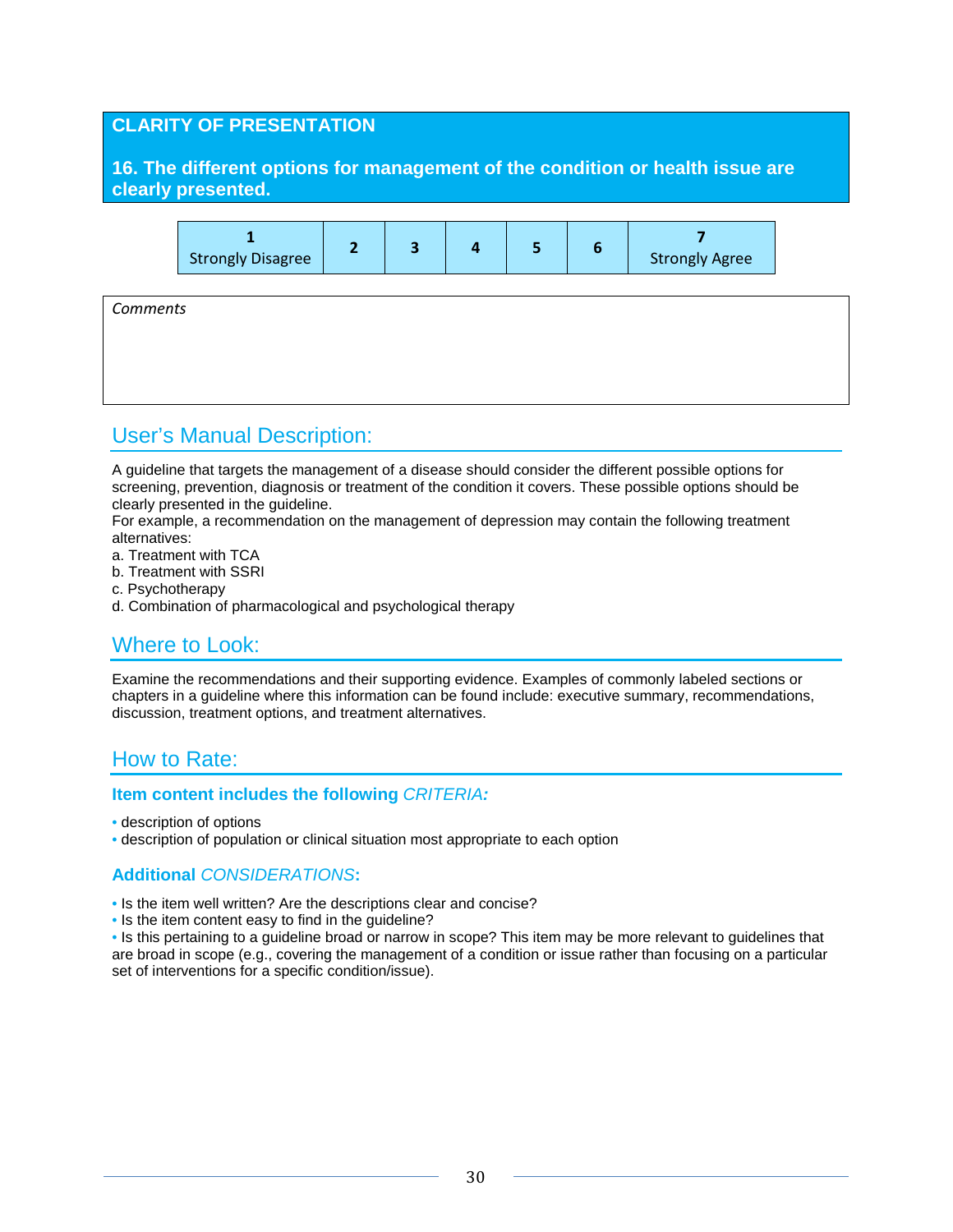# **CLARITY OF PRESENTATION 17. Key recommendations are easily identifiable. 1** Strongly Disagree **<sup>2</sup> <sup>3</sup> <sup>4</sup> <sup>5</sup> <sup>6</sup> <sup>7</sup>** Strongly Agree *Comments*

# User's Manual Description:

Users should be able to find the most relevant recommendations easily. These recommendations answer the main question(s) that have been covered by the guideline and can be identified in different ways. For example, they can be summarized in a box, typed in bold, underlined or presented as flow charts or algorithms.

# Where to Look:

Examples of commonly labeled sections or chapters in a guideline where this information can be found include: executive summary, conclusions, and recommendations. Some guidelines provide separate summaries with key recommendations (e.g., quick reference guide).

# How to Rate:

#### **Item content includes the following** *CRITERIA:*

• description of recommendations in a summarized box, typed in bold, underlined, or presented as flow charts or algorithms

• specific recommendations are grouped together in one section

- Is the item well written? Are the descriptions clear and concise?
- Is the item content easy to find in the guideline?
- Are the key recommendations appropriately selected and do they reflect the key messages of the guideline?
- Are specific recommendations grouped in a section placed near the summary of the key evidence?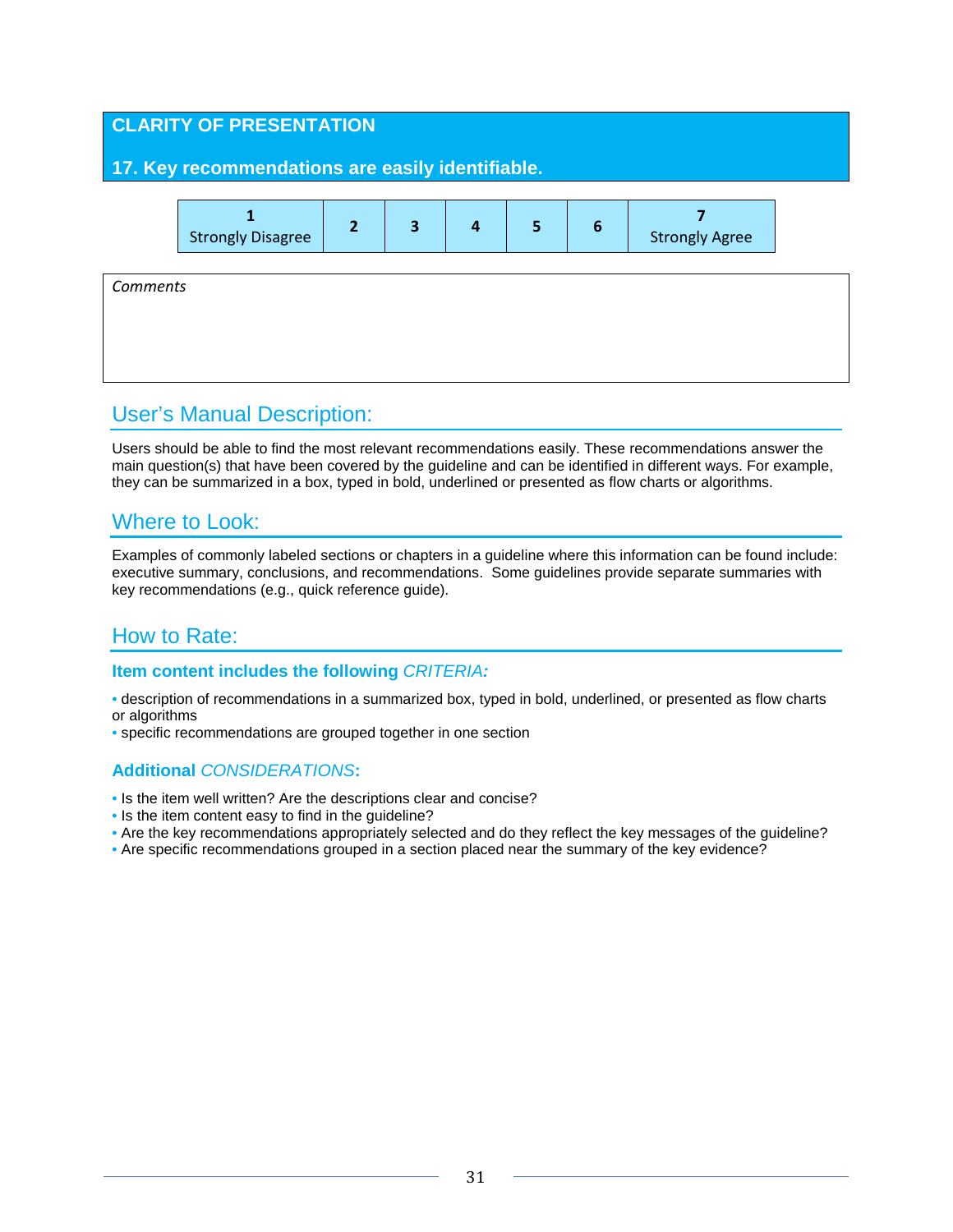# **DOMAIN 5. APPLICABILITY**

- 18. The guideline describes facilitators and barriers to its application.
- 19. The guideline provides advice and/or tools on how the recommendations can be put into practice.
- 20. The potential resource implications of applying the recommendations have been considered.
- 21. The guideline presents monitoring and/or auditing criteria.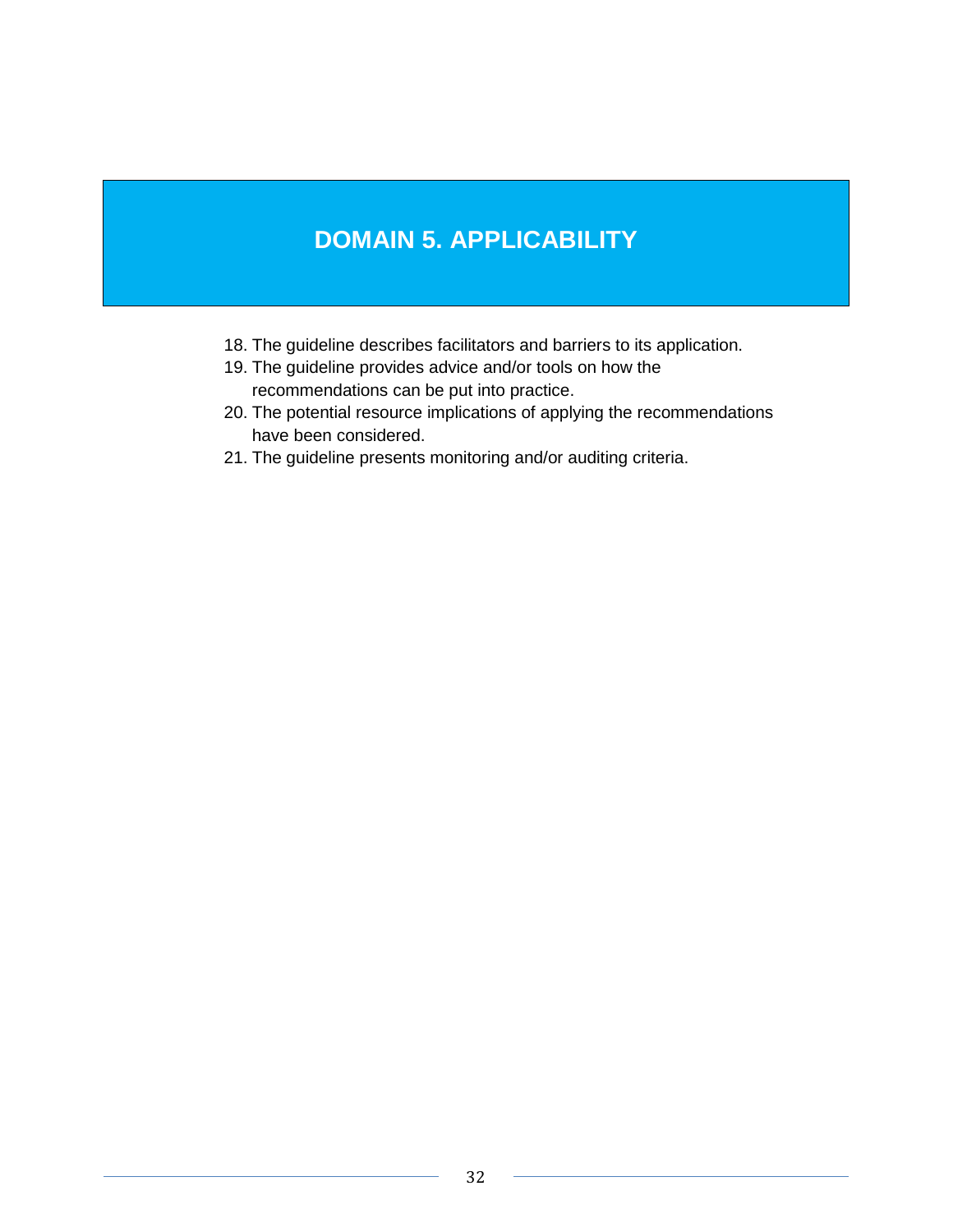### **APPLICABILITY**

#### **18. The guideline describes facilitators and barriers to its application.**

| <b>Strongly Disagree</b> |  |  |  |  |  | <b>Strongly Agree</b> |
|--------------------------|--|--|--|--|--|-----------------------|
|--------------------------|--|--|--|--|--|-----------------------|

*Comments*

# User's Manual Description:

There may be existing facilitators and barriers that will impact the application of guideline recommendations. For example:

i. A guideline on stroke may recommend that care should be coordinated through stroke units and stroke services. There may be a special funding mechanism in the region to enable the formation of stroke units.

ii. A guideline on diabetes in primary care may require that patients are seen and followed up in diabetic clinics. There may be an insufficient number of clinicians available in a region to enable clinics to be established.

# Where to Look:

Examine the paragraph/chapter on the dissemination/implementation of the guideline or, if available, additional documents with specific plans or strategies for implementation of the guideline. Examples of commonly labeled sections or chapters in a guideline where this information can be found include: barriers, guideline utilization, and quality indicators.

# How to Rate:

#### **Item content includes the following** *CRITERIA:*

• identification of the types of facilitators and barriers that were considered

• methods by which information regarding the facilitators and barriers to implementing recommendations were sought (e.g., feedback from key stakeholders, pilot testing of guidelines before widespread implementation) • information/description of the types of facilitators and barriers that emerged from the inquiry (e.g., practitioners have the skills to deliver the recommended care, sufficient equipment is not available to ensure all eligible members of the population receive mammography)

• description of how the information influenced the guideline development process and/or formation of the recommendations

#### **Additional** *CONSIDERATIONS***:**

- Is the item well written? Are the descriptions clear and concise?
- Is the item content easy to find in the guideline?

•Does the guideline suggest specific strategies to overcoming the barriers?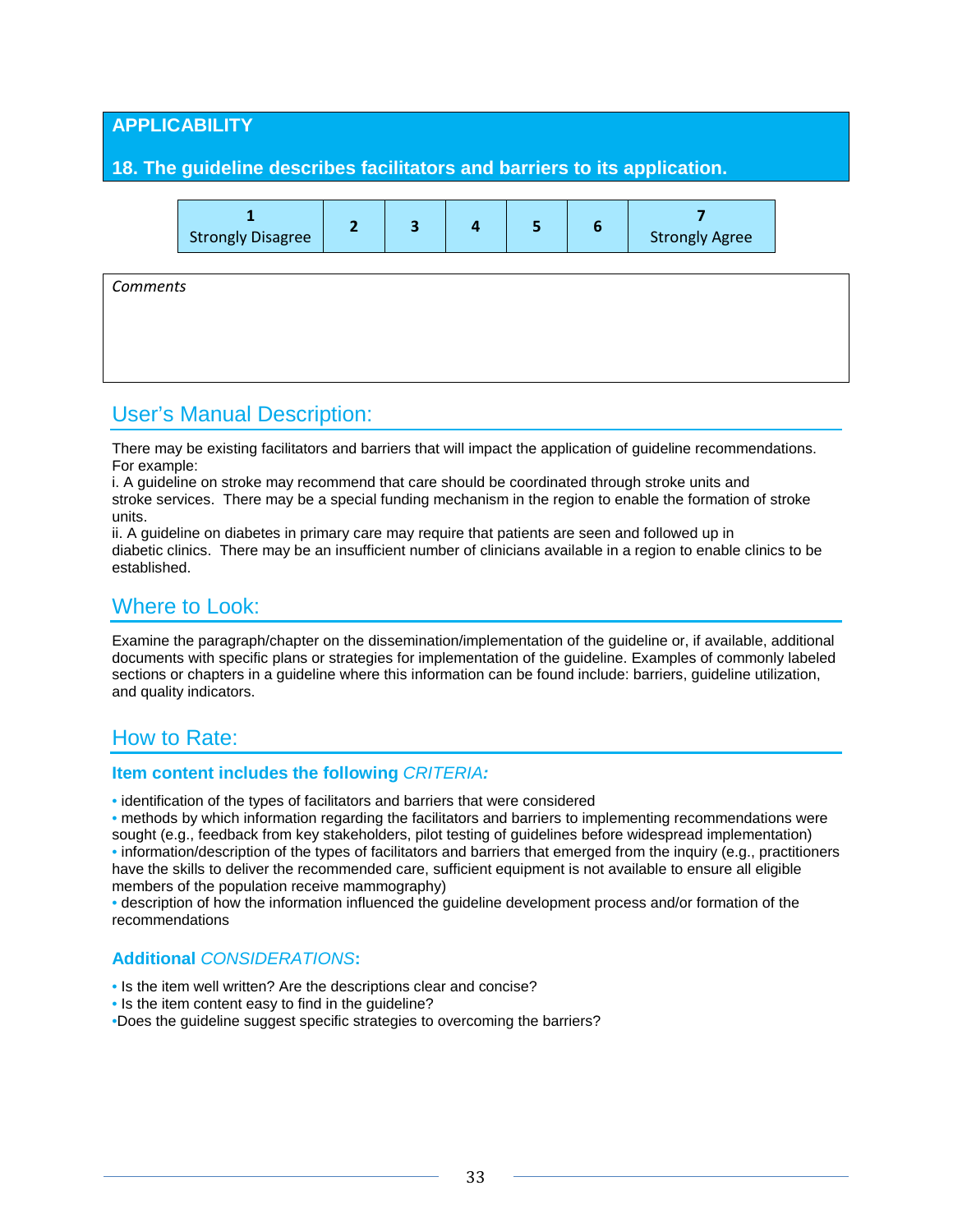### **APPLICABILITY**

**19. The guideline provides advice and/or tools on how the recommendations can be put into practice.**



*Comments*

# User's Manual Description:

For a guideline to be effective it needs to be disseminated and implemented with additional materials. For example, these may include: a summary document, a quick reference guide, educational tools, results from a pilot test, patient leaflets, or computer support. Any additional materials should be provided with the guideline.

# Where to Look:

Examine the paragraph on the dissemination/implementation of the guideline and, if available, the specific accompanying materials that have been produced to support the dissemination and implementation of the guideline. Examples of commonly labeled sections or chapters in a guideline where this information can be found include: tools, resources, implementation, and appendices.

# How to Rate:

#### **Item content includes the following** *CRITERIA:*

- an implementation section in the guideline
- tools and resources to facilitate application:
	- $\geq$  guideline summary documents<br> $\geq$  links to check lists, algorithms
	- links to check lists, algorithms
	- $\triangleright$  links to how-to manuals
	- $\triangleright$  solutions linked to barrier analysis (see Item 18)
	- $\triangleright$  tools to capitalize on guideline facilitators (see Item 18)
	- $\triangleright$  outcome of pilot test and lessons learned

• directions on how users can access tools and resources

- Is the item well written? Are the descriptions clear and concise?
- Is the item content easy to find in the guideline?
- Is there information about the development of the implementation tools and validation procedures?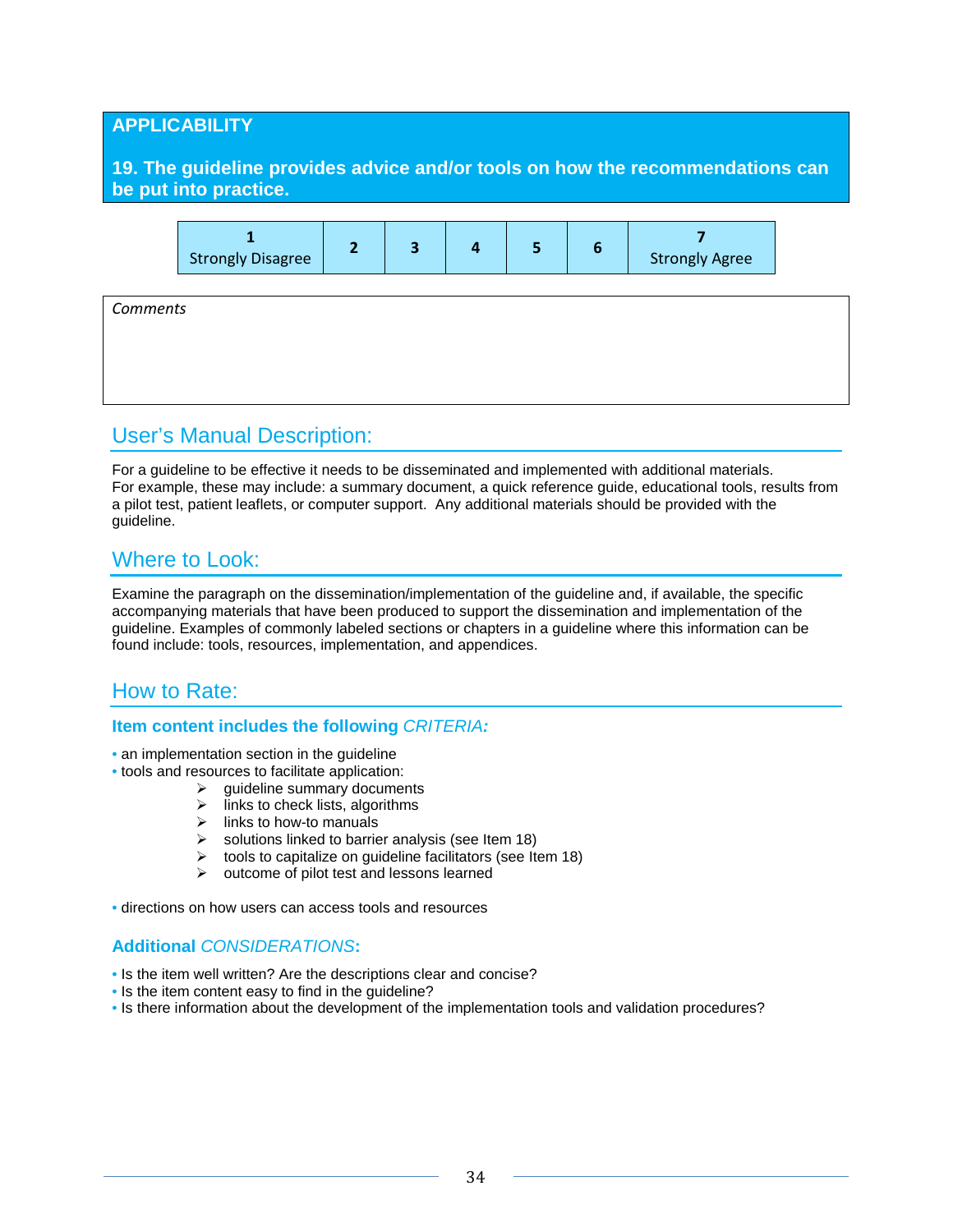### **APPLICABILITY**

**20. The potential resource implications of applying the recommendations have been considered.**



*Comments*

# User's Manual Description:

The recommendations may require additional resources in order to be applied. For example, there may be a need for more specialized staff, new equipment, and expensive drug treatment. These may have cost implications for health care budgets. There should be a discussion in the guideline of the potential impact of the recommendations on resources.

# Where to Look:

Examine the paragraph(s) on the dissemination/implementation of the guideline or, if available, additional documents with specific plans or strategies for implementation of the guideline. Some guidelines present cost implications in the paragraphs that discuss the evidence or decisions behind the recommendations. Examples of commonly labeled sections or chapters in a guideline where this information can be found include: methods, cost utility, cost effectiveness, acquisition costs, and implications for budgets.

# How to Rate:

#### **Item content includes the following** *CRITERIA:*

• identification of the types of cost information that were considered (e.g., economic evaluations, drug acquisition costs)

• methods by which the cost information was sought (e.g., a health economist was part of the guideline development panel, use of health technology assessments for specific drugs, etc.)

• information/description of the cost information that emerged from the inquiry (e.g., specific drug acquisition costs per treatment course)

• description of how the information gathered was used to inform the guideline development process and/or formation of the recommendations

- Is the item well written? Are the descriptions clear and concise?
- Is the item content easy to find in the guideline?
- Were appropriate experts involved in finding and analyzing the cost information?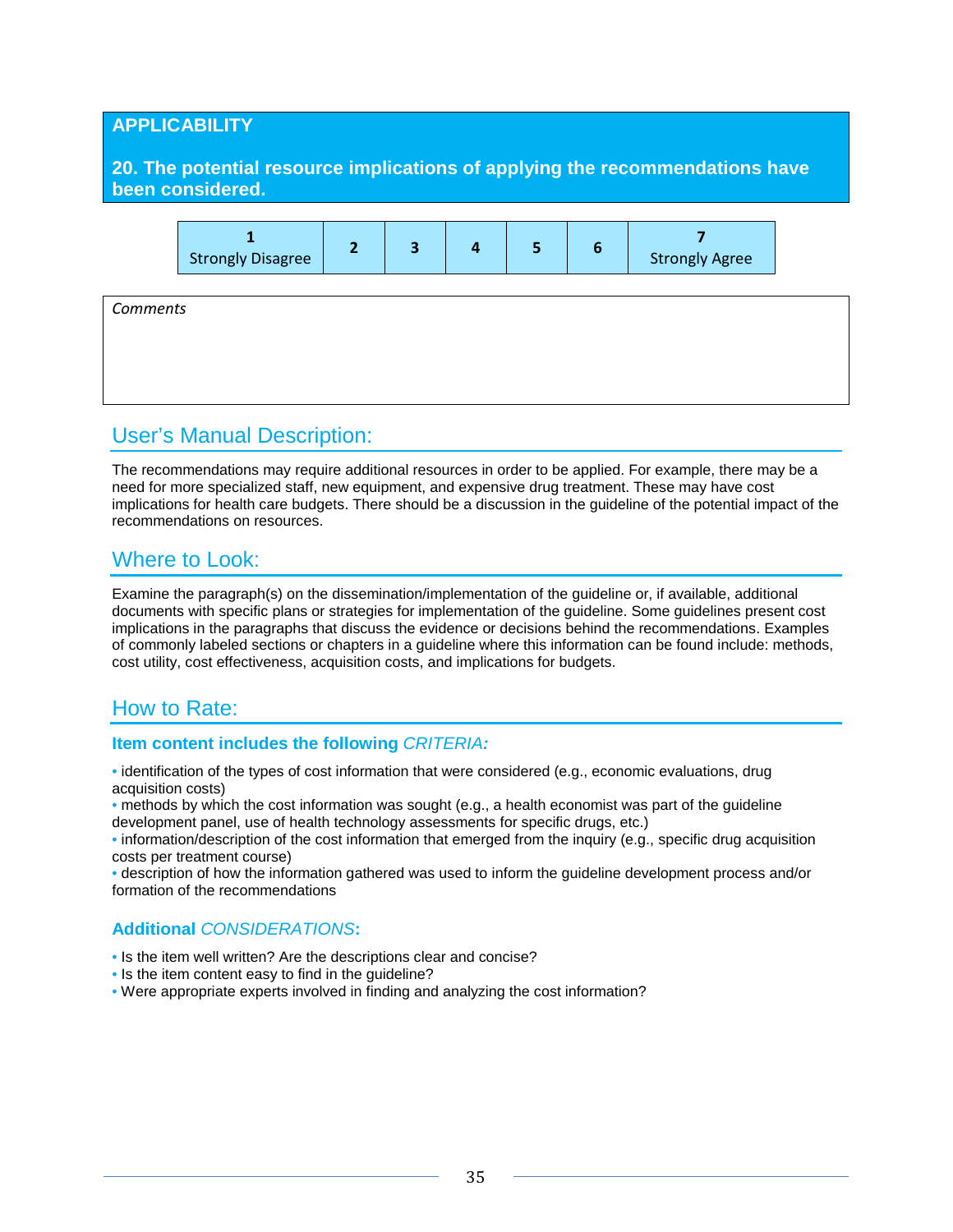# **APPLICABILITY 21. The guideline presents monitoring and/or auditing criteria. 1** Strongly Disagree **<sup>2</sup> <sup>3</sup> <sup>4</sup> <sup>5</sup> <sup>6</sup> <sup>7</sup>** Strongly Agree *Comments*

# User's Manual Description:

Measuring the application of guideline recommendations can facilitate their ongoing use. This requires clearly defined criteria that are derived from the key recommendations in the guideline. The criteria may include process measures, behavioral measures, clinical or health outcome measures. Examples of monitoring and audit criteria are:

• The HbA1c should be < 8.0%.

• The level of diastolic blood pressure should be < 95 mmHg.

• 80% of the population aged 50 years should receive colorectal cancer screening rates using fecal occult blood tests.

• If complaints of acute otitis media last longer than three days, amoxicillin should be prescribed.

# Where to Look:

Examine the paragraph/chapter on auditing or monitoring the use of the guideline or, if available, additional documents with specific plans or strategies for evaluation of the guideline. Examples of commonly labeled sections or chapters in a guideline where this information can be found include: recommendations, quality indicators, and audit criteria.

# How to Rate:

#### **Item content includes the following** *CRITERIA:*

• identification of criteria to assess guideline implementation or adherence to recommendations

- criteria for assessing impact of implementing the recommendations
- advice on the frequency and interval of measurement
- descriptions or operational definitions of how the criteria should be measured

### **Additional** *CONSIDERATIONS***:**

• Is the item well written? Are the descriptions clear and concise?

• Is the item content easy to find in the guideline?

• Are a range of criteria provided including process measures, behavioural measures, and clinical or health outcomes?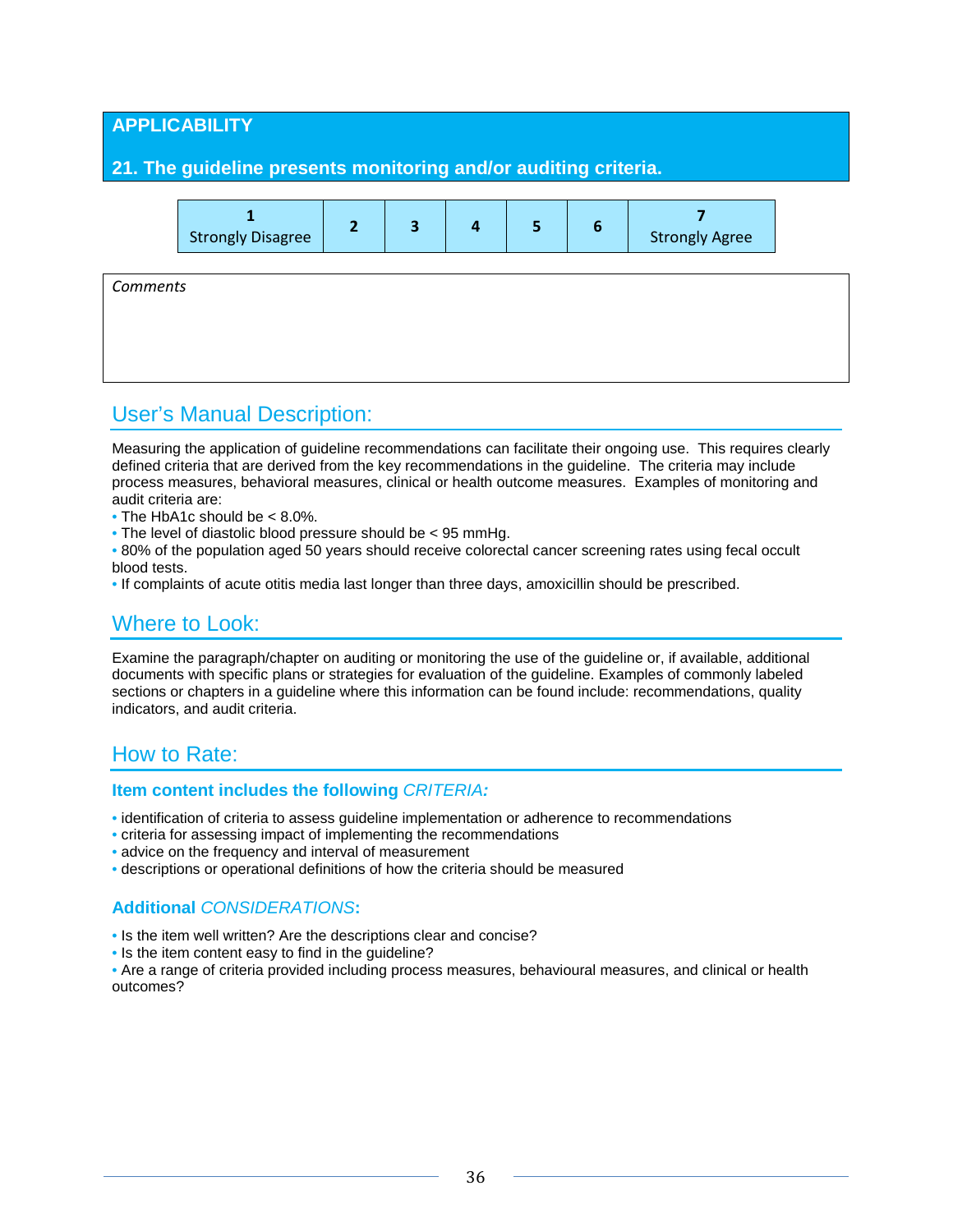# **DOMAIN 6. EDITORIAL INDEPENDENCE**

- 22. The views of the funding body have not influenced the content of the guideline.
- 23. Competing interests of guideline development group members have been recorded and addressed.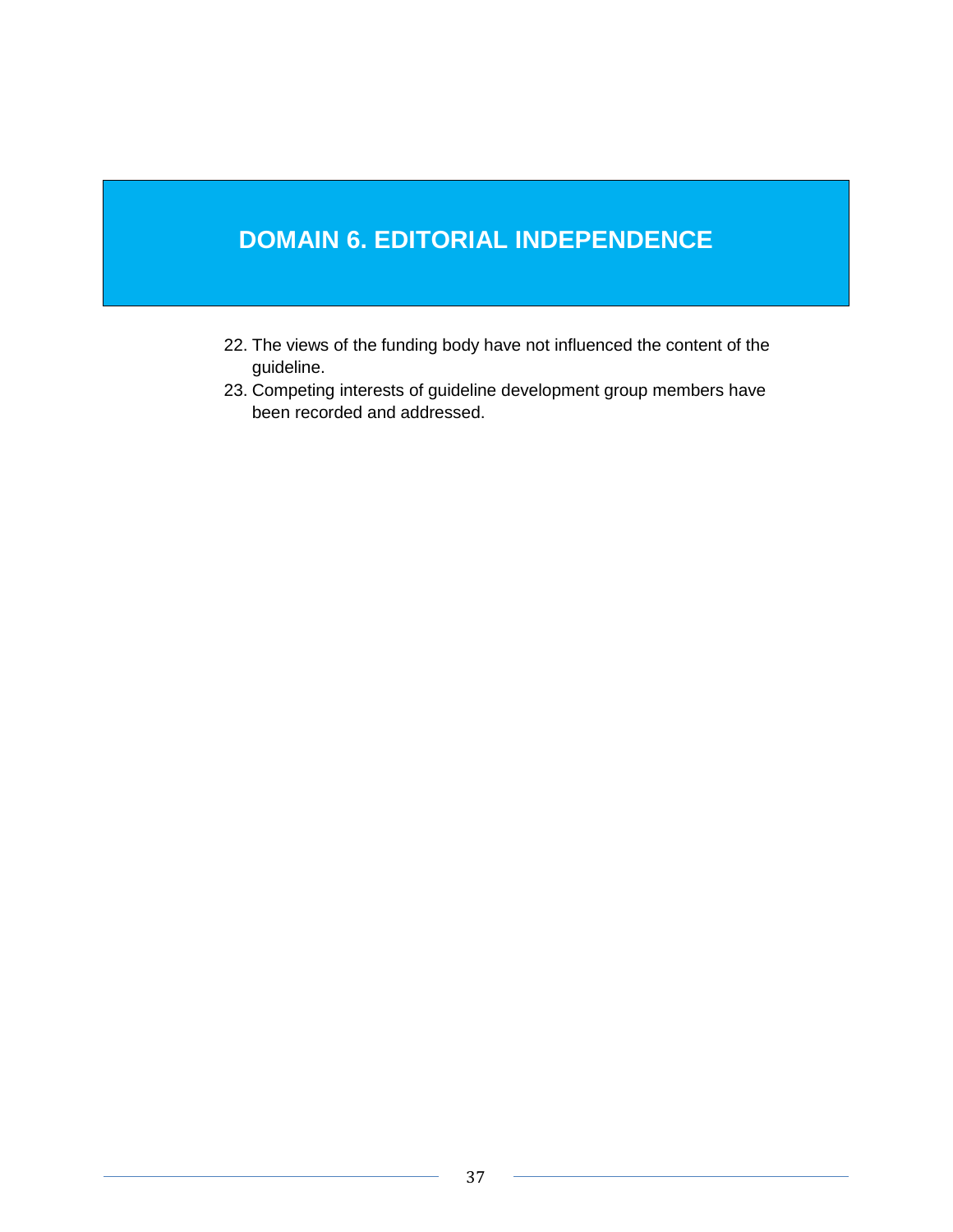### **EDITORIAL INDEPENDENCE**

### **22. The views of the funding body have not influenced the content of the guideline.**



*Comments*

# User's Manual Description:

Many guidelines are developed with external funding (e.g., government, professional associations, charity organizations, pharmaceutical companies). Support may be in the form of financial contribution for the complete development, or for parts of it (e.g., printing of the guidelines). There should be an explicit statement that the views or interests of the funding body have not influenced the final recommendations.

# Where to Look:

Examine the paragraphs/chapters on the guideline development process or acknowledgements section. Examples of commonly labeled sections or chapters in a guideline where this information can be found include: disclaimer and funding source.

# How to Rate:

#### **Item content includes the following** *CRITERIA:*

- the name of the funding body or source of funding (or explicit statement of no funding)
- a statement that the funding body did not influence the content of the guideline

- Is the item well written? Are the descriptions clear and concise?
- Is the item content easy to find in the guideline?
- How did the guideline development group address potential influence from the funding body?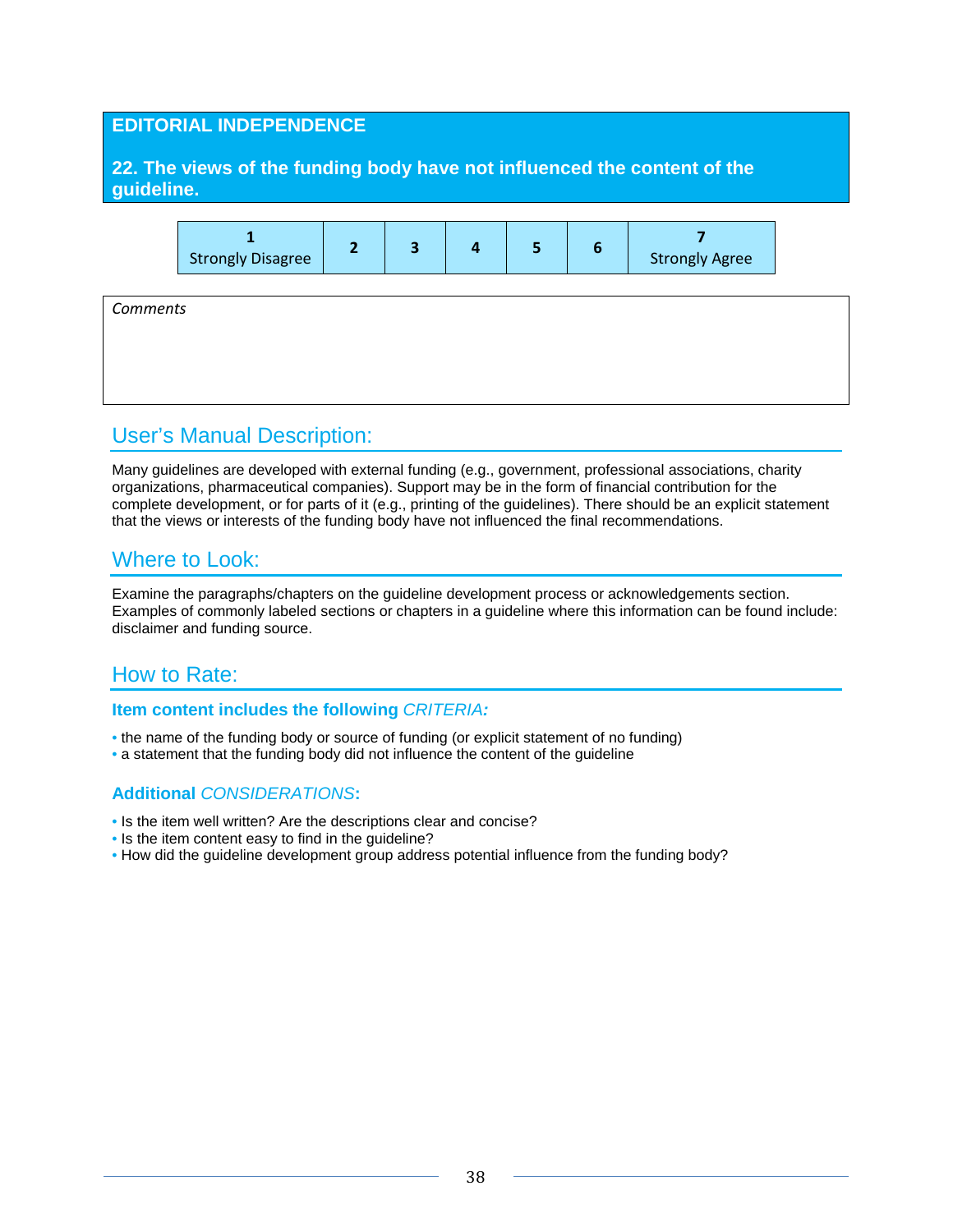### **EDITORIAL INDEPENDENCE**

**23. Competing interests of guideline development group members have been recorded and addressed.**



*Comments*

# User's Manual Description:

There are circumstances when members of the development group may have competing interests. For example, this would apply to a member of the development group whose research on the topic covered by the guideline is also funded by a pharmaceutical company. There should be an explicit statement that all group members have declared whether they have any competing interests.

# Where to Look:

Examine the paragraphs/chapters describing the guideline development group or acknowledgements section. Examples of commonly labeled sections or chapters in a guideline where this information can be found include: methods, conflicts of interest, guideline panel, and appendix.

# How to Rate:

#### **Item content includes the following** *CRITERIA:*

- description of the types of competing interests considered
- methods by which potential competing interests were sought
- description of the competing interests
- description of how the competing interests influenced the guideline process and development of recommendations

- Is the item well written? Are the descriptions clear and concise?
- Is the item content easy to find in the guideline?
- What measures were taken to minimize the influence of competing interests on guideline development or formulation of the recommendations?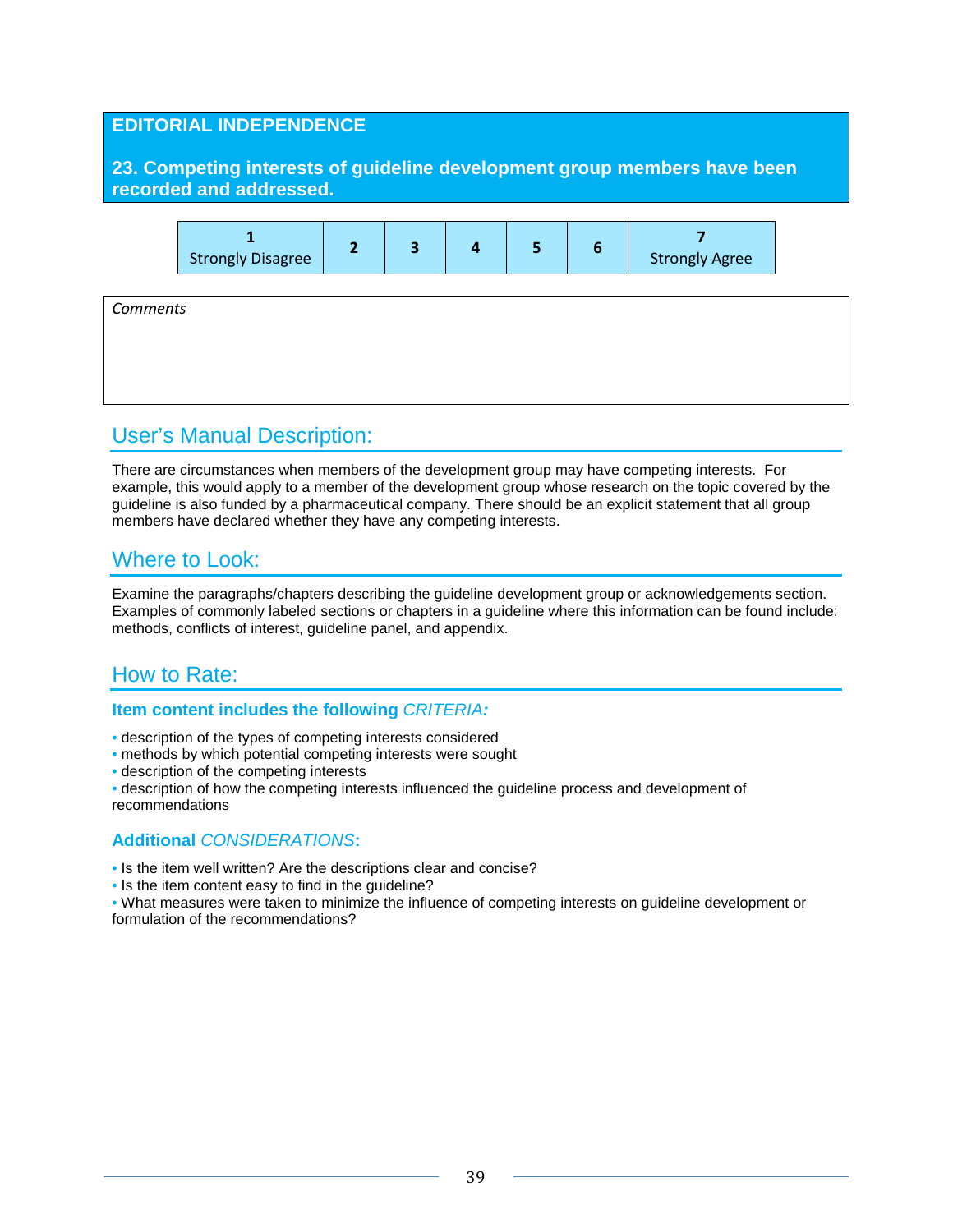# **OVERALL GUIDELINE ASSESSMENT**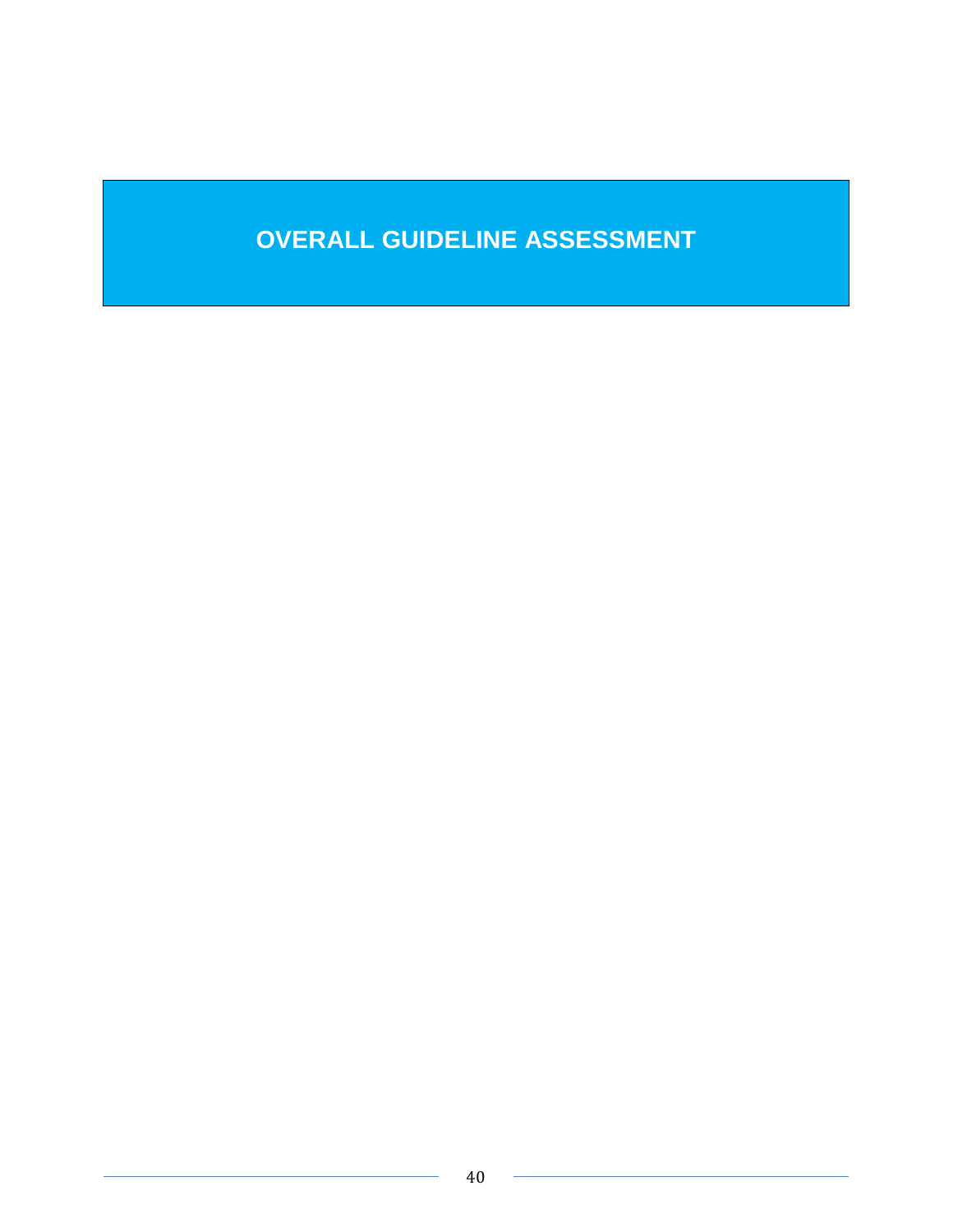# OVERALL GUIDELINE ASSESSMENT

For each question, please choose the response which best characterizes the guideline assessed:

### **1. Rate the overall quality of this guideline.**

| Lowest possible |  |  | Highest possible |
|-----------------|--|--|------------------|
| quality         |  |  | quality          |

### **2. I would recommend this guideline for use.**

| Yes                     |  |
|-------------------------|--|
| Yes, with modifications |  |
| No                      |  |

# NOTES



# User's Manual Description:

The overall assessment requires the AGREE II user to make a judgment as to the quality of the guideline, taking into account the appraisal items considered in the assessment process.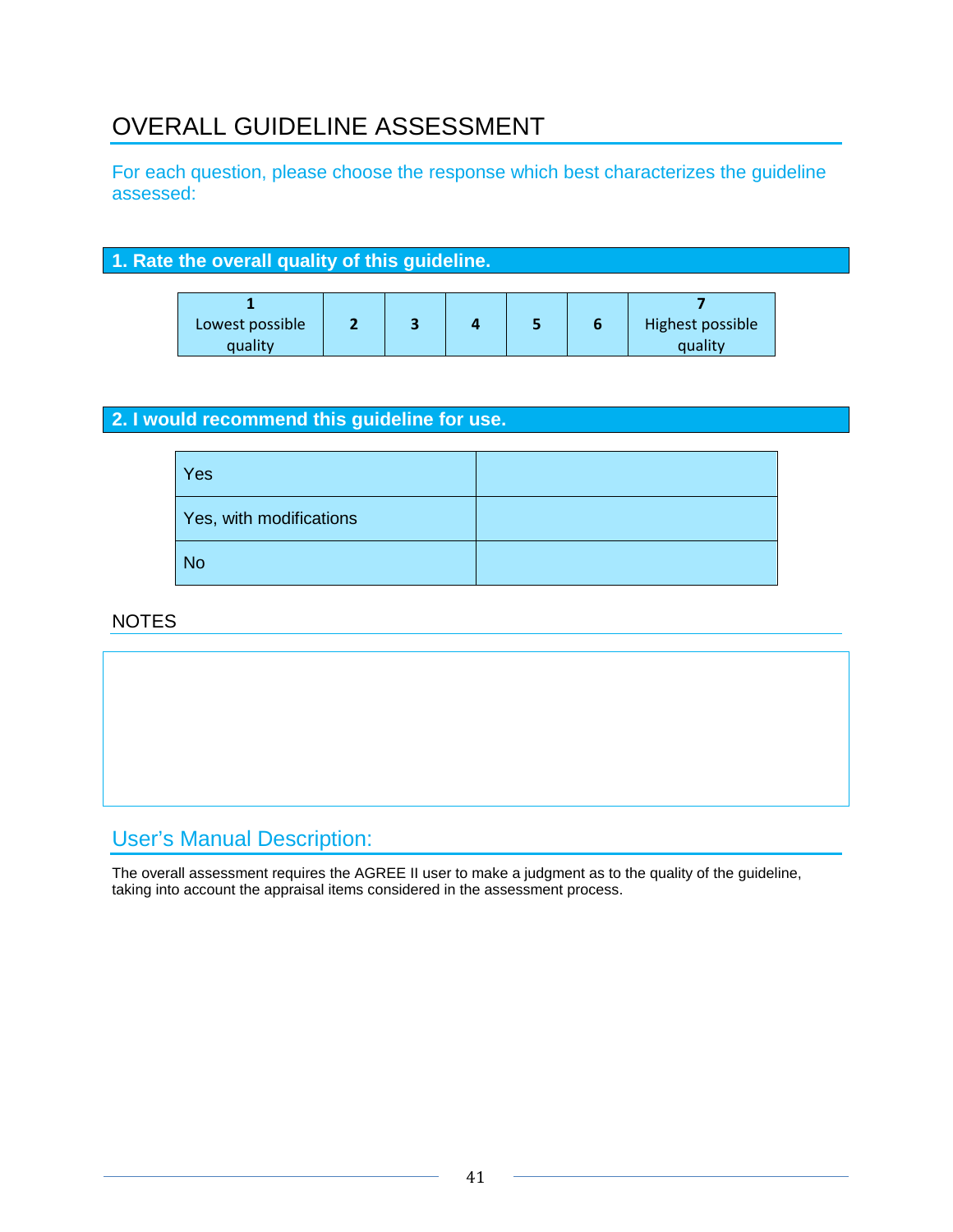# **AGREE II INSTRUMENT**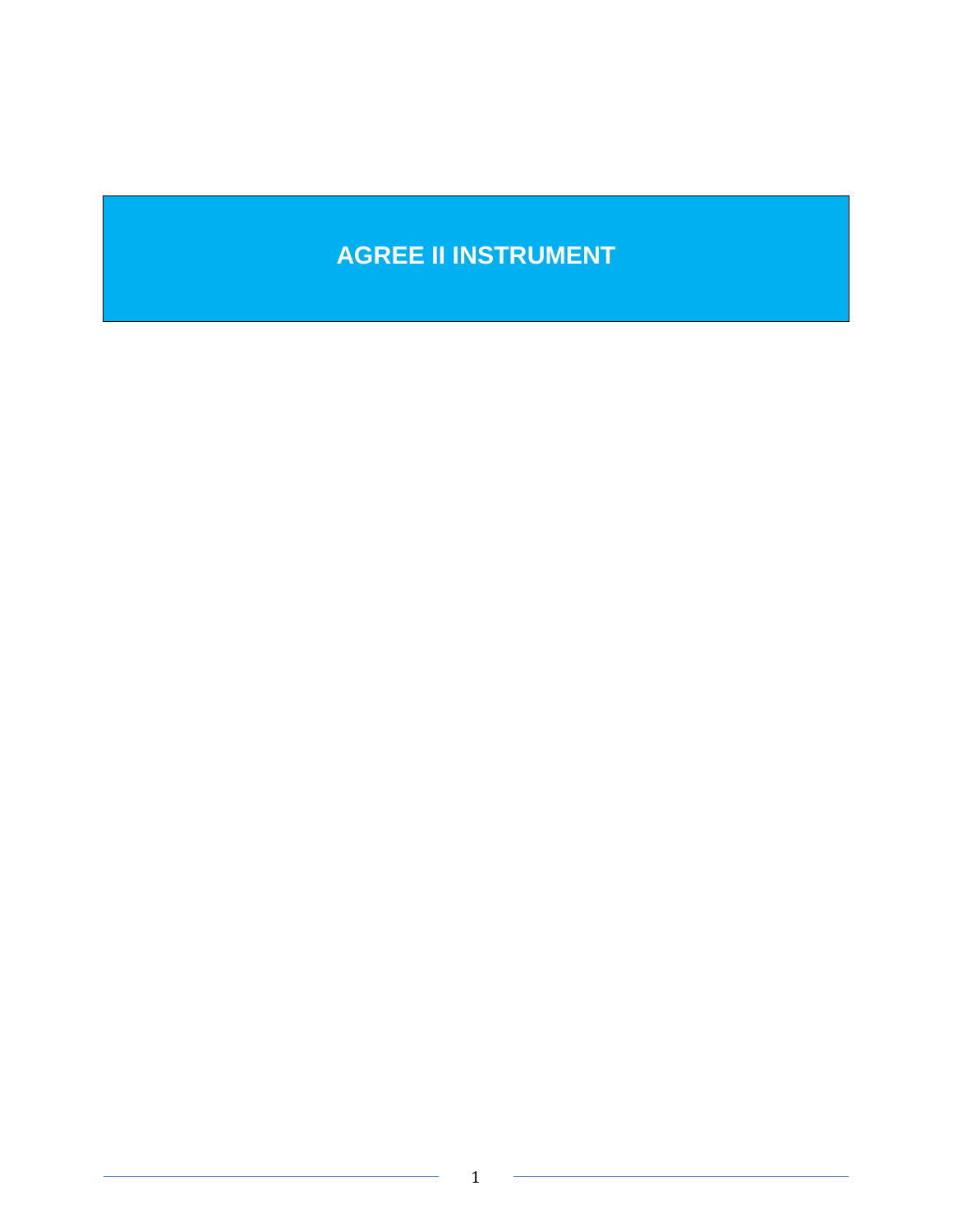# **DOMAIN 1. SCOPE AND PURPOSE**

| 1. The overall objective(s) of the guideline is (are) specifically described.                                                                                                         |                                                                                                                                                                                     |                |                         |                         |   |   |                                                                                       |  |
|---------------------------------------------------------------------------------------------------------------------------------------------------------------------------------------|-------------------------------------------------------------------------------------------------------------------------------------------------------------------------------------|----------------|-------------------------|-------------------------|---|---|---------------------------------------------------------------------------------------|--|
|                                                                                                                                                                                       | $\mathbf{1}$<br><b>Strongly Disagree</b>                                                                                                                                            | $\overline{2}$ | $\overline{\mathbf{3}}$ | $\overline{\mathbf{4}}$ | 5 | 6 | $\overline{\mathbf{z}}$<br><b>Strongly Agree</b>                                      |  |
| <b>Comments</b>                                                                                                                                                                       |                                                                                                                                                                                     |                |                         |                         |   |   |                                                                                       |  |
| 2. The health question(s) covered by the guideline is (are) specifically described.                                                                                                   |                                                                                                                                                                                     |                |                         |                         |   |   |                                                                                       |  |
|                                                                                                                                                                                       | $\mathbf{1}$<br>$\overline{7}$<br>$\overline{2}$<br>$\overline{\mathbf{3}}$<br>5<br>$\overline{\mathbf{4}}$<br>$6\phantom{1}6$<br><b>Strongly Disagree</b><br><b>Strongly Agree</b> |                |                         |                         |   |   |                                                                                       |  |
|                                                                                                                                                                                       | <b>Comments</b>                                                                                                                                                                     |                |                         |                         |   |   |                                                                                       |  |
|                                                                                                                                                                                       | specifically described.                                                                                                                                                             |                |                         |                         |   |   | 3. The population (patients, public, etc.) to whom the guideline is meant to apply is |  |
| $\overline{1}$<br>$\overline{7}$<br>$\overline{\mathbf{3}}$<br>$\overline{\mathbf{4}}$<br>5<br>$\overline{2}$<br>$6\phantom{1}6$<br><b>Strongly Disagree</b><br><b>Strongly Agree</b> |                                                                                                                                                                                     |                |                         |                         |   |   |                                                                                       |  |
| <b>Comments</b>                                                                                                                                                                       |                                                                                                                                                                                     |                |                         |                         |   |   |                                                                                       |  |
|                                                                                                                                                                                       |                                                                                                                                                                                     |                |                         |                         |   |   |                                                                                       |  |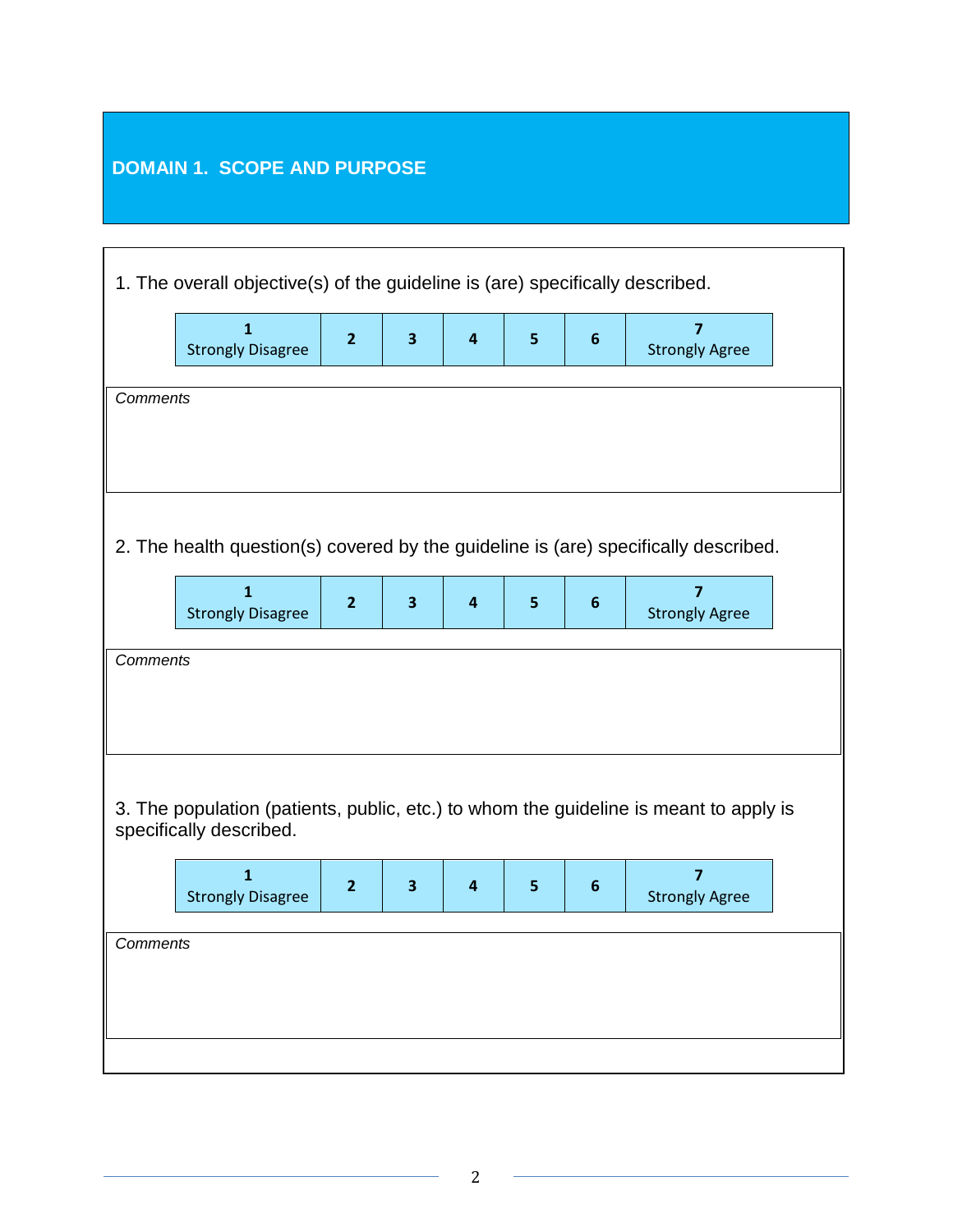# **DOMAIN 2. STAKEHOLDER INVOLVEMENT**

|                 | 4. The guideline development group includes individuals from all relevant professional<br>groups.                                                                                                          |                |                         |                         |                |                |                                         |  |  |
|-----------------|------------------------------------------------------------------------------------------------------------------------------------------------------------------------------------------------------------|----------------|-------------------------|-------------------------|----------------|----------------|-----------------------------------------|--|--|
|                 | $\mathbf{1}$<br><b>Strongly Disagree</b>                                                                                                                                                                   | $\overline{2}$ | $\overline{\mathbf{3}}$ | $\overline{\mathbf{4}}$ | 5 <sub>5</sub> | $6\phantom{1}$ | $\overline{7}$<br><b>Strongly Agree</b> |  |  |
|                 | <b>Comments</b>                                                                                                                                                                                            |                |                         |                         |                |                |                                         |  |  |
|                 | 5. The views and preferences of the target population (patients, public, etc.) have been<br>sought.                                                                                                        |                |                         |                         |                |                |                                         |  |  |
|                 | $\overline{\mathbf{1}}$<br>$\overline{7}$<br>$\overline{\mathbf{3}}$<br>$\overline{\mathbf{4}}$<br>5 <sup>1</sup><br>$\overline{2}$<br>$6\phantom{1}$<br><b>Strongly Disagree</b><br><b>Strongly Agree</b> |                |                         |                         |                |                |                                         |  |  |
|                 | <b>Comments</b>                                                                                                                                                                                            |                |                         |                         |                |                |                                         |  |  |
|                 | 6. The target users of the guideline are clearly defined.                                                                                                                                                  |                |                         |                         |                |                |                                         |  |  |
|                 | $\overline{1}$<br>$\overline{7}$<br>$\overline{\mathbf{4}}$<br>5 <sup>1</sup><br>$\overline{2}$<br>$\overline{\mathbf{3}}$<br>$6\phantom{1}$<br><b>Strongly Disagree</b><br><b>Strongly Agree</b>          |                |                         |                         |                |                |                                         |  |  |
| <b>Comments</b> |                                                                                                                                                                                                            |                |                         |                         |                |                |                                         |  |  |
|                 |                                                                                                                                                                                                            |                |                         |                         |                |                |                                         |  |  |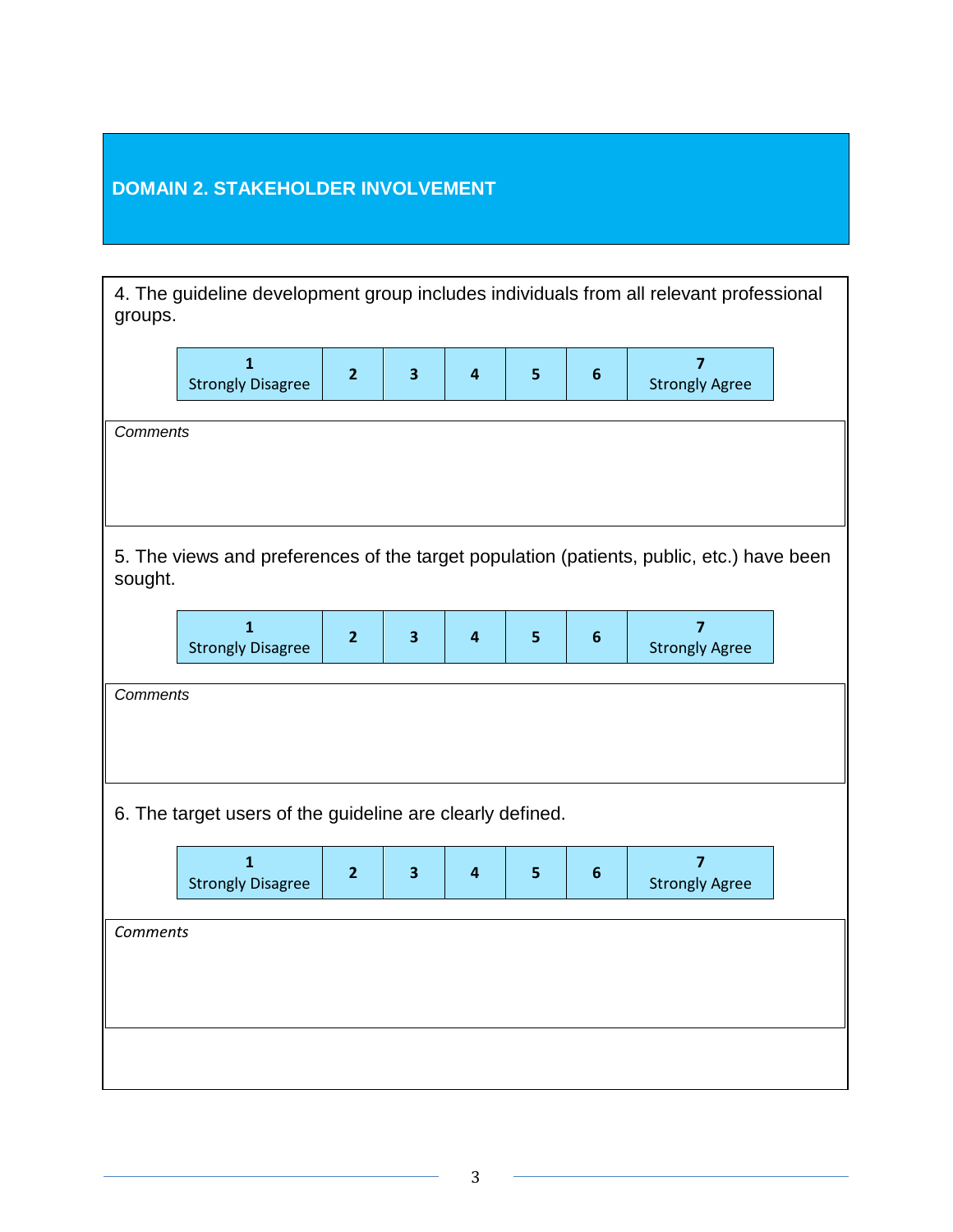# **DOMAIN 3. RIGOUR OF DEVELOPMENT**

|          |                                                                   | 7. Systematic methods were used to search for evidence. |                         |                         |                         |                  |                                                                                 |  |  |
|----------|-------------------------------------------------------------------|---------------------------------------------------------|-------------------------|-------------------------|-------------------------|------------------|---------------------------------------------------------------------------------|--|--|
|          | $\mathbf{1}$<br><b>Strongly Disagree</b>                          | $\overline{2}$                                          | $\overline{\mathbf{3}}$ | $\overline{\mathbf{4}}$ | $5\phantom{a}$          | $\boldsymbol{6}$ | $\overline{\mathbf{z}}$<br><b>Strongly Agree</b>                                |  |  |
| Comments |                                                                   |                                                         |                         |                         |                         |                  |                                                                                 |  |  |
|          |                                                                   |                                                         |                         |                         |                         |                  |                                                                                 |  |  |
|          |                                                                   |                                                         |                         |                         |                         |                  |                                                                                 |  |  |
|          | 8. The criteria for selecting the evidence are clearly described. |                                                         |                         |                         |                         |                  |                                                                                 |  |  |
|          | $\mathbf{1}$<br><b>Strongly Disagree</b>                          | $\overline{2}$                                          | $\overline{\mathbf{3}}$ | $\overline{\mathbf{4}}$ | $\overline{\mathbf{5}}$ | $\boldsymbol{6}$ | $\overline{\mathbf{z}}$<br><b>Strongly Agree</b>                                |  |  |
| Comments |                                                                   |                                                         |                         |                         |                         |                  |                                                                                 |  |  |
|          |                                                                   |                                                         |                         |                         |                         |                  |                                                                                 |  |  |
|          |                                                                   |                                                         |                         |                         |                         |                  |                                                                                 |  |  |
|          |                                                                   |                                                         |                         |                         |                         |                  |                                                                                 |  |  |
|          |                                                                   |                                                         |                         |                         |                         |                  |                                                                                 |  |  |
|          |                                                                   |                                                         |                         |                         |                         |                  | 9. The strengths and limitations of the body of evidence are clearly described. |  |  |
|          | $\mathbf{1}$<br><b>Strongly Disagree</b>                          | $\overline{2}$                                          | $\overline{\mathbf{3}}$ | $\overline{\mathbf{4}}$ | $5\phantom{a}$          | $\boldsymbol{6}$ | $\overline{7}$<br><b>Strongly Agree</b>                                         |  |  |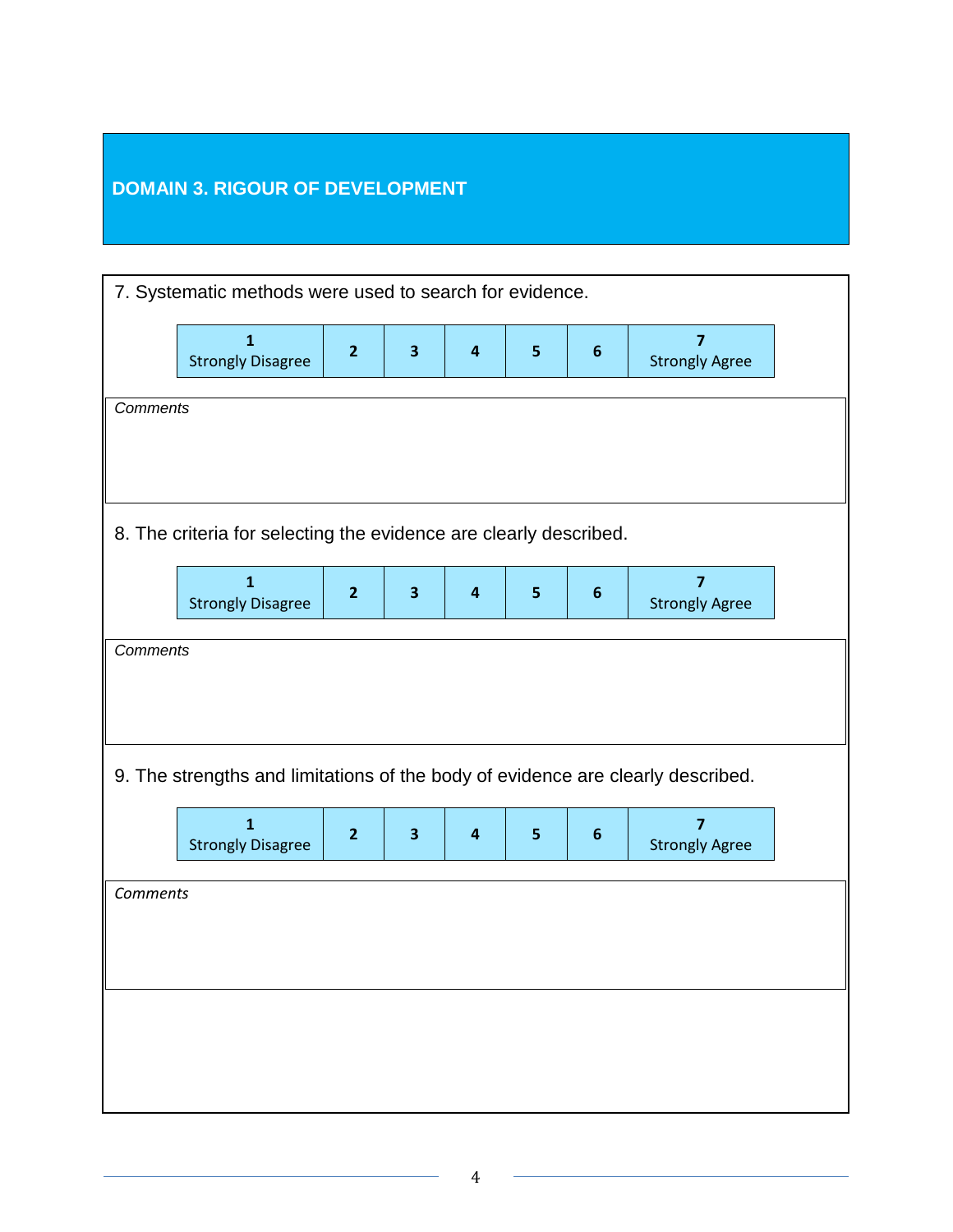# **DOMAIN 3. RIGOUR OF DEVELOPMENT continued**

|                 | 10. The methods for formulating the recommendations are clearly described.   |                |                         |                         |   |                  |                                                                                          |  |  |
|-----------------|------------------------------------------------------------------------------|----------------|-------------------------|-------------------------|---|------------------|------------------------------------------------------------------------------------------|--|--|
|                 | $\mathbf{1}$<br><b>Strongly Disagree</b>                                     | $\overline{2}$ | $\overline{\mathbf{3}}$ | $\overline{\mathbf{4}}$ | 5 | 6                | 7<br><b>Strongly Agree</b>                                                               |  |  |
| <b>Comments</b> |                                                                              |                |                         |                         |   |                  |                                                                                          |  |  |
|                 |                                                                              |                |                         |                         |   |                  |                                                                                          |  |  |
|                 |                                                                              |                |                         |                         |   |                  |                                                                                          |  |  |
|                 | recommendations.                                                             |                |                         |                         |   |                  | 11. The health benefits, side effects, and risks have been considered in formulating the |  |  |
|                 | 1<br><b>Strongly Disagree</b>                                                | $\overline{2}$ | $\overline{\mathbf{3}}$ | $\overline{\mathbf{4}}$ | 5 | 6                | 7<br><b>Strongly Agree</b>                                                               |  |  |
|                 | <b>Comments</b>                                                              |                |                         |                         |   |                  |                                                                                          |  |  |
|                 |                                                                              |                |                         |                         |   |                  |                                                                                          |  |  |
|                 |                                                                              |                |                         |                         |   |                  |                                                                                          |  |  |
| evidence.       | 12. There is an explicit link between the recommendations and the supporting |                |                         |                         |   |                  |                                                                                          |  |  |
|                 | $\mathbf{1}$<br><b>Strongly Disagree</b>                                     | $\overline{2}$ | $\overline{\mathbf{3}}$ | $\overline{\mathbf{4}}$ | 5 | $\boldsymbol{6}$ | $\overline{7}$<br><b>Strongly Agree</b>                                                  |  |  |
| <b>Comments</b> |                                                                              |                |                         |                         |   |                  |                                                                                          |  |  |
|                 |                                                                              |                |                         |                         |   |                  |                                                                                          |  |  |
|                 |                                                                              |                |                         |                         |   |                  |                                                                                          |  |  |
|                 |                                                                              |                |                         |                         |   |                  |                                                                                          |  |  |
|                 |                                                                              |                |                         |                         |   |                  |                                                                                          |  |  |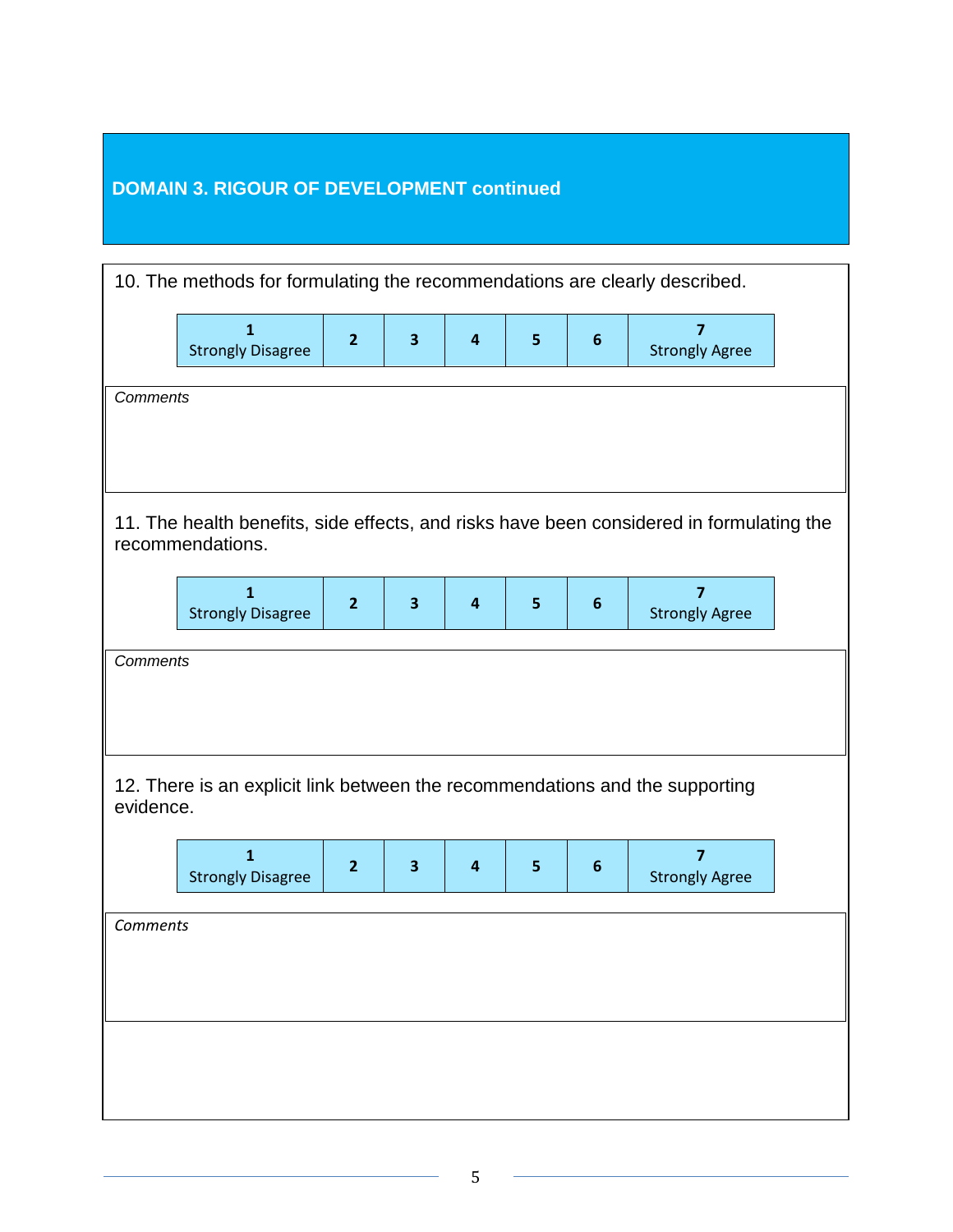# **DOMAIN 3. RIGOUR OF DEVELOPMENT continued**

| 13. The guideline has been externally reviewed by experts prior to its publication. |                                                                                                                                                                                                              |                |                         |                         |                         |                  |                                         |  |
|-------------------------------------------------------------------------------------|--------------------------------------------------------------------------------------------------------------------------------------------------------------------------------------------------------------|----------------|-------------------------|-------------------------|-------------------------|------------------|-----------------------------------------|--|
|                                                                                     | $\overline{\mathbf{1}}$<br><b>Strongly Disagree</b>                                                                                                                                                          | $\overline{2}$ | $\overline{\mathbf{3}}$ | $\overline{\mathbf{4}}$ | $\overline{\mathbf{5}}$ | $\boldsymbol{6}$ | $\overline{7}$<br><b>Strongly Agree</b> |  |
| Comments                                                                            |                                                                                                                                                                                                              |                |                         |                         |                         |                  |                                         |  |
|                                                                                     |                                                                                                                                                                                                              |                |                         |                         |                         |                  |                                         |  |
|                                                                                     |                                                                                                                                                                                                              |                |                         |                         |                         |                  |                                         |  |
|                                                                                     | 14. A procedure for updating the guideline is provided.                                                                                                                                                      |                |                         |                         |                         |                  |                                         |  |
|                                                                                     | $\overline{1}$<br>$\overline{7}$<br>$\overline{2}$<br>$\overline{\mathbf{3}}$<br>$\overline{\mathbf{4}}$<br>$\overline{\mathbf{5}}$<br>$\boldsymbol{6}$<br><b>Strongly Disagree</b><br><b>Strongly Agree</b> |                |                         |                         |                         |                  |                                         |  |
| <b>Comments</b>                                                                     |                                                                                                                                                                                                              |                |                         |                         |                         |                  |                                         |  |
|                                                                                     |                                                                                                                                                                                                              |                |                         |                         |                         |                  |                                         |  |
|                                                                                     |                                                                                                                                                                                                              |                |                         |                         |                         |                  |                                         |  |
|                                                                                     |                                                                                                                                                                                                              |                |                         |                         |                         |                  |                                         |  |
|                                                                                     |                                                                                                                                                                                                              |                |                         |                         |                         |                  |                                         |  |
|                                                                                     |                                                                                                                                                                                                              |                |                         |                         |                         |                  |                                         |  |
|                                                                                     |                                                                                                                                                                                                              |                |                         |                         |                         |                  |                                         |  |
|                                                                                     |                                                                                                                                                                                                              |                |                         |                         |                         |                  |                                         |  |
|                                                                                     |                                                                                                                                                                                                              |                |                         |                         |                         |                  |                                         |  |
|                                                                                     |                                                                                                                                                                                                              |                |                         |                         |                         |                  |                                         |  |
|                                                                                     |                                                                                                                                                                                                              |                |                         |                         |                         |                  |                                         |  |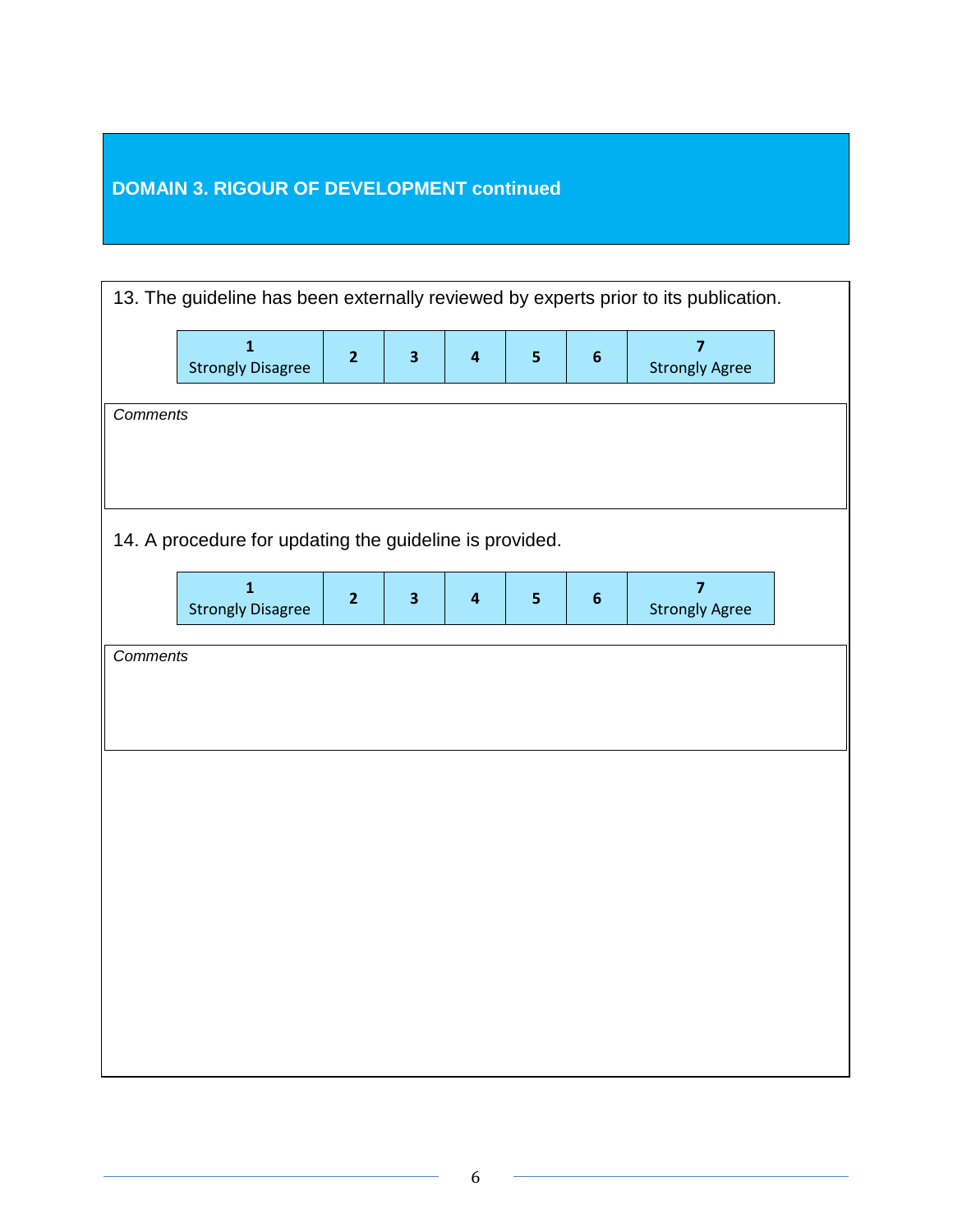# **DOMAIN 4. CLARITY OF PRESENTATION**

|          | 15. The recommendations are specific and unambiguous.                                               |                |                         |                         |                         |                  |                                                  |  |
|----------|-----------------------------------------------------------------------------------------------------|----------------|-------------------------|-------------------------|-------------------------|------------------|--------------------------------------------------|--|
|          | 1<br><b>Strongly Disagree</b>                                                                       | $\overline{2}$ | 3                       | $\overline{\mathbf{4}}$ | $\overline{5}$          | $\boldsymbol{6}$ | 7<br><b>Strongly Agree</b>                       |  |
|          | <b>Comments</b>                                                                                     |                |                         |                         |                         |                  |                                                  |  |
|          |                                                                                                     |                |                         |                         |                         |                  |                                                  |  |
|          | 16. The different options for management of the condition or health issue are clearly<br>presented. |                |                         |                         |                         |                  |                                                  |  |
|          | $\mathbf{1}$<br><b>Strongly Disagree</b>                                                            | $\overline{2}$ | $\overline{\mathbf{3}}$ | $\overline{\mathbf{4}}$ | $\overline{\mathbf{5}}$ | $\boldsymbol{6}$ | $\overline{\mathbf{z}}$<br><b>Strongly Agree</b> |  |
|          | Comments                                                                                            |                |                         |                         |                         |                  |                                                  |  |
|          |                                                                                                     |                |                         |                         |                         |                  |                                                  |  |
|          | 17. Key recommendations are easily identifiable.                                                    |                |                         |                         |                         |                  |                                                  |  |
|          | 1<br><b>Strongly Disagree</b>                                                                       | $\overline{2}$ | $\overline{\mathbf{3}}$ | $\overline{\mathbf{4}}$ | 5                       | $\boldsymbol{6}$ | 7<br><b>Strongly Agree</b>                       |  |
| Comments |                                                                                                     |                |                         |                         |                         |                  |                                                  |  |
|          |                                                                                                     |                |                         |                         |                         |                  |                                                  |  |
|          |                                                                                                     |                |                         |                         |                         |                  |                                                  |  |
|          |                                                                                                     |                |                         |                         |                         |                  |                                                  |  |
|          |                                                                                                     |                |                         |                         |                         |                  |                                                  |  |
|          |                                                                                                     |                |                         |                         |                         |                  |                                                  |  |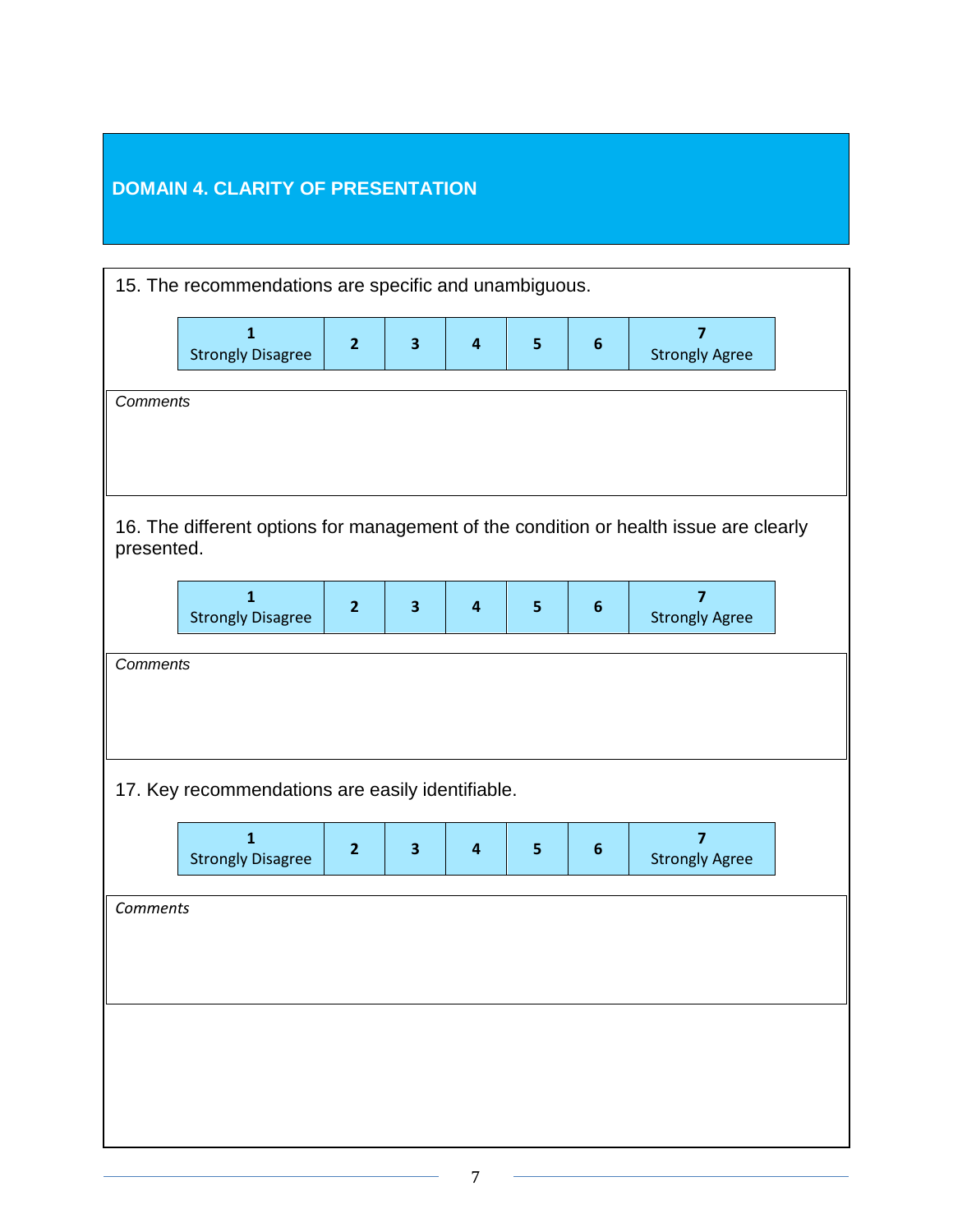# **DOMAIN 5. APPLICABILITY**

|             | 18. The guideline describes facilitators and barriers to its application. |                |                         |                         |                |                |                                                                                   |  |  |
|-------------|---------------------------------------------------------------------------|----------------|-------------------------|-------------------------|----------------|----------------|-----------------------------------------------------------------------------------|--|--|
|             | 1<br><b>Strongly Disagree</b>                                             | $\overline{2}$ | $\overline{\mathbf{3}}$ | $\overline{4}$          | 5              | 6              | 7<br><b>Strongly Agree</b>                                                        |  |  |
|             | Comments                                                                  |                |                         |                         |                |                |                                                                                   |  |  |
|             |                                                                           |                |                         |                         |                |                |                                                                                   |  |  |
|             | put into practice.                                                        |                |                         |                         |                |                | 19. The guideline provides advice and/or tools on how the recommendations can be  |  |  |
|             | $\mathbf{1}$<br><b>Strongly Disagree</b>                                  | $\overline{2}$ | $\overline{\mathbf{3}}$ | $\overline{\mathbf{4}}$ | $\overline{5}$ | $6\phantom{1}$ | $\overline{7}$<br><b>Strongly Agree</b>                                           |  |  |
|             | <b>Comments</b>                                                           |                |                         |                         |                |                |                                                                                   |  |  |
|             |                                                                           |                |                         |                         |                |                |                                                                                   |  |  |
| considered. |                                                                           |                |                         |                         |                |                | 20. The potential resource implications of applying the recommendations have been |  |  |
|             | $\mathbf{1}$<br><b>Strongly Disagree</b>                                  | $\overline{2}$ | $\overline{\mathbf{3}}$ | $\overline{\mathbf{4}}$ | 5              | $6\phantom{1}$ | $\overline{7}$<br><b>Strongly Agree</b>                                           |  |  |
| Comments    |                                                                           |                |                         |                         |                |                |                                                                                   |  |  |
|             |                                                                           |                |                         |                         |                |                |                                                                                   |  |  |
|             |                                                                           |                |                         |                         |                |                |                                                                                   |  |  |
|             |                                                                           |                |                         |                         |                |                |                                                                                   |  |  |
|             |                                                                           |                |                         |                         |                |                |                                                                                   |  |  |
|             |                                                                           |                |                         |                         |                |                |                                                                                   |  |  |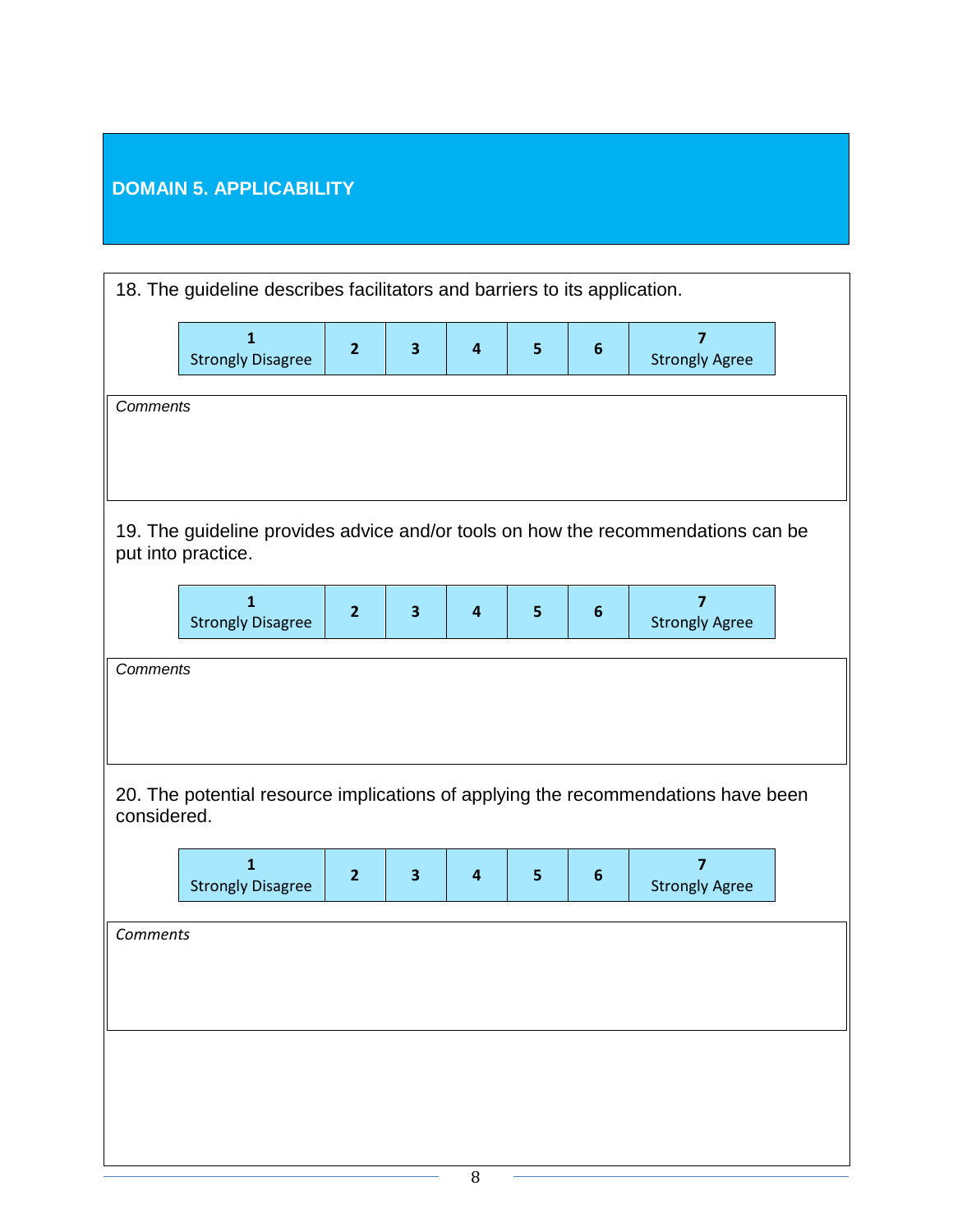# **DOMAIN 5. APPLICABILITY continued**

| 21. The guideline presents monitoring and/or auditing criteria. |                                          |                |                         |                         |                         |                  |                                                  |  |
|-----------------------------------------------------------------|------------------------------------------|----------------|-------------------------|-------------------------|-------------------------|------------------|--------------------------------------------------|--|
|                                                                 | $\mathbf{1}$<br><b>Strongly Disagree</b> | $\overline{2}$ | $\overline{\mathbf{3}}$ | $\overline{\mathbf{4}}$ | $\overline{\mathbf{5}}$ | $\boldsymbol{6}$ | $\overline{\mathbf{z}}$<br><b>Strongly Agree</b> |  |
| Comments                                                        |                                          |                |                         |                         |                         |                  |                                                  |  |
|                                                                 |                                          |                |                         |                         |                         |                  |                                                  |  |
|                                                                 |                                          |                |                         |                         |                         |                  |                                                  |  |
|                                                                 |                                          |                |                         |                         |                         |                  |                                                  |  |
|                                                                 |                                          |                |                         |                         |                         |                  |                                                  |  |
|                                                                 |                                          |                |                         |                         |                         |                  |                                                  |  |
|                                                                 |                                          |                |                         |                         |                         |                  |                                                  |  |
|                                                                 |                                          |                |                         |                         |                         |                  |                                                  |  |
|                                                                 |                                          |                |                         |                         |                         |                  |                                                  |  |
|                                                                 |                                          |                |                         |                         |                         |                  |                                                  |  |
|                                                                 |                                          |                |                         |                         |                         |                  |                                                  |  |
|                                                                 |                                          |                |                         |                         |                         |                  |                                                  |  |
|                                                                 |                                          |                |                         |                         |                         |                  |                                                  |  |
|                                                                 |                                          |                |                         |                         |                         |                  |                                                  |  |
|                                                                 |                                          |                |                         |                         |                         |                  |                                                  |  |
|                                                                 |                                          |                |                         |                         |                         |                  |                                                  |  |
|                                                                 |                                          |                |                         |                         |                         |                  |                                                  |  |
|                                                                 |                                          |                |                         |                         |                         |                  |                                                  |  |
|                                                                 |                                          |                |                         |                         |                         |                  |                                                  |  |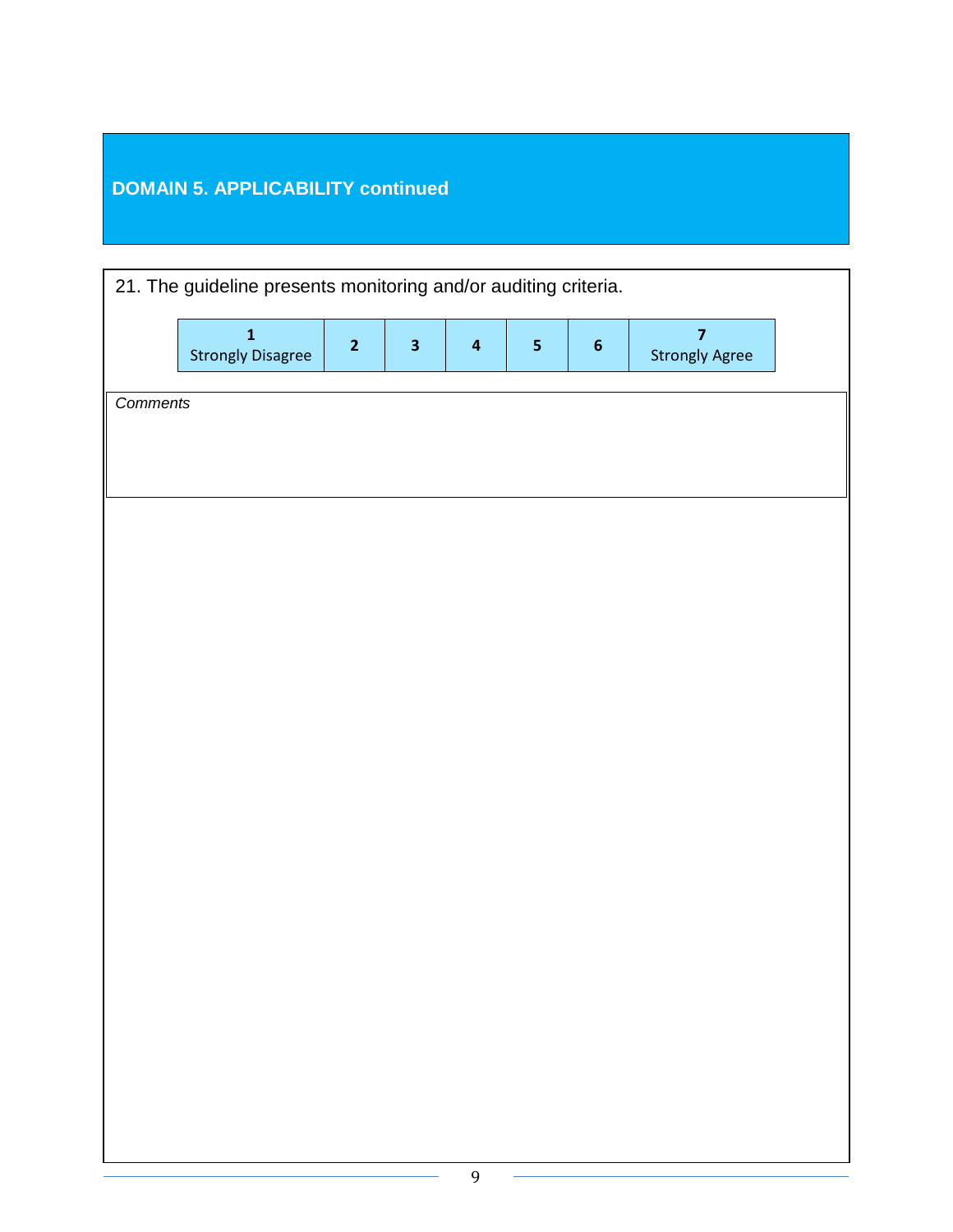# **DOMAIN 6. EDITORIAL INDEPENDENCE**

| 22. The views of the funding body have not influenced the content of the guideline. |                                            |                |                         |                         |                |                |                                                                                   |
|-------------------------------------------------------------------------------------|--------------------------------------------|----------------|-------------------------|-------------------------|----------------|----------------|-----------------------------------------------------------------------------------|
|                                                                                     | $\mathbf{1}$<br><b>Strongly Disagree</b>   | $\overline{2}$ | $\overline{\mathbf{3}}$ | $\overline{\mathbf{4}}$ | 5 <sub>1</sub> | $6\phantom{1}$ | $\overline{7}$<br><b>Strongly Agree</b>                                           |
|                                                                                     | <b>Comments</b>                            |                |                         |                         |                |                |                                                                                   |
|                                                                                     |                                            |                |                         |                         |                |                |                                                                                   |
|                                                                                     |                                            |                |                         |                         |                |                |                                                                                   |
|                                                                                     | and addressed.                             |                |                         |                         |                |                | 23. Competing interests of guideline development group members have been recorded |
|                                                                                     | $\overline{1}$<br><b>Strongly Disagree</b> | $\overline{2}$ | 3                       | $\overline{\mathbf{4}}$ | $5\phantom{a}$ | $6\phantom{1}$ | $\overline{7}$<br><b>Strongly Agree</b>                                           |
| <b>Comments</b>                                                                     |                                            |                |                         |                         |                |                |                                                                                   |
|                                                                                     |                                            |                |                         |                         |                |                |                                                                                   |
|                                                                                     |                                            |                |                         |                         |                |                |                                                                                   |
|                                                                                     |                                            |                |                         |                         |                |                |                                                                                   |
|                                                                                     |                                            |                |                         |                         |                |                |                                                                                   |
|                                                                                     |                                            |                |                         |                         |                |                |                                                                                   |
|                                                                                     |                                            |                |                         |                         |                |                |                                                                                   |
|                                                                                     |                                            |                |                         |                         |                |                |                                                                                   |
|                                                                                     |                                            |                |                         |                         |                |                |                                                                                   |
|                                                                                     |                                            |                |                         |                         |                |                |                                                                                   |